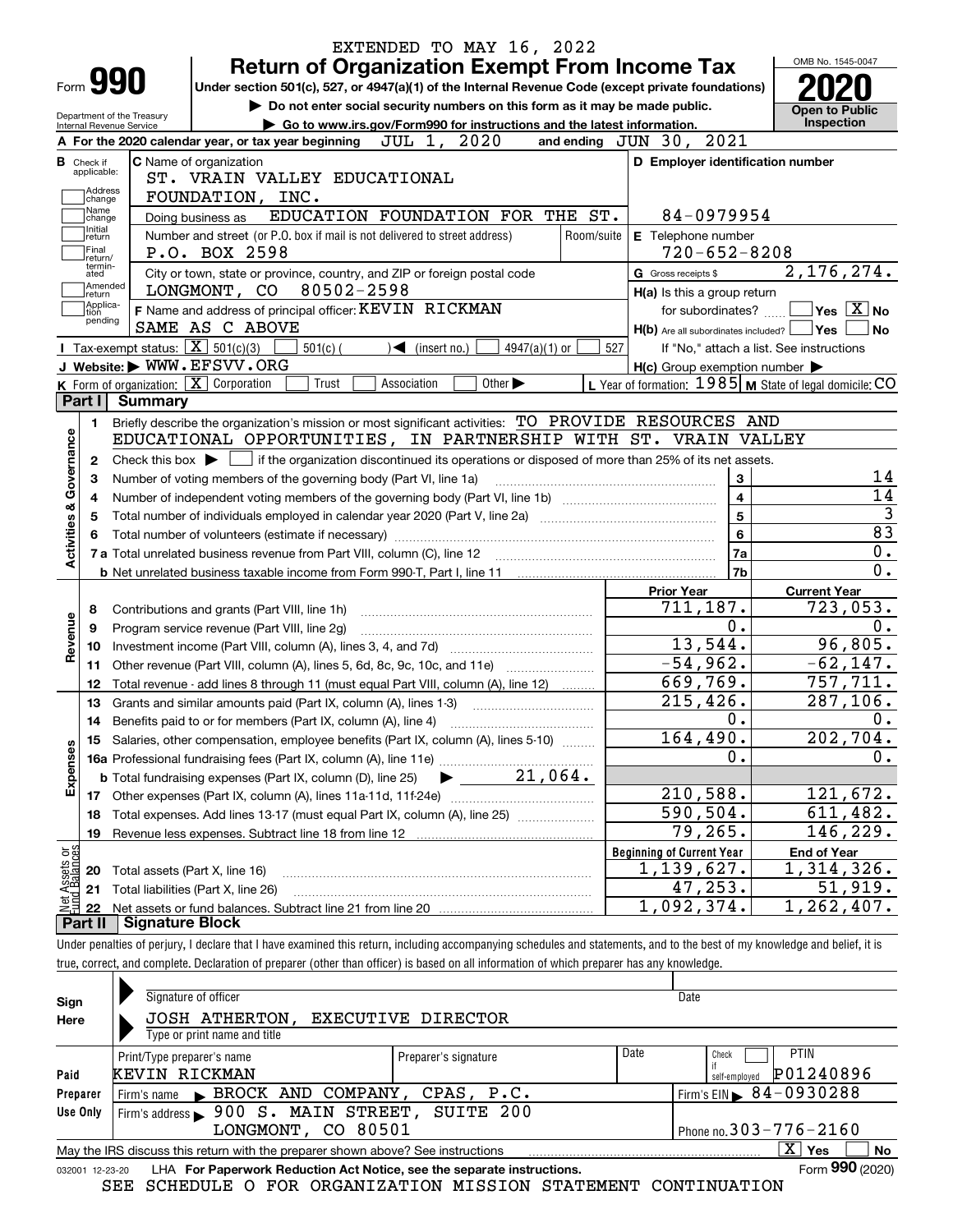|              | ST. VRAIN VALLEY EDUCATIONAL                                                                                                                 |
|--------------|----------------------------------------------------------------------------------------------------------------------------------------------|
|              | 84-0979954<br>FOUNDATION, INC.<br>Page 2<br>Form 990 (2020)                                                                                  |
|              | <b>Part III Statement of Program Service Accomplishments</b>                                                                                 |
|              |                                                                                                                                              |
| 1            | Briefly describe the organization's mission:                                                                                                 |
|              | OUR MISSION IS TO PROVIDE RESOURCES AND EDUCATIONAL OPPORTUNITIES, IN                                                                        |
|              | PARTNERSHIP WITH ST. VRAIN VALLEY SCHOOLS AND OUR LOCAL COMMUNITIES,                                                                         |
|              | TO ENHANCE STUDENT SUCCESS AND TEACHER EXCELLENCE.                                                                                           |
|              |                                                                                                                                              |
| $\mathbf{2}$ | Did the organization undertake any significant program services during the year which were not listed on the                                 |
|              | $\boxed{\phantom{1}}$ Yes $\boxed{\text{X}}$ No<br>prior Form 990 or 990-EZ?                                                                 |
|              | If "Yes," describe these new services on Schedule O.                                                                                         |
| 3            | $\Box$ Yes $\Box$ No<br>Did the organization cease conducting, or make significant changes in how it conducts, any program services?         |
|              |                                                                                                                                              |
|              | If "Yes," describe these changes on Schedule O.                                                                                              |
| 4            | Describe the organization's program service accomplishments for each of its three largest program services, as measured by expenses.         |
|              | Section 501(c)(3) and 501(c)(4) organizations are required to report the amount of grants and allocations to others, the total expenses, and |
|              | revenue, if any, for each program service reported.                                                                                          |
| 4a l         | 518, 870. including grants of \$287, 106. ) (Revenue \$<br>(Expenses \$<br>(Code:                                                            |
|              | ENHANCED STUDENT SUCCESS AND THE EXCELLENCE OF THE TEACHERS OF THE ST.                                                                       |
|              | VRAIN VALLEY SCHOOL DISTRICT BY PROVIDING CLASSROOM GRANTS AND STUDENT                                                                       |
|              | SCHOLARSHIPS.                                                                                                                                |
|              |                                                                                                                                              |
|              |                                                                                                                                              |
|              |                                                                                                                                              |
|              |                                                                                                                                              |
|              |                                                                                                                                              |
|              |                                                                                                                                              |
|              |                                                                                                                                              |
|              |                                                                                                                                              |
|              |                                                                                                                                              |
|              |                                                                                                                                              |
| 4b           |                                                                                                                                              |
|              |                                                                                                                                              |
|              |                                                                                                                                              |
|              |                                                                                                                                              |
|              |                                                                                                                                              |
|              |                                                                                                                                              |
|              |                                                                                                                                              |
|              |                                                                                                                                              |
|              |                                                                                                                                              |
|              |                                                                                                                                              |
|              |                                                                                                                                              |
|              |                                                                                                                                              |
|              |                                                                                                                                              |
| 4c           | ) (Revenue \$                                                                                                                                |
|              | (Code: ) (Expenses \$<br>including grants of \$                                                                                              |
|              |                                                                                                                                              |
|              |                                                                                                                                              |
|              |                                                                                                                                              |
|              |                                                                                                                                              |
|              |                                                                                                                                              |
|              |                                                                                                                                              |
|              |                                                                                                                                              |
|              |                                                                                                                                              |
|              |                                                                                                                                              |
|              |                                                                                                                                              |
|              |                                                                                                                                              |
|              |                                                                                                                                              |
| 4d           | Other program services (Describe on Schedule O.)                                                                                             |
|              | (Expenses \$<br>(Revenue \$                                                                                                                  |
|              | including grants of \$<br>518, 870.                                                                                                          |
| 4е           | Total program service expenses ><br>nnn.                                                                                                     |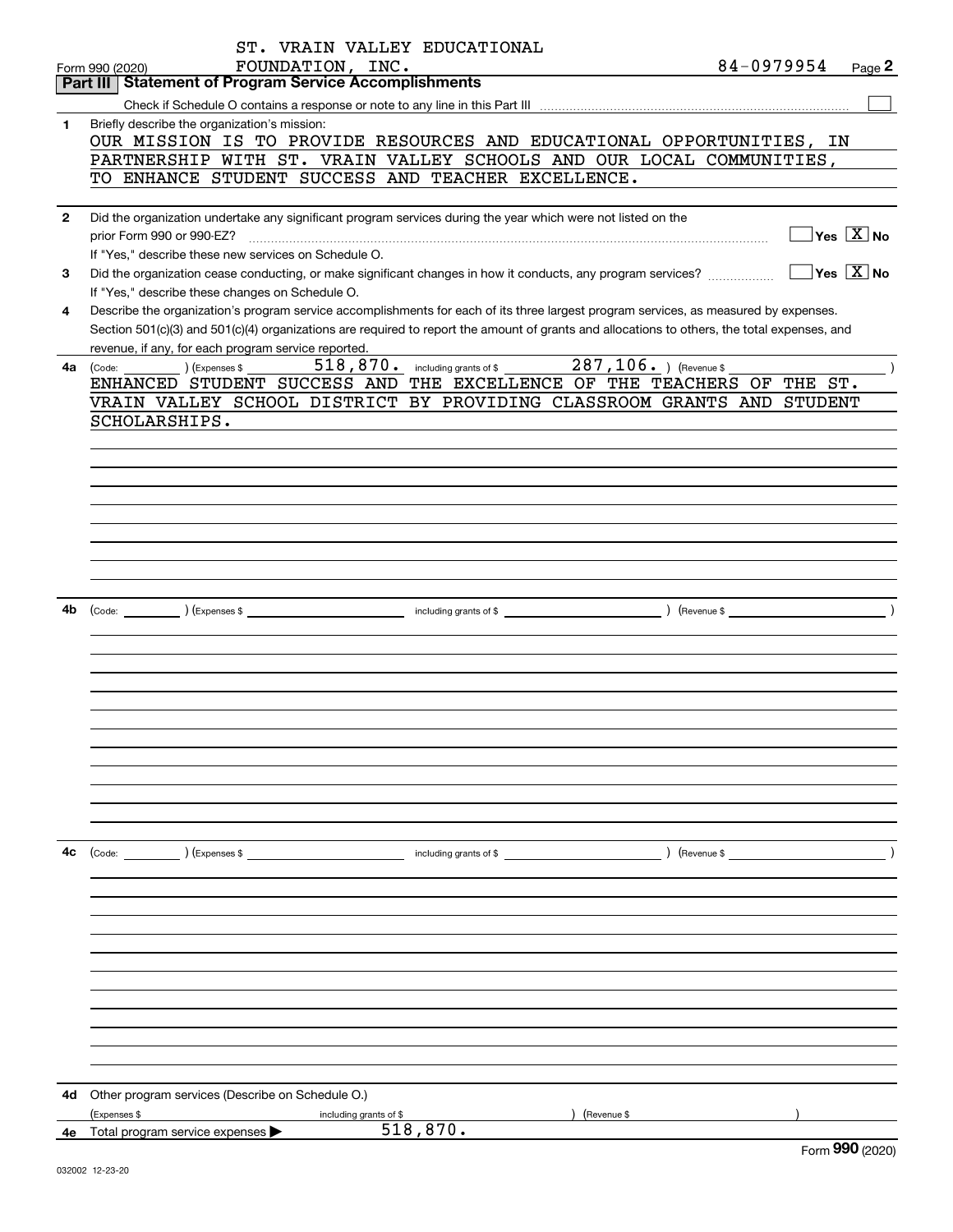| Form 990 (2020) | <b>FOUNDATION</b>                                | $\_INC$ . | 84-0979954 | Page $3$ |
|-----------------|--------------------------------------------------|-----------|------------|----------|
|                 | <b>Part IV   Checklist of Required Schedules</b> |           |            |          |

|     |                                                                                                                                  |                | Yes                     | No                           |
|-----|----------------------------------------------------------------------------------------------------------------------------------|----------------|-------------------------|------------------------------|
| 1.  | Is the organization described in section $501(c)(3)$ or $4947(a)(1)$ (other than a private foundation)?                          |                |                         |                              |
|     |                                                                                                                                  | 1              | X                       |                              |
| 2   |                                                                                                                                  | $\overline{2}$ | $\overline{\mathbf{x}}$ |                              |
| 3   | Did the organization engage in direct or indirect political campaign activities on behalf of or in opposition to candidates for  |                |                         |                              |
|     |                                                                                                                                  | 3              |                         | x                            |
| 4   | Section 501(c)(3) organizations. Did the organization engage in lobbying activities, or have a section 501(h) election in effect |                |                         |                              |
|     |                                                                                                                                  | 4              |                         | x                            |
| 5   | Is the organization a section 501(c)(4), 501(c)(5), or 501(c)(6) organization that receives membership dues, assessments, or     |                |                         |                              |
|     |                                                                                                                                  | 5              |                         | x                            |
| 6   | Did the organization maintain any donor advised funds or any similar funds or accounts for which donors have the right to        |                |                         |                              |
|     | provide advice on the distribution or investment of amounts in such funds or accounts? If "Yes," complete Schedule D, Part I     | 6              |                         | x                            |
| 7   | Did the organization receive or hold a conservation easement, including easements to preserve open space,                        |                |                         |                              |
|     |                                                                                                                                  | $\overline{7}$ |                         | x                            |
| 8   | Did the organization maintain collections of works of art, historical treasures, or other similar assets? If "Yes," complete     |                |                         |                              |
|     |                                                                                                                                  | 8              |                         | x                            |
| 9   | Did the organization report an amount in Part X, line 21, for escrow or custodial account liability, serve as a custodian for    |                |                         |                              |
|     | amounts not listed in Part X; or provide credit counseling, debt management, credit repair, or debt negotiation services?        |                |                         |                              |
|     |                                                                                                                                  | 9              |                         | x                            |
| 10  | Did the organization, directly or through a related organization, hold assets in donor-restricted endowments                     |                |                         |                              |
|     |                                                                                                                                  | 10             |                         | x                            |
| 11  | If the organization's answer to any of the following questions is "Yes," then complete Schedule D, Parts VI, VII, VIII, IX, or X |                |                         |                              |
|     | as applicable.                                                                                                                   |                |                         |                              |
| а   | Did the organization report an amount for land, buildings, and equipment in Part X, line 10? If "Yes," complete Schedule D,      |                |                         |                              |
|     |                                                                                                                                  | 11a            | X                       |                              |
| b   | Did the organization report an amount for investments - other securities in Part X, line 12, that is 5% or more of its total     |                |                         |                              |
|     |                                                                                                                                  | 11b            |                         | x                            |
| c   | Did the organization report an amount for investments - program related in Part X, line 13, that is 5% or more of its total      |                |                         |                              |
|     |                                                                                                                                  | 11c            |                         | x                            |
|     | d Did the organization report an amount for other assets in Part X, line 15, that is 5% or more of its total assets reported in  |                |                         |                              |
|     |                                                                                                                                  | 11d            |                         | x<br>$\overline{\mathbf{X}}$ |
|     | Did the organization report an amount for other liabilities in Part X, line 25? If "Yes," complete Schedule D, Part X            | 11e            |                         |                              |
| f   | Did the organization's separate or consolidated financial statements for the tax year include a footnote that addresses          |                |                         |                              |
|     | the organization's liability for uncertain tax positions under FIN 48 (ASC 740)? If "Yes," complete Schedule D, Part X           | 11f            |                         | x                            |
|     | 12a Did the organization obtain separate, independent audited financial statements for the tax year? If "Yes," complete          |                |                         |                              |
|     |                                                                                                                                  | 12a            | Х                       |                              |
|     | <b>b</b> Was the organization included in consolidated, independent audited financial statements for the tax year?               |                |                         |                              |
|     | If "Yes," and if the organization answered "No" to line 12a, then completing Schedule D, Parts XI and XII is optional            | 12b            |                         | ▵<br>X                       |
| 13  |                                                                                                                                  | 13             |                         | $\mathbf x$                  |
| 14a | Did the organization maintain an office, employees, or agents outside of the United States?                                      | 14a            |                         |                              |
| b   | Did the organization have aggregate revenues or expenses of more than \$10,000 from grantmaking, fundraising, business,          |                |                         |                              |
|     | investment, and program service activities outside the United States, or aggregate foreign investments valued at \$100,000       |                |                         | x                            |
| 15  | Did the organization report on Part IX, column (A), line 3, more than \$5,000 of grants or other assistance to or for any        | 14b            |                         |                              |
|     |                                                                                                                                  |                |                         | x                            |
| 16  | Did the organization report on Part IX, column (A), line 3, more than \$5,000 of aggregate grants or other assistance to         | 15             |                         |                              |
|     |                                                                                                                                  | 16             |                         | x                            |
| 17  | Did the organization report a total of more than \$15,000 of expenses for professional fundraising services on Part IX,          |                |                         |                              |
|     |                                                                                                                                  | 17             |                         | X                            |
| 18  | Did the organization report more than \$15,000 total of fundraising event gross income and contributions on Part VIII, lines     |                |                         |                              |
|     |                                                                                                                                  | 18             | х                       |                              |
| 19  | Did the organization report more than \$15,000 of gross income from gaming activities on Part VIII, line 9a? If "Yes."           |                |                         |                              |
|     |                                                                                                                                  | 19             |                         | х                            |
| 20a |                                                                                                                                  | 20a            |                         | $\mathbf X$                  |
|     | <b>b</b> If "Yes" to line 20a, did the organization attach a copy of its audited financial statements to this return?            | 20b            |                         |                              |
| 21  | Did the organization report more than \$5,000 of grants or other assistance to any domestic organization or                      |                |                         |                              |
|     |                                                                                                                                  | 21             | х                       |                              |
|     |                                                                                                                                  |                |                         |                              |

032003 12-23-20

Form (2020) **990**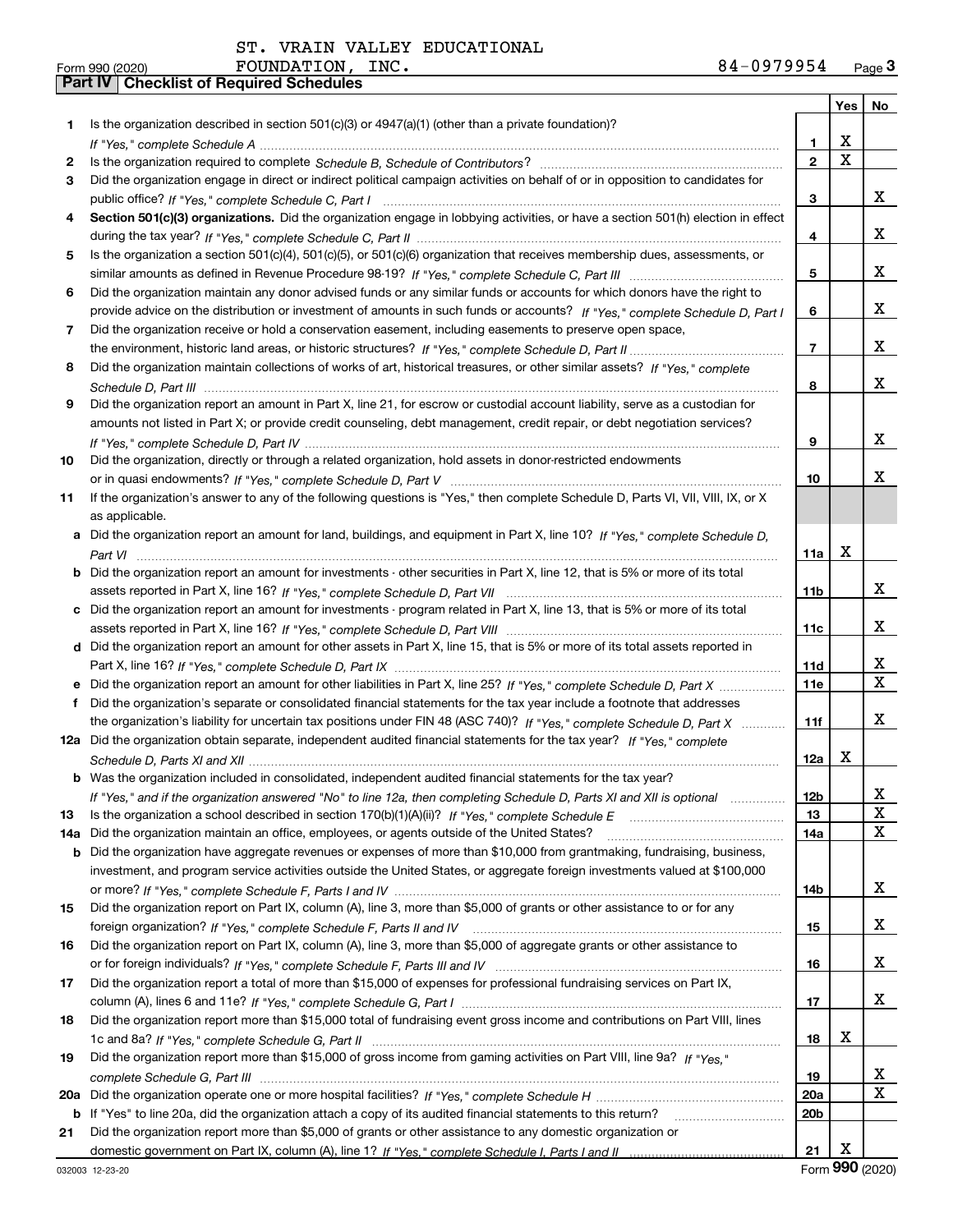*(continued)*

|        |                                                                                                                                   |                 | Yes | No          |
|--------|-----------------------------------------------------------------------------------------------------------------------------------|-----------------|-----|-------------|
| 22     | Did the organization report more than \$5,000 of grants or other assistance to or for domestic individuals on                     |                 |     |             |
|        |                                                                                                                                   | 22              | x   |             |
| 23     | Did the organization answer "Yes" to Part VII, Section A, line 3, 4, or 5 about compensation of the organization's current        |                 |     |             |
|        | and former officers, directors, trustees, key employees, and highest compensated employees? If "Yes," complete                    |                 |     |             |
|        |                                                                                                                                   | 23              |     | x           |
|        | 24a Did the organization have a tax-exempt bond issue with an outstanding principal amount of more than \$100,000 as of the       |                 |     |             |
|        | last day of the year, that was issued after December 31, 2002? If "Yes," answer lines 24b through 24d and complete                |                 |     |             |
|        |                                                                                                                                   | 24a             |     | х           |
|        | <b>b</b> Did the organization invest any proceeds of tax-exempt bonds beyond a temporary period exception?                        | 24b             |     |             |
|        | c Did the organization maintain an escrow account other than a refunding escrow at any time during the year to defease            |                 |     |             |
|        |                                                                                                                                   | 24c             |     |             |
|        |                                                                                                                                   | 24d             |     |             |
|        | 25a Section 501(c)(3), 501(c)(4), and 501(c)(29) organizations. Did the organization engage in an excess benefit                  |                 |     |             |
|        |                                                                                                                                   | 25a             |     | x           |
|        | b Is the organization aware that it engaged in an excess benefit transaction with a disqualified person in a prior year, and      |                 |     |             |
|        | that the transaction has not been reported on any of the organization's prior Forms 990 or 990-EZ? If "Yes," complete             |                 |     |             |
|        | Schedule L. Part I                                                                                                                | 25b             |     | x           |
| 26     | Did the organization report any amount on Part X, line 5 or 22, for receivables from or payables to any current                   |                 |     |             |
|        | or former officer, director, trustee, key employee, creator or founder, substantial contributor, or 35%                           |                 |     |             |
|        | controlled entity or family member of any of these persons? If "Yes," complete Schedule L, Part II                                | 26              |     | x           |
| 27     | Did the organization provide a grant or other assistance to any current or former officer, director, trustee, key employee,       |                 |     |             |
|        | creator or founder, substantial contributor or employee thereof, a grant selection committee member, or to a 35% controlled       |                 |     |             |
|        | entity (including an employee thereof) or family member of any of these persons? If "Yes," complete Schedule L, Part III          | 27              |     | х           |
| 28     | Was the organization a party to a business transaction with one of the following parties (see Schedule L, Part IV                 |                 |     |             |
|        | instructions, for applicable filing thresholds, conditions, and exceptions):                                                      |                 |     |             |
|        | a A current or former officer, director, trustee, key employee, creator or founder, or substantial contributor? If                |                 |     |             |
|        |                                                                                                                                   | 28a             |     | x           |
|        |                                                                                                                                   | 28 <sub>b</sub> |     | $\mathbf X$ |
|        | c A 35% controlled entity of one or more individuals and/or organizations described in lines 28a or 28b? If                       |                 |     |             |
|        |                                                                                                                                   | <b>28c</b>      |     | x           |
| 29     |                                                                                                                                   | 29              | X   |             |
| 30     | Did the organization receive contributions of art, historical treasures, or other similar assets, or qualified conservation       |                 |     |             |
|        |                                                                                                                                   | 30              |     | x           |
| 31     | Did the organization liquidate, terminate, or dissolve and cease operations? If "Yes," complete Schedule N, Part I                | 31              |     | X           |
| 32     | Did the organization sell, exchange, dispose of, or transfer more than 25% of its net assets? If "Yes," complete                  |                 |     |             |
|        |                                                                                                                                   | 32              |     | x.          |
| 33     | Did the organization own 100% of an entity disregarded as separate from the organization under Regulations                        |                 |     |             |
|        |                                                                                                                                   | 33              |     | x           |
| 34     | Was the organization related to any tax-exempt or taxable entity? If "Yes," complete Schedule R, Part II, III, or IV, and         |                 |     |             |
|        |                                                                                                                                   | 34              |     | X           |
|        | 35a Did the organization have a controlled entity within the meaning of section 512(b)(13)?                                       | <b>35a</b>      |     | X           |
|        | b If "Yes" to line 35a, did the organization receive any payment from or engage in any transaction with a controlled entity       |                 |     |             |
|        |                                                                                                                                   | 35b             |     |             |
| 36     | Section 501(c)(3) organizations. Did the organization make any transfers to an exempt non-charitable related organization?        |                 |     |             |
|        |                                                                                                                                   | 36              |     | X.          |
| 37     | Did the organization conduct more than 5% of its activities through an entity that is not a related organization                  |                 |     |             |
|        | and that is treated as a partnership for federal income tax purposes? If "Yes," complete Schedule R, Part VI                      | 37              |     | X.          |
| 38     | Did the organization complete Schedule O and provide explanations in Schedule O for Part VI, lines 11b and 19?                    | 38              | х   |             |
| Part V | Note: All Form 990 filers are required to complete Schedule O<br><b>Statements Regarding Other IRS Filings and Tax Compliance</b> |                 |     |             |
|        | Check if Schedule O contains a response or note to any line in this Part V                                                        |                 |     |             |
|        |                                                                                                                                   |                 | Yes |             |
|        | 1a Enter the number reported in Box 3 of Form 1096. Enter -0- if not applicable<br>1a                                             |                 |     | No          |
| b      | 0<br>Enter the number of Forms W-2G included in line 1a. Enter -0- if not applicable<br>1b                                        |                 |     |             |
| c      | Did the organization comply with backup withholding rules for reportable payments to vendors and reportable gaming                |                 |     |             |
|        | (gambling) winnings to prize winners?                                                                                             | 1c              | х   |             |
|        |                                                                                                                                   |                 |     |             |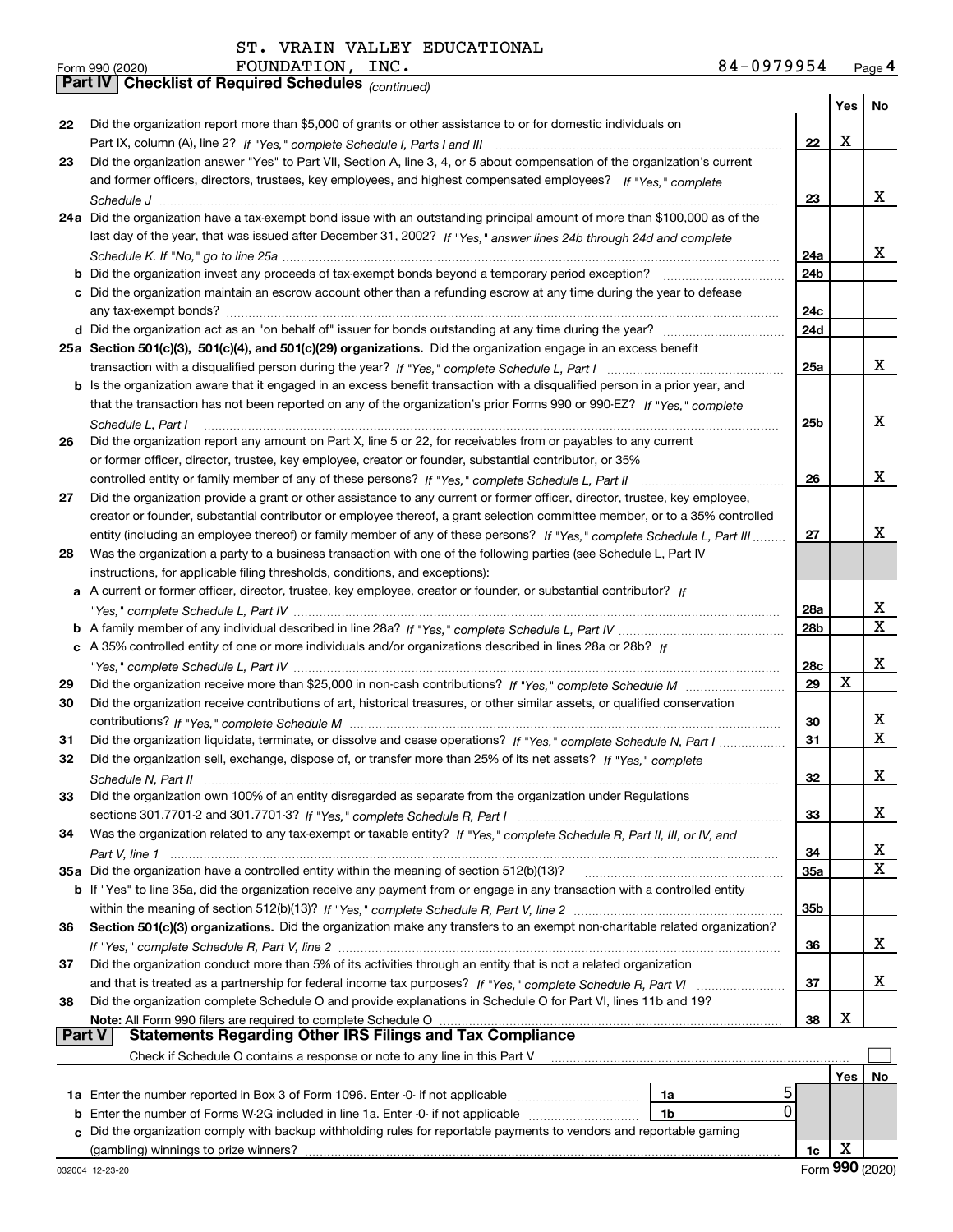|  |  |  |  | ST. VRAIN VALLEY EDUCATIONAL |
|--|--|--|--|------------------------------|
|--|--|--|--|------------------------------|

|               | 84-0979954<br>FOUNDATION, INC.<br>Form 990 (2020)                                                                                                                                  |     |     | $_{\text{Page}}$ 5 |  |  |  |  |  |  |  |
|---------------|------------------------------------------------------------------------------------------------------------------------------------------------------------------------------------|-----|-----|--------------------|--|--|--|--|--|--|--|
| <b>Part V</b> | Statements Regarding Other IRS Filings and Tax Compliance (continued)                                                                                                              |     |     |                    |  |  |  |  |  |  |  |
|               |                                                                                                                                                                                    |     | Yes | No                 |  |  |  |  |  |  |  |
|               | 2a Enter the number of employees reported on Form W-3, Transmittal of Wage and Tax Statements,                                                                                     |     |     |                    |  |  |  |  |  |  |  |
|               | 3<br>filed for the calendar year ending with or within the year covered by this return<br>2a                                                                                       |     |     |                    |  |  |  |  |  |  |  |
|               |                                                                                                                                                                                    |     |     |                    |  |  |  |  |  |  |  |
|               |                                                                                                                                                                                    |     |     |                    |  |  |  |  |  |  |  |
|               | 3a Did the organization have unrelated business gross income of \$1,000 or more during the year?                                                                                   |     |     |                    |  |  |  |  |  |  |  |
|               |                                                                                                                                                                                    |     |     |                    |  |  |  |  |  |  |  |
|               | 4a At any time during the calendar year, did the organization have an interest in, or a signature or other authority over, a                                                       |     |     |                    |  |  |  |  |  |  |  |
|               |                                                                                                                                                                                    | 4a  |     | x                  |  |  |  |  |  |  |  |
|               | <b>b</b> If "Yes," enter the name of the foreign country $\blacktriangleright$                                                                                                     |     |     |                    |  |  |  |  |  |  |  |
|               | See instructions for filing requirements for FinCEN Form 114, Report of Foreign Bank and Financial Accounts (FBAR).                                                                |     |     |                    |  |  |  |  |  |  |  |
|               | 5a Was the organization a party to a prohibited tax shelter transaction at any time during the tax year?                                                                           | 5a  |     | х                  |  |  |  |  |  |  |  |
| b             |                                                                                                                                                                                    | 5b  |     | X                  |  |  |  |  |  |  |  |
| c             |                                                                                                                                                                                    | 5c  |     |                    |  |  |  |  |  |  |  |
|               | 6a Does the organization have annual gross receipts that are normally greater than \$100,000, and did the organization solicit                                                     |     |     |                    |  |  |  |  |  |  |  |
|               |                                                                                                                                                                                    | 6a  |     | х                  |  |  |  |  |  |  |  |
|               | <b>b</b> If "Yes," did the organization include with every solicitation an express statement that such contributions or gifts                                                      |     |     |                    |  |  |  |  |  |  |  |
|               | were not tax deductible?                                                                                                                                                           | 6b  |     |                    |  |  |  |  |  |  |  |
| 7             | Organizations that may receive deductible contributions under section 170(c).                                                                                                      |     |     |                    |  |  |  |  |  |  |  |
| а             | Did the organization receive a payment in excess of \$75 made partly as a contribution and partly for goods and services provided to the payor?                                    | 7a  | х   |                    |  |  |  |  |  |  |  |
| b             | If "Yes," did the organization notify the donor of the value of the goods or services provided?                                                                                    | 7b  | х   |                    |  |  |  |  |  |  |  |
|               | c Did the organization sell, exchange, or otherwise dispose of tangible personal property for which it was required                                                                |     |     |                    |  |  |  |  |  |  |  |
|               |                                                                                                                                                                                    | 7c  |     | х                  |  |  |  |  |  |  |  |
|               | 7d                                                                                                                                                                                 |     |     |                    |  |  |  |  |  |  |  |
| е             | Did the organization receive any funds, directly or indirectly, to pay premiums on a personal benefit contract?                                                                    | 7e  |     |                    |  |  |  |  |  |  |  |
| f             | Did the organization, during the year, pay premiums, directly or indirectly, on a personal benefit contract?                                                                       | 7f  |     |                    |  |  |  |  |  |  |  |
| g             | If the organization received a contribution of qualified intellectual property, did the organization file Form 8899 as required?                                                   | 7g  |     |                    |  |  |  |  |  |  |  |
| h.            | If the organization received a contribution of cars, boats, airplanes, or other vehicles, did the organization file a Form 1098-C?                                                 | 7h  |     |                    |  |  |  |  |  |  |  |
| 8             | Sponsoring organizations maintaining donor advised funds. Did a donor advised fund maintained by the                                                                               |     |     |                    |  |  |  |  |  |  |  |
|               | sponsoring organization have excess business holdings at any time during the year?                                                                                                 | 8   |     |                    |  |  |  |  |  |  |  |
| 9             | Sponsoring organizations maintaining donor advised funds.                                                                                                                          |     |     |                    |  |  |  |  |  |  |  |
| а             | Did the sponsoring organization make any taxable distributions under section 4966?                                                                                                 | 9а  |     |                    |  |  |  |  |  |  |  |
| b             | Did the sponsoring organization make a distribution to a donor, donor advisor, or related person?                                                                                  | 9b  |     |                    |  |  |  |  |  |  |  |
| 10            | Section 501(c)(7) organizations. Enter:                                                                                                                                            |     |     |                    |  |  |  |  |  |  |  |
|               | 10a                                                                                                                                                                                |     |     |                    |  |  |  |  |  |  |  |
|               | 10 <sub>b</sub>  <br>Gross receipts, included on Form 990, Part VIII, line 12, for public use of club facilities                                                                   |     |     |                    |  |  |  |  |  |  |  |
| 11            | Section 501(c)(12) organizations. Enter:                                                                                                                                           |     |     |                    |  |  |  |  |  |  |  |
| a             | 11a                                                                                                                                                                                |     |     |                    |  |  |  |  |  |  |  |
|               | b Gross income from other sources (Do not net amounts due or paid to other sources against                                                                                         |     |     |                    |  |  |  |  |  |  |  |
|               | <b>11b</b><br>12a Section 4947(a)(1) non-exempt charitable trusts. Is the organization filing Form 990 in lieu of Form 1041?                                                       |     |     |                    |  |  |  |  |  |  |  |
|               | 12b                                                                                                                                                                                | 12a |     |                    |  |  |  |  |  |  |  |
| 13            | <b>b</b> If "Yes," enter the amount of tax-exempt interest received or accrued during the year <i>manument</i><br>Section 501(c)(29) qualified nonprofit health insurance issuers. |     |     |                    |  |  |  |  |  |  |  |
|               | a Is the organization licensed to issue qualified health plans in more than one state?                                                                                             | 13a |     |                    |  |  |  |  |  |  |  |
|               | Note: See the instructions for additional information the organization must report on Schedule O.                                                                                  |     |     |                    |  |  |  |  |  |  |  |
|               | <b>b</b> Enter the amount of reserves the organization is required to maintain by the states in which the                                                                          |     |     |                    |  |  |  |  |  |  |  |
|               | 13b                                                                                                                                                                                |     |     |                    |  |  |  |  |  |  |  |
|               | 13с                                                                                                                                                                                |     |     |                    |  |  |  |  |  |  |  |
| 14a           | Did the organization receive any payments for indoor tanning services during the tax year?                                                                                         | 14a |     | х                  |  |  |  |  |  |  |  |
|               | <b>b</b> If "Yes," has it filed a Form 720 to report these payments? If "No," provide an explanation on Schedule O                                                                 | 14b |     |                    |  |  |  |  |  |  |  |
| 15            | Is the organization subject to the section 4960 tax on payment(s) of more than \$1,000,000 in remuneration or                                                                      |     |     |                    |  |  |  |  |  |  |  |
|               |                                                                                                                                                                                    | 15  |     | x                  |  |  |  |  |  |  |  |
|               | If "Yes," see instructions and file Form 4720, Schedule N.                                                                                                                         |     |     |                    |  |  |  |  |  |  |  |
| 16            | Is the organization an educational institution subject to the section 4968 excise tax on net investment income?                                                                    | 16  |     | х                  |  |  |  |  |  |  |  |
|               | If "Yes," complete Form 4720, Schedule O.                                                                                                                                          |     |     |                    |  |  |  |  |  |  |  |

Form (2020) **990**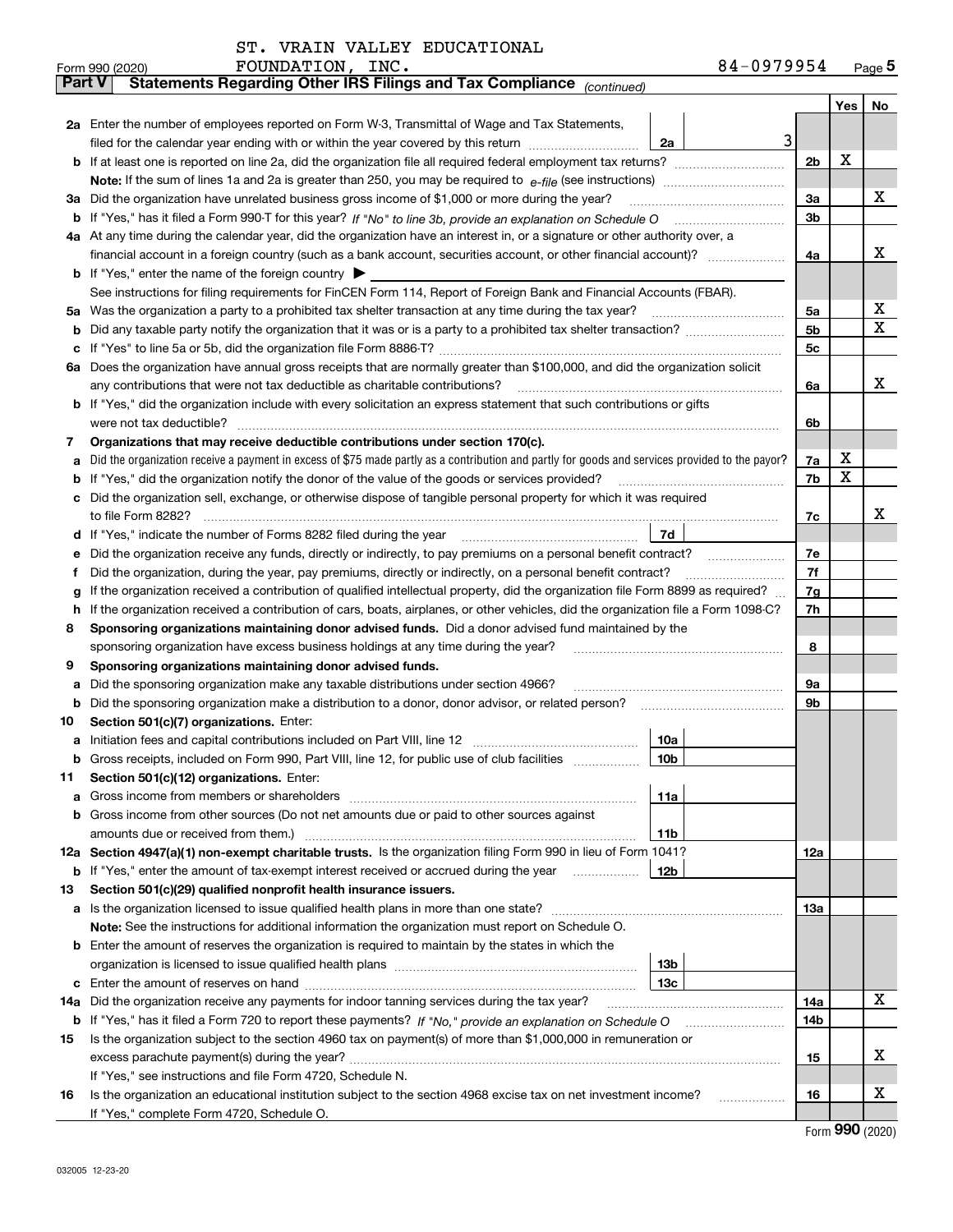|  | ST. VRAIN VALLEY EDUCATIONAL |
|--|------------------------------|
|  |                              |

*For each "Yes" response to lines 2 through 7b below, and for a "No" response to line 8a, 8b, or 10b below, describe the circumstances, processes, or changes on Schedule O. See instructions.* Form 990 (2020) **FOUNDATION, INC.**<br>**Part VI Governance, Management, and Disclosure** For each "Yes" response to lines 2 through 7b below, and for a "No" response

|     | Check if Schedule O contains a response or note to any line in this Part VI                                                                                           |    |                 |     | X           |  |  |  |  |  |  |
|-----|-----------------------------------------------------------------------------------------------------------------------------------------------------------------------|----|-----------------|-----|-------------|--|--|--|--|--|--|
|     | <b>Section A. Governing Body and Management</b>                                                                                                                       |    |                 |     |             |  |  |  |  |  |  |
|     |                                                                                                                                                                       |    |                 | Yes | No          |  |  |  |  |  |  |
|     | 1a Enter the number of voting members of the governing body at the end of the tax year<br>1a                                                                          | 14 |                 |     |             |  |  |  |  |  |  |
|     | If there are material differences in voting rights among members of the governing body, or if the governing                                                           |    |                 |     |             |  |  |  |  |  |  |
|     | body delegated broad authority to an executive committee or similar committee, explain on Schedule O.                                                                 |    |                 |     |             |  |  |  |  |  |  |
| b   | Enter the number of voting members included on line 1a, above, who are independent<br>1b                                                                              | 14 |                 |     |             |  |  |  |  |  |  |
| 2   | Did any officer, director, trustee, or key employee have a family relationship or a business relationship with any other                                              |    |                 |     |             |  |  |  |  |  |  |
|     | officer, director, trustee, or key employee?                                                                                                                          |    | $\mathbf{2}$    |     | х           |  |  |  |  |  |  |
| 3   | Did the organization delegate control over management duties customarily performed by or under the direct supervision                                                 |    |                 |     |             |  |  |  |  |  |  |
|     | of officers, directors, trustees, or key employees to a management company or other person?                                                                           |    | 3               |     | х           |  |  |  |  |  |  |
| 4   | Did the organization make any significant changes to its governing documents since the prior Form 990 was filed?                                                      |    | 4               |     | $\mathbf X$ |  |  |  |  |  |  |
| 5   |                                                                                                                                                                       |    | 5               |     | $\mathbf X$ |  |  |  |  |  |  |
| 6   | Did the organization have members or stockholders?                                                                                                                    |    | 6               |     | х           |  |  |  |  |  |  |
| 7a  | Did the organization have members, stockholders, or other persons who had the power to elect or appoint one or                                                        |    |                 |     |             |  |  |  |  |  |  |
|     | more members of the governing body?                                                                                                                                   |    | 7a              |     | х           |  |  |  |  |  |  |
|     | <b>b</b> Are any governance decisions of the organization reserved to (or subject to approval by) members, stockholders, or                                           |    |                 |     |             |  |  |  |  |  |  |
|     | persons other than the governing body?                                                                                                                                |    | 7b              |     | х           |  |  |  |  |  |  |
| 8   | Did the organization contemporaneously document the meetings held or written actions undertaken during the year by the following:                                     |    |                 |     |             |  |  |  |  |  |  |
| a   | The governing body?                                                                                                                                                   |    | 8a              | х   |             |  |  |  |  |  |  |
| b   |                                                                                                                                                                       |    | 8b              | X   |             |  |  |  |  |  |  |
| 9   | Is there any officer, director, trustee, or key employee listed in Part VII, Section A, who cannot be reached at the                                                  |    |                 |     |             |  |  |  |  |  |  |
|     |                                                                                                                                                                       |    | 9               |     | x           |  |  |  |  |  |  |
|     | <b>Section B. Policies</b> (This Section B requests information about policies not required by the Internal Revenue Code.)                                            |    |                 |     |             |  |  |  |  |  |  |
|     |                                                                                                                                                                       |    |                 | Yes | No          |  |  |  |  |  |  |
|     |                                                                                                                                                                       |    | 10a             |     | x           |  |  |  |  |  |  |
|     | <b>b</b> If "Yes," did the organization have written policies and procedures governing the activities of such chapters, affiliates,                                   |    |                 |     |             |  |  |  |  |  |  |
|     | and branches to ensure their operations are consistent with the organization's exempt purposes?                                                                       |    |                 |     |             |  |  |  |  |  |  |
|     | 11a Has the organization provided a complete copy of this Form 990 to all members of its governing body before filing the form?                                       |    |                 |     |             |  |  |  |  |  |  |
| b   | Describe in Schedule O the process, if any, used by the organization to review this Form 990.                                                                         |    |                 |     |             |  |  |  |  |  |  |
| 12a |                                                                                                                                                                       |    | 12a             | X   |             |  |  |  |  |  |  |
| b   |                                                                                                                                                                       |    | 12 <sub>b</sub> | X   |             |  |  |  |  |  |  |
| с   | Did the organization regularly and consistently monitor and enforce compliance with the policy? If "Yes," describe                                                    |    |                 |     |             |  |  |  |  |  |  |
|     | in Schedule O how this was done measured and contained a state of the state of the state of the state of the s                                                        |    | 12c             | х   |             |  |  |  |  |  |  |
| 13  | Did the organization have a written whistleblower policy?                                                                                                             |    | 13              | X   |             |  |  |  |  |  |  |
| 14  | Did the organization have a written document retention and destruction policy?                                                                                        |    | 14              | X   |             |  |  |  |  |  |  |
| 15  | Did the process for determining compensation of the following persons include a review and approval by independent                                                    |    |                 |     |             |  |  |  |  |  |  |
|     | persons, comparability data, and contemporaneous substantiation of the deliberation and decision?                                                                     |    |                 |     |             |  |  |  |  |  |  |
| a   | The organization's CEO, Executive Director, or top management official manufactured content of the organization's CEO, Executive Director, or top management official |    | 15a             | X   |             |  |  |  |  |  |  |
|     | <b>b</b> Other officers or key employees of the organization                                                                                                          |    | 15b             |     | х           |  |  |  |  |  |  |
|     | If "Yes" to line 15a or 15b, describe the process in Schedule O (see instructions).                                                                                   |    |                 |     |             |  |  |  |  |  |  |
|     | 16a Did the organization invest in, contribute assets to, or participate in a joint venture or similar arrangement with a                                             |    |                 |     |             |  |  |  |  |  |  |
|     | taxable entity during the year?                                                                                                                                       |    | 16a             |     | х           |  |  |  |  |  |  |
|     | <b>b</b> If "Yes," did the organization follow a written policy or procedure requiring the organization to evaluate its participation                                 |    |                 |     |             |  |  |  |  |  |  |
|     | in joint venture arrangements under applicable federal tax law, and take steps to safeguard the organization's                                                        |    |                 |     |             |  |  |  |  |  |  |
|     | exempt status with respect to such arrangements?                                                                                                                      |    | 16b             |     |             |  |  |  |  |  |  |
|     | <b>Section C. Disclosure</b>                                                                                                                                          |    |                 |     |             |  |  |  |  |  |  |
| 17  | <b>NONE</b><br>List the states with which a copy of this Form 990 is required to be filed $\blacktriangleright$                                                       |    |                 |     |             |  |  |  |  |  |  |
| 18  | Section 6104 requires an organization to make its Forms 1023 (1024 or 1024-A, if applicable), 990, and 990-T (Section 501(c)(3)s only) available                      |    |                 |     |             |  |  |  |  |  |  |
|     | for public inspection. Indicate how you made these available. Check all that apply.                                                                                   |    |                 |     |             |  |  |  |  |  |  |
|     | $X$ Another's website<br>$\lfloor X \rfloor$ Upon request<br>Own website<br>Other (explain on Schedule O)                                                             |    |                 |     |             |  |  |  |  |  |  |
| 19  | Describe on Schedule O whether (and if so, how) the organization made its governing documents, conflict of interest policy, and financial                             |    |                 |     |             |  |  |  |  |  |  |
|     | statements available to the public during the tax year.                                                                                                               |    |                 |     |             |  |  |  |  |  |  |
| 20  | State the name, address, and telephone number of the person who possesses the organization's books and records<br>THE ORGANIZATION - 720-652-8208                     |    |                 |     |             |  |  |  |  |  |  |
|     | P.O. BOX 2598, LONGMONT, CO 80502-2598                                                                                                                                |    |                 |     |             |  |  |  |  |  |  |
|     |                                                                                                                                                                       |    |                 |     |             |  |  |  |  |  |  |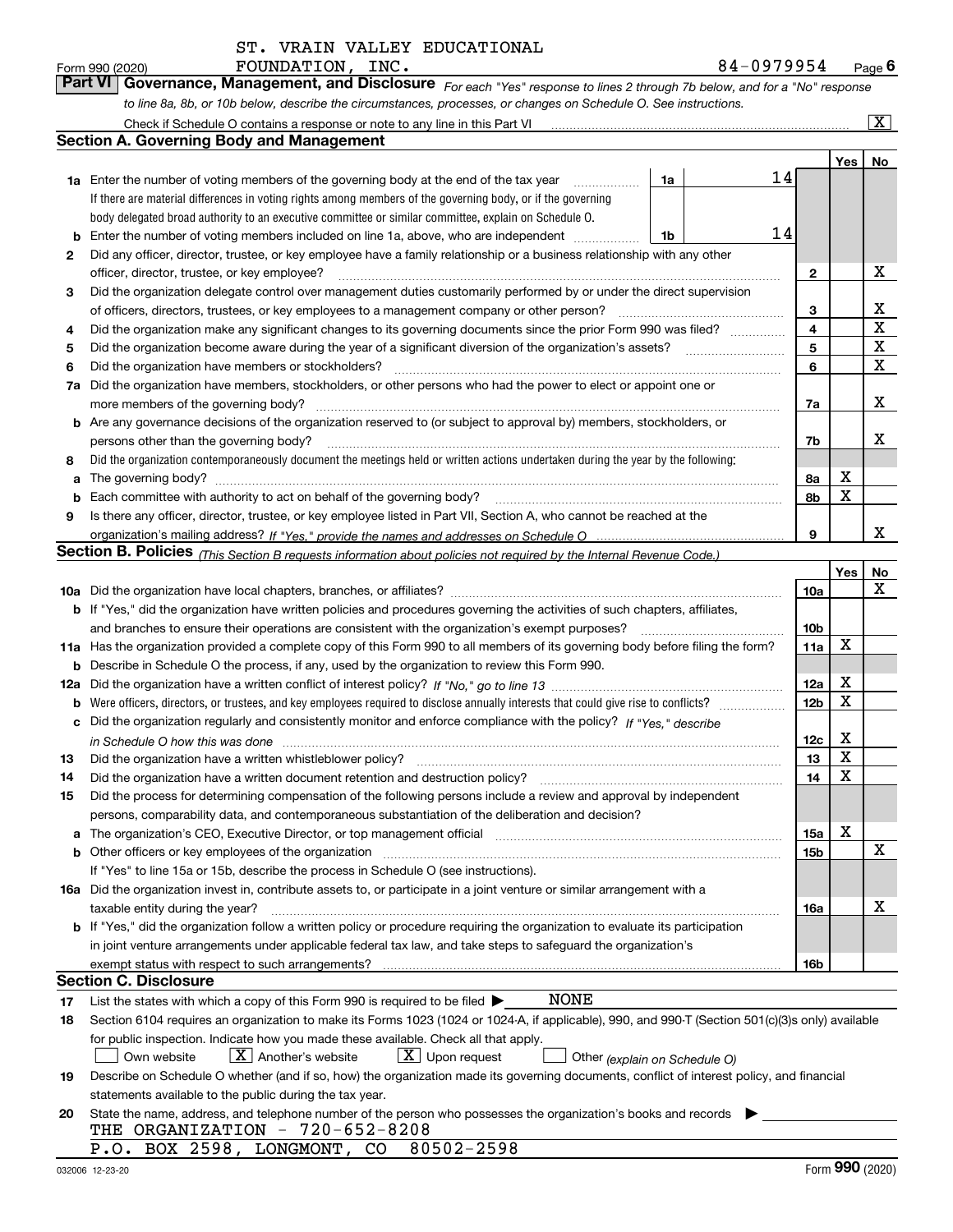$\mathcal{L}^{\text{max}}$ 

#### Form 990 (2020) **FOUNDATION, INC.** 8 4-0 9 7 9 9 5 4 <sub>Page</sub> **7Part VII Compensation of Officers, Directors, Trustees, Key Employees, Highest Compensated Employees, and Independent Contractors**

Check if Schedule O contains a response or note to any line in this Part VII

**Section A. Officers, Directors, Trustees, Key Employees, and Highest Compensated Employees**

**1a**  Complete this table for all persons required to be listed. Report compensation for the calendar year ending with or within the organization's tax year. **•** List all of the organization's current officers, directors, trustees (whether individuals or organizations), regardless of amount of compensation.

Enter -0- in columns (D), (E), and (F) if no compensation was paid.

 $\bullet$  List all of the organization's  $\,$ current key employees, if any. See instructions for definition of "key employee."

**•** List the organization's five current highest compensated employees (other than an officer, director, trustee, or key employee) who received reportable compensation (Box 5 of Form W-2 and/or Box 7 of Form 1099-MISC) of more than \$100,000 from the organization and any related organizations.

**•** List all of the organization's former officers, key employees, and highest compensated employees who received more than \$100,000 of reportable compensation from the organization and any related organizations.

**former directors or trustees**  ¥ List all of the organization's that received, in the capacity as a former director or trustee of the organization, more than \$10,000 of reportable compensation from the organization and any related organizations.

See instructions for the order in which to list the persons above.

Check this box if neither the organization nor any related organization compensated any current officer, director, or trustee.  $\mathcal{L}^{\text{max}}$ 

| (A)                   | (B)                    | (C)<br>Position                |                       |         |              |                                                              |        | (D)                        | (E)                        | (F)                    |  |  |
|-----------------------|------------------------|--------------------------------|-----------------------|---------|--------------|--------------------------------------------------------------|--------|----------------------------|----------------------------|------------------------|--|--|
| Name and title        | Average<br>hours per   |                                |                       |         |              | (do not check more than one<br>box, unless person is both an |        | Reportable<br>compensation | Reportable<br>compensation | Estimated<br>amount of |  |  |
|                       | week                   |                                |                       |         |              | officer and a director/trustee)                              |        | from                       | from related               | other                  |  |  |
|                       | (list any              |                                |                       |         |              |                                                              |        | the                        | organizations              | compensation           |  |  |
|                       | hours for              |                                |                       |         |              |                                                              |        | organization               | (W-2/1099-MISC)            | from the               |  |  |
|                       | related                |                                |                       |         |              |                                                              |        | (W-2/1099-MISC)            |                            | organization           |  |  |
|                       | organizations<br>below |                                |                       |         |              |                                                              |        |                            |                            | and related            |  |  |
|                       | line)                  | Individual trustee or director | Institutional trustee | Officer | Key employee | Highest compensated<br>  employee                            | Former |                            |                            | organizations          |  |  |
| KEVIN RICKMAN<br>(1)  | 2.00                   |                                |                       |         |              |                                                              |        |                            |                            |                        |  |  |
| PRESIDENT             |                        | $\mathbf x$                    |                       | X       |              |                                                              |        | $0$ .                      | 0.                         | $0_{\cdot}$            |  |  |
| (2)<br>MICHELLE SULEK | 2.00                   |                                |                       |         |              |                                                              |        |                            |                            |                        |  |  |
| PRESIDENT-ELECT       |                        | $\mathbf X$                    |                       | X       |              |                                                              |        | $0$ .                      | 0.                         | $\mathbf 0$ .          |  |  |
| (3)<br>STEVE PAYNE    | 2.00                   |                                |                       |         |              |                                                              |        |                            |                            |                        |  |  |
| <b>SECRETARY</b>      |                        | $\mathbf x$                    |                       | X       |              |                                                              |        | 0.                         | 0.                         | $0_{.}$                |  |  |
| (4)<br>DON STROH      | 2.00                   |                                |                       |         |              |                                                              |        |                            |                            |                        |  |  |
| <b>TREASURER</b>      |                        | $\mathbf X$                    |                       | X       |              |                                                              |        | $0$ .                      | 0.                         | $\mathbf 0$ .          |  |  |
| (5)<br>JOHN CREIGHTON | 1.00                   |                                |                       |         |              |                                                              |        |                            |                            |                        |  |  |
| <b>DIRECTOR</b>       |                        | $\mathbf x$                    |                       |         |              |                                                              |        | $0$ .                      | 0.                         | $0_{\cdot}$            |  |  |
| (6)<br>STACIE FIETH   | 1.00                   |                                |                       |         |              |                                                              |        |                            |                            |                        |  |  |
| <b>DIRECTOR</b>       |                        | $\mathbf X$                    |                       |         |              |                                                              |        | 0.                         | 0.                         | $\mathbf 0$ .          |  |  |
| MATT FLOOD<br>(7)     | 1.00                   |                                |                       |         |              |                                                              |        |                            |                            |                        |  |  |
| <b>DIRECTOR</b>       |                        | $\mathbf X$                    |                       |         |              |                                                              |        | 0.                         | $\mathbf 0$ .              | $0_{.}$                |  |  |
| DR. DON HADDAD<br>(8) | 1.00                   |                                |                       |         |              |                                                              |        |                            |                            |                        |  |  |
| <b>DIRECTOR</b>       |                        | $\mathbf X$                    |                       |         |              |                                                              |        | 0.                         | $\mathbf 0$ .              | $0_{.}$                |  |  |
| KELLI KANEMOTO<br>(9) | 1.00                   |                                |                       |         |              |                                                              |        |                            |                            |                        |  |  |
| <b>DIRECTOR</b>       |                        | $\mathbf x$                    |                       |         |              |                                                              |        | 0.                         | $\mathbf 0$ .              | $0_{.}$                |  |  |
| (10) PAULA NELSEN     | 1.00                   |                                |                       |         |              |                                                              |        |                            |                            |                        |  |  |
| <b>DIRECTOR</b>       |                        | $\mathbf x$                    |                       |         |              |                                                              |        | $\mathbf 0$ .              | $\mathbf 0$ .              | $0_{.}$                |  |  |
| (11) BRANDON SHAFFER  | 1.00                   |                                |                       |         |              |                                                              |        |                            |                            |                        |  |  |
| <b>DIRECTOR</b>       |                        | $\mathbf x$                    |                       |         |              |                                                              |        | 0.                         | 0.                         | $\mathbf 0$ .          |  |  |
| (12) JOIE SIEGRIST    | 1.00                   |                                |                       |         |              |                                                              |        |                            |                            |                        |  |  |
| <b>DIRECTOR</b>       |                        | $\mathbf X$                    |                       |         |              |                                                              |        | 0.                         | 0.                         | $\mathbf 0$ .          |  |  |
| (13) CLINT STAPP      | 1.00                   |                                |                       |         |              |                                                              |        |                            |                            |                        |  |  |
| <b>DIRECTOR</b>       |                        | $\mathbf x$                    |                       |         |              |                                                              |        | 0.                         | 0.                         | $0_{.}$                |  |  |
| (14) DORI VAN LONE    | 1.00                   |                                |                       |         |              |                                                              |        |                            |                            |                        |  |  |
| <b>DIRECTOR</b>       |                        | $\mathbf X$                    |                       |         |              |                                                              |        | $\mathbf 0$ .              | 0.                         | 0.                     |  |  |
| (15) JOSH ATHERTON    | 40.00                  |                                |                       |         |              |                                                              |        |                            |                            |                        |  |  |
| EXECUTIVE DIRECTOR    |                        |                                |                       | X       |              |                                                              |        | 91,300.                    | 0.                         | 8,240.                 |  |  |
|                       |                        |                                |                       |         |              |                                                              |        |                            |                            |                        |  |  |
|                       |                        |                                |                       |         |              |                                                              |        |                            |                            |                        |  |  |
|                       |                        |                                |                       |         |              |                                                              |        |                            |                            |                        |  |  |
|                       |                        |                                |                       |         |              |                                                              |        |                            |                            |                        |  |  |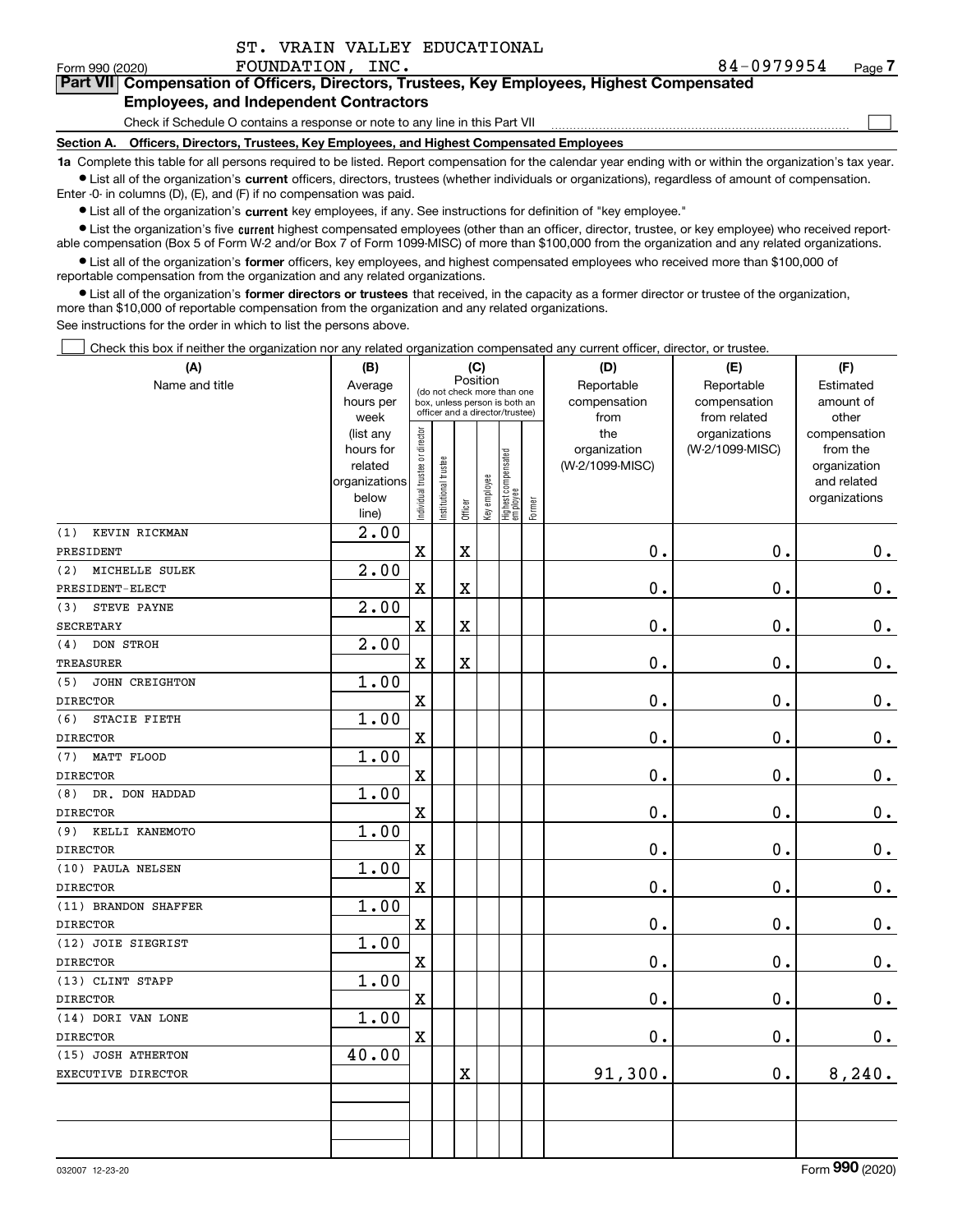| ST. VRAIN VALLEY EDUCATIONAL<br>FOUNDATION, INC.                                                                                                                                                                                                                         |                                                                      |                                |                       |          |              |                                                                                                 |        |                                           | 84-0979954                                        |                                                                                   |                               |     |                   |
|--------------------------------------------------------------------------------------------------------------------------------------------------------------------------------------------------------------------------------------------------------------------------|----------------------------------------------------------------------|--------------------------------|-----------------------|----------|--------------|-------------------------------------------------------------------------------------------------|--------|-------------------------------------------|---------------------------------------------------|-----------------------------------------------------------------------------------|-------------------------------|-----|-------------------|
| Form 990 (2020)<br><b>Part VII</b><br>Section A. Officers, Directors, Trustees, Key Employees, and Highest Compensated Employees (continued)                                                                                                                             |                                                                      |                                |                       |          |              |                                                                                                 |        |                                           |                                                   |                                                                                   |                               |     | Page 8            |
| (A)<br>Name and title                                                                                                                                                                                                                                                    | (B)<br>Average<br>hours per<br>week                                  |                                |                       | Position | (C)          | (do not check more than one<br>box, unless person is both an<br>officer and a director/trustee) |        | (D)<br>Reportable<br>compensation<br>from | (E)<br>Reportable<br>compensation<br>from related |                                                                                   | (F)<br>Estimated<br>amount of |     |                   |
|                                                                                                                                                                                                                                                                          | (list any<br>hours for<br>related<br>organizations<br>below<br>line) | Individual trustee or director | Institutional trustee | Officer  | Key employee | Highest compensated<br>employee                                                                 | Former | the<br>organization<br>(W-2/1099-MISC)    | organizations<br>(W-2/1099-MISC)                  | other<br>compensation<br>from the<br>organization<br>and related<br>organizations |                               |     |                   |
|                                                                                                                                                                                                                                                                          |                                                                      |                                |                       |          |              |                                                                                                 |        |                                           |                                                   |                                                                                   |                               |     |                   |
|                                                                                                                                                                                                                                                                          |                                                                      |                                |                       |          |              |                                                                                                 |        |                                           |                                                   |                                                                                   |                               |     |                   |
|                                                                                                                                                                                                                                                                          |                                                                      |                                |                       |          |              |                                                                                                 |        |                                           |                                                   |                                                                                   |                               |     |                   |
|                                                                                                                                                                                                                                                                          |                                                                      |                                |                       |          |              |                                                                                                 |        |                                           |                                                   |                                                                                   |                               |     |                   |
|                                                                                                                                                                                                                                                                          |                                                                      |                                |                       |          |              |                                                                                                 |        |                                           |                                                   |                                                                                   |                               |     |                   |
|                                                                                                                                                                                                                                                                          |                                                                      |                                |                       |          |              |                                                                                                 |        |                                           |                                                   |                                                                                   |                               |     |                   |
|                                                                                                                                                                                                                                                                          |                                                                      |                                |                       |          |              |                                                                                                 |        |                                           |                                                   |                                                                                   |                               |     |                   |
| 1b Subtotal                                                                                                                                                                                                                                                              |                                                                      |                                |                       |          |              |                                                                                                 |        | 91,300.<br>$\overline{0}$ .               |                                                   | 0.<br>$\overline{0}$ .                                                            |                               |     | 8,240.<br>0.      |
| c Total from continuation sheets to Part VII, Section A [11] [12] Total from continuation sheets to Part VII, Section A<br>d $Total (add lines 1b and 1c)$ .                                                                                                             |                                                                      |                                |                       |          |              |                                                                                                 |        | 91,300.                                   |                                                   | $\overline{0}$ .                                                                  |                               |     | 8,240.            |
| Total number of individuals (including but not limited to those listed above) who received more than \$100,000 of reportable<br>$\mathbf{2}$<br>compensation from the organization                                                                                       |                                                                      |                                |                       |          |              |                                                                                                 |        |                                           |                                                   |                                                                                   |                               |     | 0                 |
| Did the organization list any former officer, director, trustee, key employee, or highest compensated employee on<br>З                                                                                                                                                   |                                                                      |                                |                       |          |              |                                                                                                 |        |                                           |                                                   |                                                                                   |                               | Yes | No<br>$\mathbf X$ |
| line 1a? If "Yes," complete Schedule J for such individual manufactured contained and the Ves," complete Schedule J for such individual<br>For any individual listed on line 1a, is the sum of reportable compensation and other compensation from the organization<br>4 |                                                                      |                                |                       |          |              |                                                                                                 |        |                                           |                                                   |                                                                                   | 3<br>4                        |     | x.                |
| Did any person listed on line 1a receive or accrue compensation from any unrelated organization or individual for services<br>5                                                                                                                                          |                                                                      |                                |                       |          |              |                                                                                                 |        |                                           |                                                   |                                                                                   | 5                             |     | x                 |
| <b>Section B. Independent Contractors</b>                                                                                                                                                                                                                                |                                                                      |                                |                       |          |              |                                                                                                 |        |                                           |                                                   |                                                                                   |                               |     |                   |
| Complete this table for your five highest compensated independent contractors that received more than \$100,000 of compensation from<br>1<br>the organization. Report compensation for the calendar year ending with or within the organization's tax year.              |                                                                      |                                |                       |          |              |                                                                                                 |        |                                           |                                                   |                                                                                   |                               |     |                   |
| (A)<br>Name and business address                                                                                                                                                                                                                                         |                                                                      |                                | <b>NONE</b>           |          |              |                                                                                                 |        | (B)<br>Description of services            |                                                   |                                                                                   | (C)<br>Compensation           |     |                   |
|                                                                                                                                                                                                                                                                          |                                                                      |                                |                       |          |              |                                                                                                 |        |                                           |                                                   |                                                                                   |                               |     |                   |
|                                                                                                                                                                                                                                                                          |                                                                      |                                |                       |          |              |                                                                                                 |        |                                           |                                                   |                                                                                   |                               |     |                   |
|                                                                                                                                                                                                                                                                          |                                                                      |                                |                       |          |              |                                                                                                 |        |                                           |                                                   |                                                                                   |                               |     |                   |
|                                                                                                                                                                                                                                                                          |                                                                      |                                |                       |          |              |                                                                                                 |        |                                           |                                                   |                                                                                   |                               |     |                   |
| 2<br>Total number of independent contractors (including but not limited to those listed above) who received more than<br>\$100,000 of compensation from the organization                                                                                                 |                                                                      |                                |                       |          | 0            |                                                                                                 |        |                                           |                                                   |                                                                                   |                               |     |                   |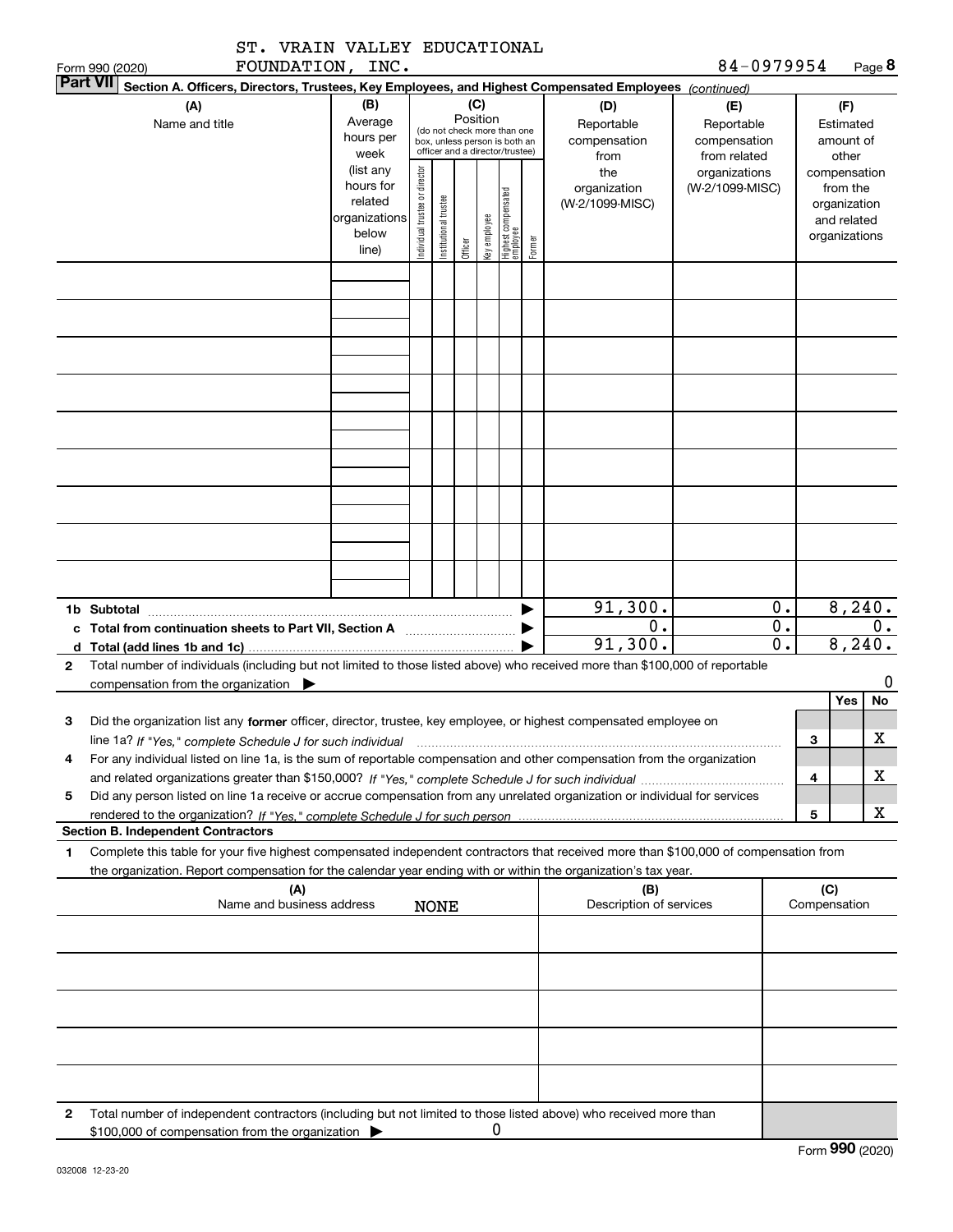FOUNDATION, INC. ST. VRAIN VALLEY EDUCATIONAL

|                                                                                         | <b>Part VIII</b> |                  | <b>Statement of Revenue</b>                                                                                                                                                                                                                                                                                                                                                                                                                                                                                                                                                                                                                                                                                                                                                                                                        |                      |                                                           |                                                 |                                                                 |
|-----------------------------------------------------------------------------------------|------------------|------------------|------------------------------------------------------------------------------------------------------------------------------------------------------------------------------------------------------------------------------------------------------------------------------------------------------------------------------------------------------------------------------------------------------------------------------------------------------------------------------------------------------------------------------------------------------------------------------------------------------------------------------------------------------------------------------------------------------------------------------------------------------------------------------------------------------------------------------------|----------------------|-----------------------------------------------------------|-------------------------------------------------|-----------------------------------------------------------------|
|                                                                                         |                  |                  | Check if Schedule O contains a response or note to any line in this Part VIII                                                                                                                                                                                                                                                                                                                                                                                                                                                                                                                                                                                                                                                                                                                                                      |                      |                                                           |                                                 |                                                                 |
|                                                                                         |                  |                  |                                                                                                                                                                                                                                                                                                                                                                                                                                                                                                                                                                                                                                                                                                                                                                                                                                    | (A)<br>Total revenue | $\overline{(B)}$<br>Related or exempt<br>function revenue | $\overline{C}$<br>Unrelated<br>business revenue | (D)<br>Revenue excluded<br>from tax under<br>sections 512 - 514 |
| Contributions, Gifts, Grants<br>and Other Similar Amounts<br>Program Service<br>Revenue | 2 a              | b<br>с<br>d<br>е | <b>1 a</b> Federated campaigns<br>1a<br>1 <sub>b</sub><br><b>b</b> Membership dues<br>$\ldots \ldots \ldots \ldots \ldots$<br>179,231.<br>1 <sub>c</sub><br>c Fundraising events<br>1 <sub>d</sub><br>d Related organizations<br>$\overline{\phantom{a}}$<br>28,385.<br>1e<br>e Government grants (contributions)<br>f All other contributions, gifts, grants, and<br>515,437.<br>similar amounts not included above<br>1f<br>37,484.<br> 1g <br>g Noncash contributions included in lines 1a-1f<br><b>Business Code</b><br><u> 1989 - Johann Stein, mars an de Brasilia (b. 1989)</u><br><u> 1989 - Johann Barbara, martxa alemaniar a</u><br><u> 1989 - Johann Stein, marwolaethau a bhann an t-Amhainn an t-Amhainn an t-Amhainn an t-Amhainn an t-Amhainn an</u><br><u> 1989 - Johann Barn, amerikansk politiker (d. 1989)</u> | 723,053.<br>▶        |                                                           |                                                 |                                                                 |
|                                                                                         |                  | a                | f All other program service revenue                                                                                                                                                                                                                                                                                                                                                                                                                                                                                                                                                                                                                                                                                                                                                                                                | ▶                    |                                                           |                                                 |                                                                 |
| Revenue                                                                                 | 3<br>4           |                  | Investment income (including dividends, interest, and<br>Income from investment of tax-exempt bond proceeds                                                                                                                                                                                                                                                                                                                                                                                                                                                                                                                                                                                                                                                                                                                        | 14,205.              |                                                           |                                                 | 14,205.                                                         |
|                                                                                         | 5                |                  | (i) Real<br>(ii) Personal<br>6 a Gross rents<br>l 6a<br><b>b</b> Less: rental expenses<br>6b<br>c Rental income or (loss)<br>6c                                                                                                                                                                                                                                                                                                                                                                                                                                                                                                                                                                                                                                                                                                    |                      |                                                           |                                                 |                                                                 |
|                                                                                         |                  |                  | d Net rental income or (loss)<br>(i) Securities<br>(ii) Other<br>7 a Gross amount from sales of<br>1,432,734.<br>assets other than inventory<br>7a<br><b>b</b> Less: cost or other basis<br>1,350,134.<br>7 <sub>b</sub><br>and sales expenses<br>82,600.                                                                                                                                                                                                                                                                                                                                                                                                                                                                                                                                                                          |                      |                                                           |                                                 |                                                                 |
|                                                                                         |                  |                  |                                                                                                                                                                                                                                                                                                                                                                                                                                                                                                                                                                                                                                                                                                                                                                                                                                    | 82,600.<br>▶         |                                                           |                                                 | 82,600.                                                         |
| Other                                                                                   |                  |                  | 8 a Gross income from fundraising events (not<br>including $$$<br>$179,231.$ of<br>contributions reported on line 1c). See<br>6, 282.<br>8a<br>68,429.<br>8b<br><b>b</b> Less: direct expenses <i>managered</i> b                                                                                                                                                                                                                                                                                                                                                                                                                                                                                                                                                                                                                  |                      |                                                           |                                                 |                                                                 |
|                                                                                         |                  |                  | c Net income or (loss) from fundraising events                                                                                                                                                                                                                                                                                                                                                                                                                                                                                                                                                                                                                                                                                                                                                                                     | $-62, 147.$<br>▶     |                                                           |                                                 | $-62, 147.$                                                     |
|                                                                                         |                  |                  | 9 a Gross income from gaming activities. See<br>9а                                                                                                                                                                                                                                                                                                                                                                                                                                                                                                                                                                                                                                                                                                                                                                                 |                      |                                                           |                                                 |                                                                 |
|                                                                                         |                  |                  | 9 <sub>b</sub><br><b>b</b> Less: direct expenses <b>manually</b>                                                                                                                                                                                                                                                                                                                                                                                                                                                                                                                                                                                                                                                                                                                                                                   |                      |                                                           |                                                 |                                                                 |
|                                                                                         |                  |                  | c Net income or (loss) from gaming activities<br>.<br>10 a Gross sales of inventory, less returns<br> 10a<br>10 <sub>b</sub><br><b>b</b> Less: cost of goods sold                                                                                                                                                                                                                                                                                                                                                                                                                                                                                                                                                                                                                                                                  | ▶                    |                                                           |                                                 |                                                                 |
|                                                                                         |                  |                  | c Net income or (loss) from sales of inventory<br><b>Business Code</b>                                                                                                                                                                                                                                                                                                                                                                                                                                                                                                                                                                                                                                                                                                                                                             |                      |                                                           |                                                 |                                                                 |
|                                                                                         | 11 a             |                  |                                                                                                                                                                                                                                                                                                                                                                                                                                                                                                                                                                                                                                                                                                                                                                                                                                    |                      |                                                           |                                                 |                                                                 |
| Miscellaneous<br>Revenue                                                                |                  | b                | <u> 1989 - Johann Barbara, martxa alemaniar arg</u>                                                                                                                                                                                                                                                                                                                                                                                                                                                                                                                                                                                                                                                                                                                                                                                |                      |                                                           |                                                 |                                                                 |
|                                                                                         |                  | с                |                                                                                                                                                                                                                                                                                                                                                                                                                                                                                                                                                                                                                                                                                                                                                                                                                                    |                      |                                                           |                                                 |                                                                 |
|                                                                                         |                  |                  |                                                                                                                                                                                                                                                                                                                                                                                                                                                                                                                                                                                                                                                                                                                                                                                                                                    |                      |                                                           |                                                 |                                                                 |
|                                                                                         |                  |                  |                                                                                                                                                                                                                                                                                                                                                                                                                                                                                                                                                                                                                                                                                                                                                                                                                                    | ▶                    |                                                           |                                                 |                                                                 |
|                                                                                         | 12               |                  |                                                                                                                                                                                                                                                                                                                                                                                                                                                                                                                                                                                                                                                                                                                                                                                                                                    | 757,711.             | $\mathbf{0}$ .                                            | $\mathbf{0}$ .                                  | 34,658.                                                         |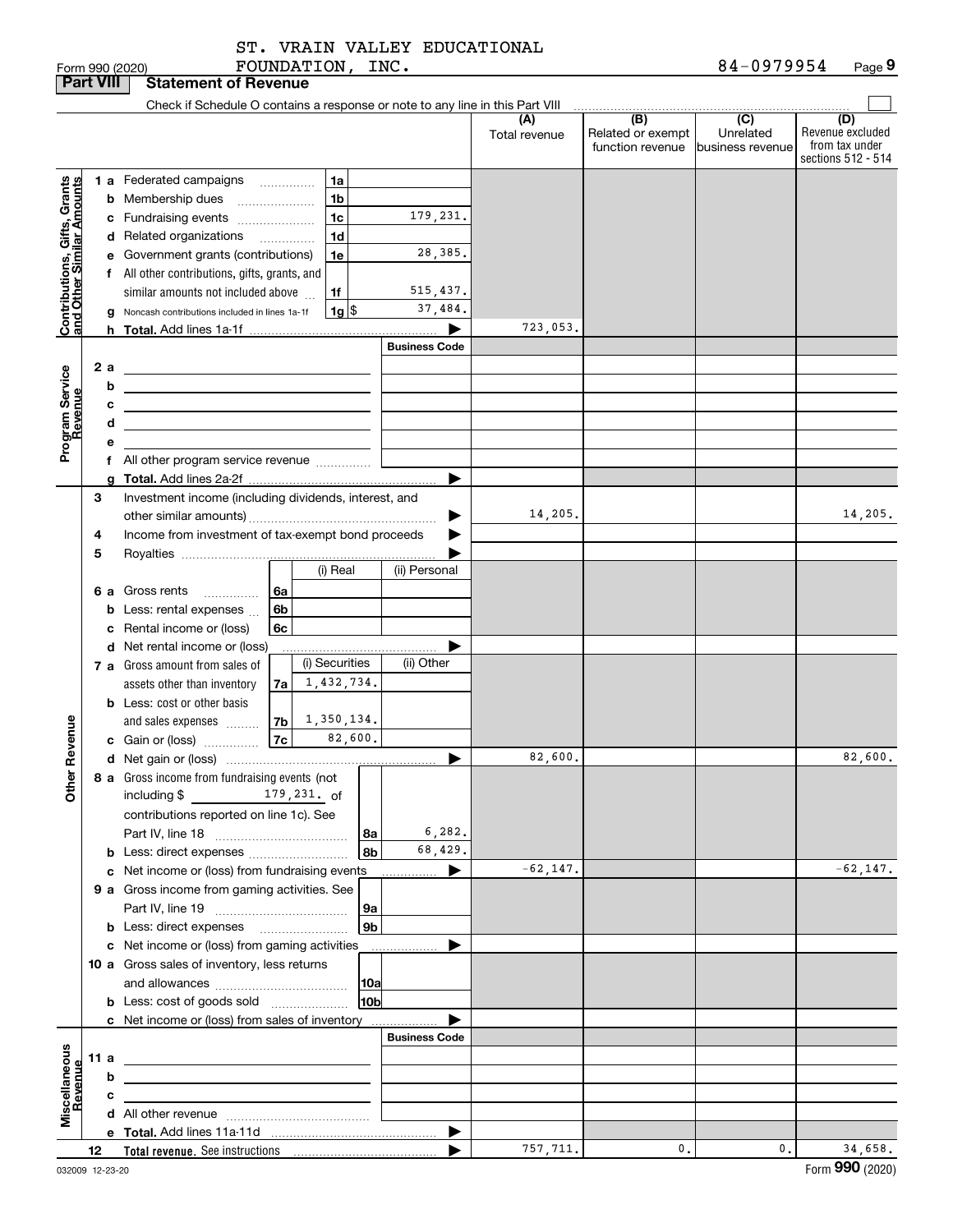**Part IX Statement of Functional Expenses**

Check here  $\bullet$  if following SOP 98-2 (ASC 958-720) **Total functional expenses.**  Add lines 1 through 24e **Joint costs.** Complete this line only if the organization **(A)**<br>Total expenses **(C)** (C) (C)<br>
penses Program service Management and Fundrai<br>
expenses general expenses expen **123** Grants and other assistance to foreign **4567891011abcdefg12131415161718192021222324abc**BANK FEES  $_\mathtt{d}$  CUSTOMER RELATIONSHIP M **e** All other expenses **2526***Section 501(c)(3) and 501(c)(4) organizations must complete all columns. All other organizations must complete column (A).* Grants and other assistance to domestic organizations and domestic governments. See Part IV, line 21 Compensation not included above to disqualified persons (as defined under section 4958(f)(1)) and persons described in section 4958(c)(3)(B)  $\quad \ldots \ldots \ldots$ Pension plan accruals and contributions (include section 401(k) and 403(b) employer contributions) Professional fundraising services. See Part IV, line 17 Other. (If line 11g amount exceeds 10% of line 25, column (A) amount, list line 11g expenses on Sch O.) Other expenses. Itemize expenses not covered above (List miscellaneous expenses on line 24e. If line 24e amount exceeds 10% of line 25, column (A) amount, list line 24e expenses on Schedule O.) reported in column (B) joint costs from a combined educational campaign and fundraising solicitation. Check if Schedule O contains a response or note to any line in this Part IX (C) (C) (C) (C) (C) (C) Program service expensesFundraising expensesGrants and other assistance to domestic individuals. See Part IV, line 22 ~~~~~~~ organizations, foreign governments, and foreign individuals. See Part IV, lines 15 and 16  $\ldots$ Benefits paid to or for members .................... Compensation of current officers, directors, trustees, and key employees  $\ldots$   $\ldots$   $\ldots$   $\ldots$   $\ldots$   $\ldots$ Other salaries and wages ~~~~~~~~~~ Other employee benefits ~~~~~~~~~~ Payroll taxes ~~~~~~~~~~~~~~~~ Fees for services (nonemployees): Management ~~~~~~~~~~~~~~~~ Legal ~~~~~~~~~~~~~~~~~~~~Accounting ~~~~~~~~~~~~~~~~~ Lobbying ~~~~~~~~~~~~~~~~~~ lnvestment management fees ....................... Advertising and promotion www.communication Office expenses ~~~~~~~~~~~~~~~ Information technology ~~~~~~~~~~~ Royalties ~~~~~~~~~~~~~~~~~~ Occupancy ~~~~~~~~~~~~~~~~~ Travel ……………………………………………… Payments of travel or entertainment expenses for any federal, state, or local public officials ... Conferences, conventions, and meetings InterestPayments to affiliates ~~~~~~~~~~~~ Depreciation, depletion, and amortization  $\,\,\ldots\,\,$ Insurance $Check here$   $\blacktriangleright$ *Do not include amounts reported on lines 6b, 7b, 8b, 9b, and 10b of Part VIII.*  $\mathcal{L}^{\text{max}}$ 197,606. 89,500. 97,935. 61,048. 43,721. 9,748. 4,069. 49,762. 195. 871. 1,241. 2,727. 20,440. 7,678. 7,661. 6,200. 11,080. 611,482. 197,606. 89,500. 89,121. 4,897. 3,917. 53,964. 7,027. 57. 39,349. 3,279. 1,093. 9,748. 4,069. 9,952. 32,345. 7,465. 195. 458. 310. 103.  $310.$  621. 310. 2,045. 545. 137. 20,440. 6,525. 384. 769. 7,661.  $6,200.$  $5,336.$   $4,731.$   $1,013.$ 518,870. 71,548. 21,064. EMERGENCY FUND DUES AND SUBSCRIPTIONS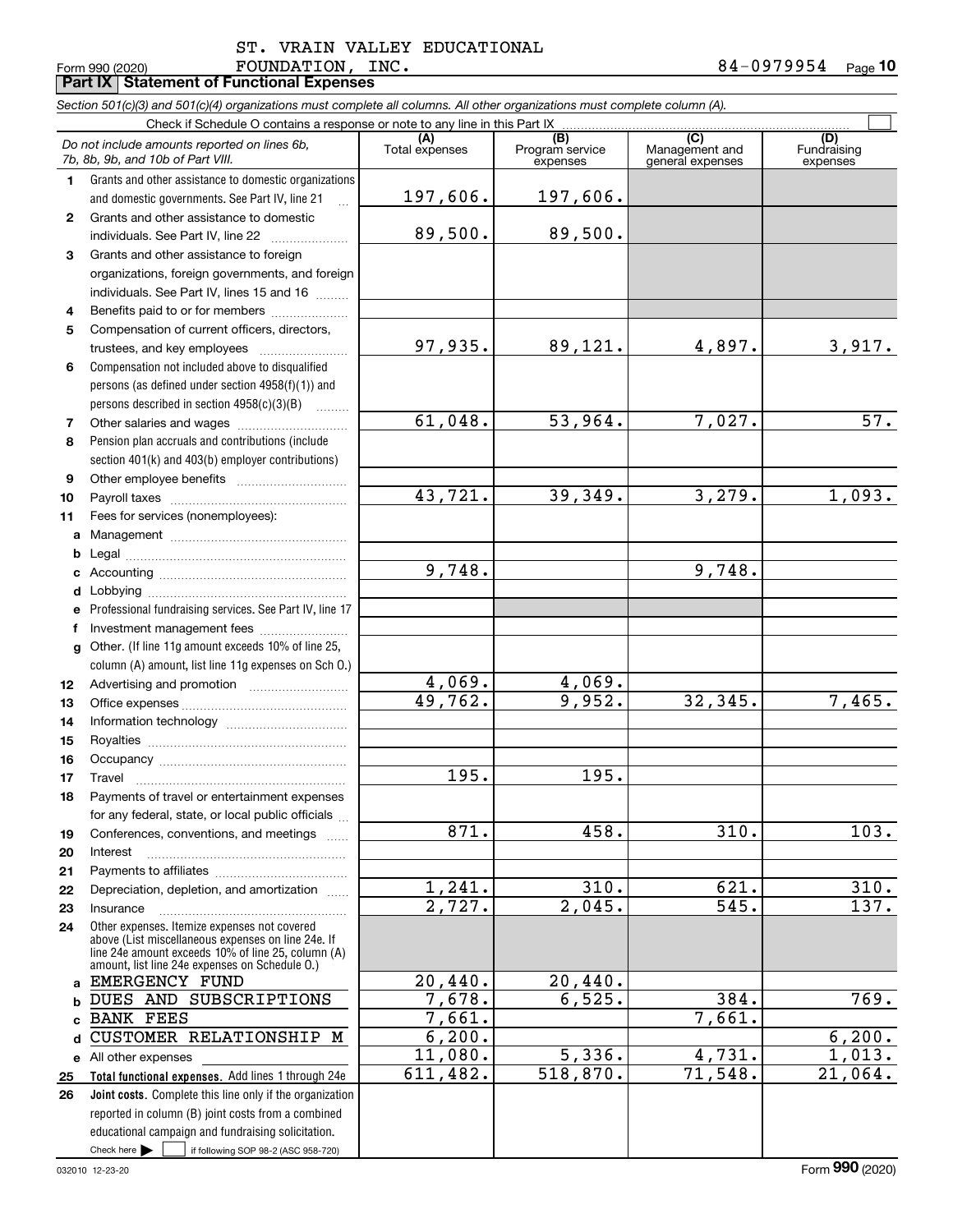032011 12-23-20

**33**

Total liabilities and net assets/fund balances

## ST. VRAIN VALLEY EDUCATIONAL

Form 990 (2020) **FOUNDATION, INC.** 8 4-0 9 7 9 9 5 4 <sub>Page</sub> **11**

**33**

 $1,139,627.$  33 1,314,326.

Form (2020) **990**

|                             |        |                                                                                                                                                                                                                                                                                                                                                       |                        | (A)<br>Beginning of year  |                 | (B)<br>End of year |
|-----------------------------|--------|-------------------------------------------------------------------------------------------------------------------------------------------------------------------------------------------------------------------------------------------------------------------------------------------------------------------------------------------------------|------------------------|---------------------------|-----------------|--------------------|
|                             |        |                                                                                                                                                                                                                                                                                                                                                       |                        | $\overline{298}$ , 656.   | 1.              |                    |
|                             | 1<br>2 | Cash - non-interest-bearing                                                                                                                                                                                                                                                                                                                           |                        | 205, 362.                 | $\overline{2}$  | 650,335.           |
|                             | з      |                                                                                                                                                                                                                                                                                                                                                       |                        | 5,600.                    | 3               | 16, 200.           |
|                             | 4      |                                                                                                                                                                                                                                                                                                                                                       |                        |                           | 4               |                    |
|                             | 5      | Loans and other receivables from any current or former officer, director,                                                                                                                                                                                                                                                                             |                        |                           |                 |                    |
|                             |        | trustee, key employee, creator or founder, substantial contributor, or 35%                                                                                                                                                                                                                                                                            |                        |                           |                 |                    |
|                             |        | controlled entity or family member of any of these persons                                                                                                                                                                                                                                                                                            |                        | 5                         |                 |                    |
|                             | 6      | Loans and other receivables from other disqualified persons (as defined                                                                                                                                                                                                                                                                               |                        |                           |                 |                    |
|                             |        | under section 4958(f)(1)), and persons described in section 4958(c)(3)(B)                                                                                                                                                                                                                                                                             |                        |                           | 6               |                    |
|                             | 7      |                                                                                                                                                                                                                                                                                                                                                       | $\ldots$               |                           | 7               |                    |
| Assets                      | 8      |                                                                                                                                                                                                                                                                                                                                                       |                        | 8                         |                 |                    |
|                             | 9      | Prepaid expenses and deferred charges                                                                                                                                                                                                                                                                                                                 |                        | 9,650.                    | 9               | 13,538.            |
|                             |        | 10a Land, buildings, and equipment: cost or other                                                                                                                                                                                                                                                                                                     |                        |                           |                 |                    |
|                             |        | basis. Complete Part VI of Schedule D  10a                                                                                                                                                                                                                                                                                                            | 7,298.                 |                           |                 |                    |
|                             |        | <b>b</b> Less: accumulated depreciation                                                                                                                                                                                                                                                                                                               | 2,018.                 | 6,342.                    | 10 <sub>c</sub> | 5,280.             |
|                             | 11     |                                                                                                                                                                                                                                                                                                                                                       | $\overline{614,017}$ . | 11                        | 628,973.        |                    |
|                             | 12     |                                                                                                                                                                                                                                                                                                                                                       |                        | 12                        |                 |                    |
|                             | 13     | Investments - program-related. See Part IV, line 11                                                                                                                                                                                                                                                                                                   |                        | 13                        |                 |                    |
|                             | 14     |                                                                                                                                                                                                                                                                                                                                                       |                        | 14                        |                 |                    |
|                             | 15     |                                                                                                                                                                                                                                                                                                                                                       |                        | 15                        |                 |                    |
|                             | 16     |                                                                                                                                                                                                                                                                                                                                                       |                        | $\overline{1,139}$ , 627. | 16              | 1,314,326.         |
|                             | 17     |                                                                                                                                                                                                                                                                                                                                                       |                        | 16, 115.                  | 17              | 11,458.            |
|                             | 18     |                                                                                                                                                                                                                                                                                                                                                       |                        | 18                        |                 |                    |
|                             | 19     | Deferred revenue manual contracts and contracts are contracted and contract and contract are contracted and contract are contracted and contract are contracted and contract are contracted and contract are contracted and co                                                                                                                        |                        | $\overline{2,753}$ .      | 19              | 8,706.             |
|                             | 20     |                                                                                                                                                                                                                                                                                                                                                       |                        |                           | 20              |                    |
|                             | 21     | Escrow or custodial account liability. Complete Part IV of Schedule D                                                                                                                                                                                                                                                                                 | 1.1.1.1.1.1.1.1.1      |                           | 21              |                    |
|                             | 22     | Loans and other payables to any current or former officer, director,                                                                                                                                                                                                                                                                                  |                        |                           |                 |                    |
| Liabilities                 |        | trustee, key employee, creator or founder, substantial contributor, or 35%                                                                                                                                                                                                                                                                            |                        |                           |                 |                    |
|                             |        | controlled entity or family member of any of these persons                                                                                                                                                                                                                                                                                            |                        |                           | 22              |                    |
|                             | 23     | Secured mortgages and notes payable to unrelated third parties                                                                                                                                                                                                                                                                                        | .                      |                           | 23              |                    |
|                             | 24     |                                                                                                                                                                                                                                                                                                                                                       |                        | 28, 385.                  | 24              | 31,755.            |
|                             | 25     | Other liabilities (including federal income tax, payables to related third                                                                                                                                                                                                                                                                            |                        |                           |                 |                    |
|                             |        | parties, and other liabilities not included on lines 17-24). Complete Part X                                                                                                                                                                                                                                                                          |                        |                           |                 |                    |
|                             |        | of Schedule D<br>$\begin{bmatrix} \begin{bmatrix} 0 & 0 & 0 & 0 \\ 0 & 0 & 0 & 0 \\ 0 & 0 & 0 & 0 \\ 0 & 0 & 0 & 0 \\ 0 & 0 & 0 & 0 \\ 0 & 0 & 0 & 0 \\ 0 & 0 & 0 & 0 \\ 0 & 0 & 0 & 0 & 0 \\ 0 & 0 & 0 & 0 & 0 \\ 0 & 0 & 0 & 0 & 0 \\ 0 & 0 & 0 & 0 & 0 \\ 0 & 0 & 0 & 0 & 0 & 0 \\ 0 & 0 & 0 & 0 & 0 & 0 \\ 0 & 0 & 0 & 0 & 0 & 0 \\ 0 & 0 & 0 & $ |                        |                           | 25              |                    |
|                             | 26     | Total liabilities. Add lines 17 through 25                                                                                                                                                                                                                                                                                                            |                        | 47,253.                   | 26              | 51,919.            |
|                             |        | Organizations that follow FASB ASC 958, check here $\blacktriangleright \boxed{X}$                                                                                                                                                                                                                                                                    |                        |                           |                 |                    |
|                             |        | and complete lines 27, 28, 32, and 33.                                                                                                                                                                                                                                                                                                                |                        |                           |                 |                    |
|                             | 27     | Net assets without donor restrictions                                                                                                                                                                                                                                                                                                                 |                        | 630,121.                  | 27              | 780,091 <b>.</b>   |
|                             | 28     | Net assets with donor restrictions                                                                                                                                                                                                                                                                                                                    |                        | 462,253.                  | 28              | 482, 316.          |
|                             |        | Organizations that do not follow FASB ASC 958, check here $\blacktriangleright$                                                                                                                                                                                                                                                                       |                        |                           |                 |                    |
| Net Assets or Fund Balances |        | and complete lines 29 through 33.                                                                                                                                                                                                                                                                                                                     |                        |                           |                 |                    |
|                             | 29     | Capital stock or trust principal, or current funds                                                                                                                                                                                                                                                                                                    |                        |                           | 29              |                    |
|                             | 30     | Paid-in or capital surplus, or land, building, or equipment fund                                                                                                                                                                                                                                                                                      |                        |                           | 30              |                    |
|                             | 31     | Retained earnings, endowment, accumulated income, or other funds                                                                                                                                                                                                                                                                                      | .                      |                           | 31              |                    |
|                             | 32     |                                                                                                                                                                                                                                                                                                                                                       | 1,092,374.             | 32                        | 1,262,407.      |                    |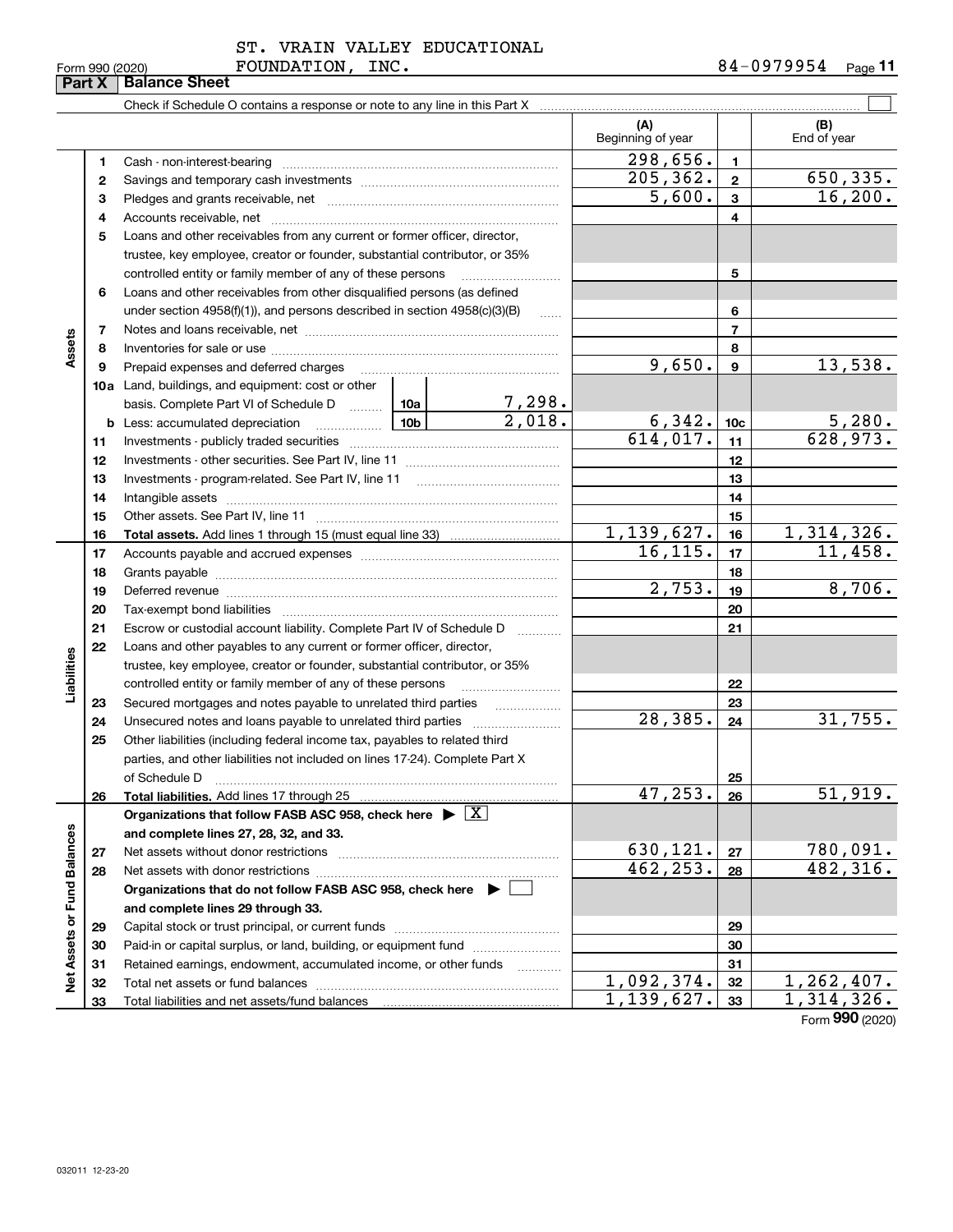|    | ST. VRAIN VALLEY EDUCATIONAL                                                                                                                                                                                                   |                |                    |     |            |  |
|----|--------------------------------------------------------------------------------------------------------------------------------------------------------------------------------------------------------------------------------|----------------|--------------------|-----|------------|--|
|    | FOUNDATION, INC.<br>Form 990 (2020)                                                                                                                                                                                            |                | 84-0979954 Page 12 |     |            |  |
|    | Part XI<br><b>Reconciliation of Net Assets</b>                                                                                                                                                                                 |                |                    |     |            |  |
|    |                                                                                                                                                                                                                                |                |                    |     |            |  |
|    |                                                                                                                                                                                                                                |                |                    |     |            |  |
| 1  |                                                                                                                                                                                                                                | 1              |                    |     | 757,711.   |  |
| 2  |                                                                                                                                                                                                                                | $\overline{2}$ |                    |     | 611, 482.  |  |
| 3  | Revenue less expenses. Subtract line 2 from line 1                                                                                                                                                                             | 3              |                    |     | 146, 229.  |  |
| 4  |                                                                                                                                                                                                                                | $\overline{4}$ |                    |     | 1,092,374. |  |
| 5  |                                                                                                                                                                                                                                | 5              |                    |     | 23,804.    |  |
| 6  |                                                                                                                                                                                                                                | 6              |                    |     |            |  |
| 7  |                                                                                                                                                                                                                                | $\overline{7}$ |                    |     |            |  |
| 8  | Prior period adjustments manufactured and contract and contract and contract and contract and contract and contract and contract and contract and contract and contract and contract and contract and contract and contract an | 8              |                    |     |            |  |
| 9  | Other changes in net assets or fund balances (explain on Schedule O)                                                                                                                                                           | 9              |                    |     | 0.         |  |
| 10 | Net assets or fund balances at end of year. Combine lines 3 through 9 (must equal Part X, line 32,                                                                                                                             |                |                    |     |            |  |
|    | 1,262,407.<br>10                                                                                                                                                                                                               |                |                    |     |            |  |
|    | Part XII Financial Statements and Reporting                                                                                                                                                                                    |                |                    |     |            |  |
|    |                                                                                                                                                                                                                                |                |                    |     |            |  |
|    |                                                                                                                                                                                                                                |                |                    | Yes | No         |  |
| 1  | $\vert X \vert$ Accrual<br>Accounting method used to prepare the Form 990: <u>June</u> Cash<br>Other                                                                                                                           |                |                    |     |            |  |
|    | If the organization changed its method of accounting from a prior year or checked "Other," explain in Schedule O.                                                                                                              |                |                    |     |            |  |
|    | 2a Were the organization's financial statements compiled or reviewed by an independent accountant?                                                                                                                             |                | 2a                 |     | х          |  |
|    | If "Yes," check a box below to indicate whether the financial statements for the year were compiled or reviewed on a                                                                                                           |                |                    |     |            |  |
|    | separate basis, consolidated basis, or both:                                                                                                                                                                                   |                |                    |     |            |  |
|    | Separate basis<br><b>Consolidated basis</b><br>Both consolidated and separate basis                                                                                                                                            |                |                    |     |            |  |
|    | <b>b</b> Were the organization's financial statements audited by an independent accountant?                                                                                                                                    |                | 2 <sub>b</sub>     | X   |            |  |
|    | If "Yes," check a box below to indicate whether the financial statements for the year were audited on a separate basis,                                                                                                        |                |                    |     |            |  |
|    | consolidated basis, or both:                                                                                                                                                                                                   |                |                    |     |            |  |
|    | $\lfloor x \rfloor$ Separate basis<br>Both consolidated and separate basis<br>Consolidated basis                                                                                                                               |                |                    |     |            |  |
|    | c If "Yes" to line 2a or 2b, does the organization have a committee that assumes responsibility for oversight of the audit,                                                                                                    |                |                    |     |            |  |
|    |                                                                                                                                                                                                                                |                | 2c                 | X   |            |  |
|    | If the organization changed either its oversight process or selection process during the tax year, explain on Schedule O.                                                                                                      |                |                    |     |            |  |
|    | 3a As a result of a federal award, was the organization required to undergo an audit or audits as set forth in the Single Audit                                                                                                |                |                    |     |            |  |
|    | Act and OMB Circular A-133?                                                                                                                                                                                                    |                | За                 |     | x          |  |
|    | b If "Yes," did the organization undergo the required audit or audits? If the organization did not undergo the required audit                                                                                                  |                |                    |     |            |  |
|    |                                                                                                                                                                                                                                |                | 3 <sub>b</sub>     |     |            |  |

Form (2020) **990**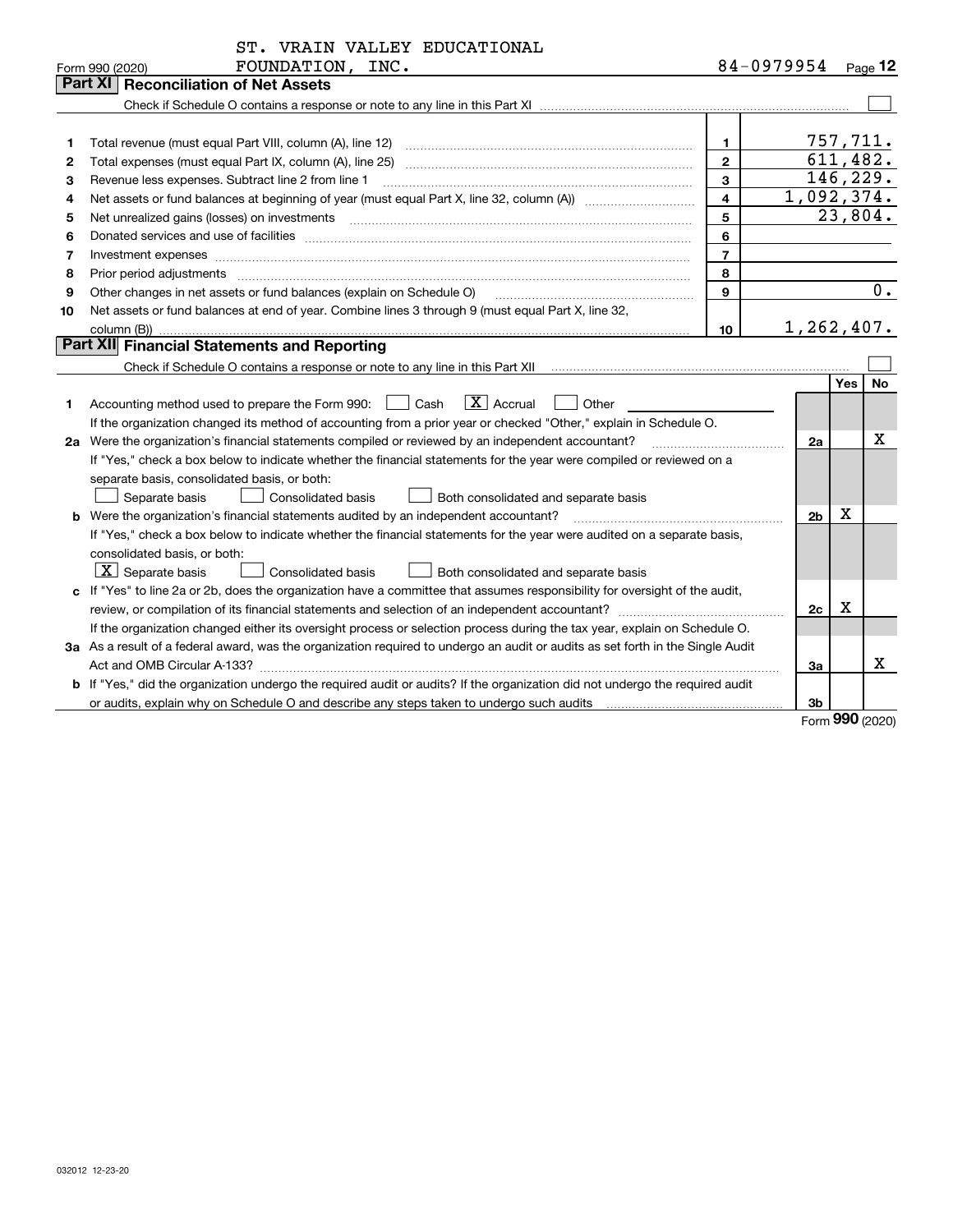| <b>SCHEDULE A</b>                                                                              |                                                                                                                                               |                                                                                                                                                                                                                                                      |     |                                                                |                            |                                     | OMB No. 1545-0047                     |  |  |
|------------------------------------------------------------------------------------------------|-----------------------------------------------------------------------------------------------------------------------------------------------|------------------------------------------------------------------------------------------------------------------------------------------------------------------------------------------------------------------------------------------------------|-----|----------------------------------------------------------------|----------------------------|-------------------------------------|---------------------------------------|--|--|
| (Form 990 or 990-EZ)                                                                           |                                                                                                                                               | <b>Public Charity Status and Public Support</b><br>Complete if the organization is a section 501(c)(3) organization or a section                                                                                                                     |     |                                                                |                            |                                     |                                       |  |  |
|                                                                                                |                                                                                                                                               | 4947(a)(1) nonexempt charitable trust.                                                                                                                                                                                                               |     |                                                                |                            |                                     |                                       |  |  |
| Department of the Treasury<br>Internal Revenue Service                                         |                                                                                                                                               | Attach to Form 990 or Form 990-EZ.                                                                                                                                                                                                                   |     |                                                                |                            | <b>Open to Public</b><br>Inspection |                                       |  |  |
| Name of the organization                                                                       |                                                                                                                                               | Go to www.irs.gov/Form990 for instructions and the latest information.<br>ST. VRAIN VALLEY EDUCATIONAL                                                                                                                                               |     |                                                                |                            |                                     | <b>Employer identification number</b> |  |  |
|                                                                                                | FOUNDATION, INC.                                                                                                                              |                                                                                                                                                                                                                                                      |     |                                                                |                            |                                     | 84-0979954                            |  |  |
| Part I                                                                                         |                                                                                                                                               | Reason for Public Charity Status. (All organizations must complete this part.) See instructions.                                                                                                                                                     |     |                                                                |                            |                                     |                                       |  |  |
|                                                                                                |                                                                                                                                               | The organization is not a private foundation because it is: (For lines 1 through 12, check only one box.)                                                                                                                                            |     |                                                                |                            |                                     |                                       |  |  |
| 1                                                                                              |                                                                                                                                               | A church, convention of churches, or association of churches described in section 170(b)(1)(A)(i).                                                                                                                                                   |     |                                                                |                            |                                     |                                       |  |  |
| 2<br>A school described in section 170(b)(1)(A)(ii). (Attach Schedule E (Form 990 or 990-EZ).) |                                                                                                                                               |                                                                                                                                                                                                                                                      |     |                                                                |                            |                                     |                                       |  |  |
| 3                                                                                              | A hospital or a cooperative hospital service organization described in section 170(b)(1)(A)(iii).                                             |                                                                                                                                                                                                                                                      |     |                                                                |                            |                                     |                                       |  |  |
| 4                                                                                              |                                                                                                                                               | A medical research organization operated in conjunction with a hospital described in section 170(b)(1)(A)(iii). Enter the hospital's name,                                                                                                           |     |                                                                |                            |                                     |                                       |  |  |
|                                                                                                | city, and state:<br>An organization operated for the benefit of a college or university owned or operated by a governmental unit described in |                                                                                                                                                                                                                                                      |     |                                                                |                            |                                     |                                       |  |  |
| 5                                                                                              |                                                                                                                                               |                                                                                                                                                                                                                                                      |     |                                                                |                            |                                     |                                       |  |  |
|                                                                                                | section 170(b)(1)(A)(iv). (Complete Part II.)                                                                                                 |                                                                                                                                                                                                                                                      |     |                                                                |                            |                                     |                                       |  |  |
| 6<br>7                                                                                         |                                                                                                                                               | A federal, state, or local government or governmental unit described in section 170(b)(1)(A)(v).<br>An organization that normally receives a substantial part of its support from a governmental unit or from the general public described in        |     |                                                                |                            |                                     |                                       |  |  |
|                                                                                                | section 170(b)(1)(A)(vi). (Complete Part II.)                                                                                                 |                                                                                                                                                                                                                                                      |     |                                                                |                            |                                     |                                       |  |  |
| 8                                                                                              |                                                                                                                                               | A community trust described in section 170(b)(1)(A)(vi). (Complete Part II.)                                                                                                                                                                         |     |                                                                |                            |                                     |                                       |  |  |
| 9                                                                                              |                                                                                                                                               | An agricultural research organization described in section 170(b)(1)(A)(ix) operated in conjunction with a land-grant college                                                                                                                        |     |                                                                |                            |                                     |                                       |  |  |
|                                                                                                |                                                                                                                                               | or university or a non-land-grant college of agriculture (see instructions). Enter the name, city, and state of the college or                                                                                                                       |     |                                                                |                            |                                     |                                       |  |  |
| university:                                                                                    |                                                                                                                                               |                                                                                                                                                                                                                                                      |     |                                                                |                            |                                     |                                       |  |  |
| $\mathbf{X}$<br>10                                                                             |                                                                                                                                               | An organization that normally receives (1) more than 33 1/3% of its support from contributions, membership fees, and gross receipts from                                                                                                             |     |                                                                |                            |                                     |                                       |  |  |
|                                                                                                |                                                                                                                                               | activities related to its exempt functions, subject to certain exceptions; and (2) no more than 33 1/3% of its support from gross investment                                                                                                         |     |                                                                |                            |                                     |                                       |  |  |
|                                                                                                |                                                                                                                                               | income and unrelated business taxable income (less section 511 tax) from businesses acquired by the organization after June 30, 1975.                                                                                                                |     |                                                                |                            |                                     |                                       |  |  |
|                                                                                                | See section 509(a)(2). (Complete Part III.)                                                                                                   |                                                                                                                                                                                                                                                      |     |                                                                |                            |                                     |                                       |  |  |
| 11                                                                                             |                                                                                                                                               | An organization organized and operated exclusively to test for public safety. See section 509(a)(4).                                                                                                                                                 |     |                                                                |                            |                                     |                                       |  |  |
| 12                                                                                             |                                                                                                                                               | An organization organized and operated exclusively for the benefit of, to perform the functions of, or to carry out the purposes of one or                                                                                                           |     |                                                                |                            |                                     |                                       |  |  |
|                                                                                                |                                                                                                                                               | more publicly supported organizations described in section 509(a)(1) or section 509(a)(2). See section 509(a)(3). Check the box in<br>lines 12a through 12d that describes the type of supporting organization and complete lines 12e, 12f, and 12g. |     |                                                                |                            |                                     |                                       |  |  |
| а                                                                                              |                                                                                                                                               | Type I. A supporting organization operated, supervised, or controlled by its supported organization(s), typically by giving                                                                                                                          |     |                                                                |                            |                                     |                                       |  |  |
|                                                                                                |                                                                                                                                               | the supported organization(s) the power to regularly appoint or elect a majority of the directors or trustees of the supporting                                                                                                                      |     |                                                                |                            |                                     |                                       |  |  |
|                                                                                                | organization. You must complete Part IV, Sections A and B.                                                                                    |                                                                                                                                                                                                                                                      |     |                                                                |                            |                                     |                                       |  |  |
| b                                                                                              |                                                                                                                                               | Type II. A supporting organization supervised or controlled in connection with its supported organization(s), by having                                                                                                                              |     |                                                                |                            |                                     |                                       |  |  |
|                                                                                                |                                                                                                                                               | control or management of the supporting organization vested in the same persons that control or manage the supported                                                                                                                                 |     |                                                                |                            |                                     |                                       |  |  |
|                                                                                                | organization(s). You must complete Part IV, Sections A and C.                                                                                 |                                                                                                                                                                                                                                                      |     |                                                                |                            |                                     |                                       |  |  |
| с                                                                                              |                                                                                                                                               | Type III functionally integrated. A supporting organization operated in connection with, and functionally integrated with,                                                                                                                           |     |                                                                |                            |                                     |                                       |  |  |
|                                                                                                |                                                                                                                                               | its supported organization(s) (see instructions). You must complete Part IV, Sections A, D, and E.                                                                                                                                                   |     |                                                                |                            |                                     |                                       |  |  |
| d                                                                                              |                                                                                                                                               | Type III non-functionally integrated. A supporting organization operated in connection with its supported organization(s)                                                                                                                            |     |                                                                |                            |                                     |                                       |  |  |
|                                                                                                |                                                                                                                                               | that is not functionally integrated. The organization generally must satisfy a distribution requirement and an attentiveness<br>requirement (see instructions). You must complete Part IV, Sections A and D, and Part V.                             |     |                                                                |                            |                                     |                                       |  |  |
| е                                                                                              |                                                                                                                                               | Check this box if the organization received a written determination from the IRS that it is a Type I, Type II, Type III                                                                                                                              |     |                                                                |                            |                                     |                                       |  |  |
|                                                                                                |                                                                                                                                               | functionally integrated, or Type III non-functionally integrated supporting organization.                                                                                                                                                            |     |                                                                |                            |                                     |                                       |  |  |
|                                                                                                | f Enter the number of supported organizations                                                                                                 |                                                                                                                                                                                                                                                      |     |                                                                |                            |                                     |                                       |  |  |
|                                                                                                | Provide the following information about the supported organization(s).                                                                        |                                                                                                                                                                                                                                                      |     |                                                                |                            |                                     |                                       |  |  |
| (i) Name of supported                                                                          | (ii) EIN                                                                                                                                      | (iii) Type of organization<br>(described on lines 1-10                                                                                                                                                                                               |     | (iv) Is the organization listed<br>in your governing document? | (v) Amount of monetary     |                                     | (vi) Amount of other                  |  |  |
| organization                                                                                   |                                                                                                                                               | above (see instructions))                                                                                                                                                                                                                            | Yes | No.                                                            | support (see instructions) |                                     | support (see instructions)            |  |  |
|                                                                                                |                                                                                                                                               |                                                                                                                                                                                                                                                      |     |                                                                |                            |                                     |                                       |  |  |
|                                                                                                |                                                                                                                                               |                                                                                                                                                                                                                                                      |     |                                                                |                            |                                     |                                       |  |  |
|                                                                                                |                                                                                                                                               |                                                                                                                                                                                                                                                      |     |                                                                |                            |                                     |                                       |  |  |
|                                                                                                |                                                                                                                                               |                                                                                                                                                                                                                                                      |     |                                                                |                            |                                     |                                       |  |  |
|                                                                                                |                                                                                                                                               |                                                                                                                                                                                                                                                      |     |                                                                |                            |                                     |                                       |  |  |
|                                                                                                |                                                                                                                                               |                                                                                                                                                                                                                                                      |     |                                                                |                            |                                     |                                       |  |  |
|                                                                                                |                                                                                                                                               |                                                                                                                                                                                                                                                      |     |                                                                |                            |                                     |                                       |  |  |
|                                                                                                |                                                                                                                                               |                                                                                                                                                                                                                                                      |     |                                                                |                            |                                     |                                       |  |  |
|                                                                                                |                                                                                                                                               |                                                                                                                                                                                                                                                      |     |                                                                |                            |                                     |                                       |  |  |
| Total                                                                                          |                                                                                                                                               |                                                                                                                                                                                                                                                      |     |                                                                |                            |                                     |                                       |  |  |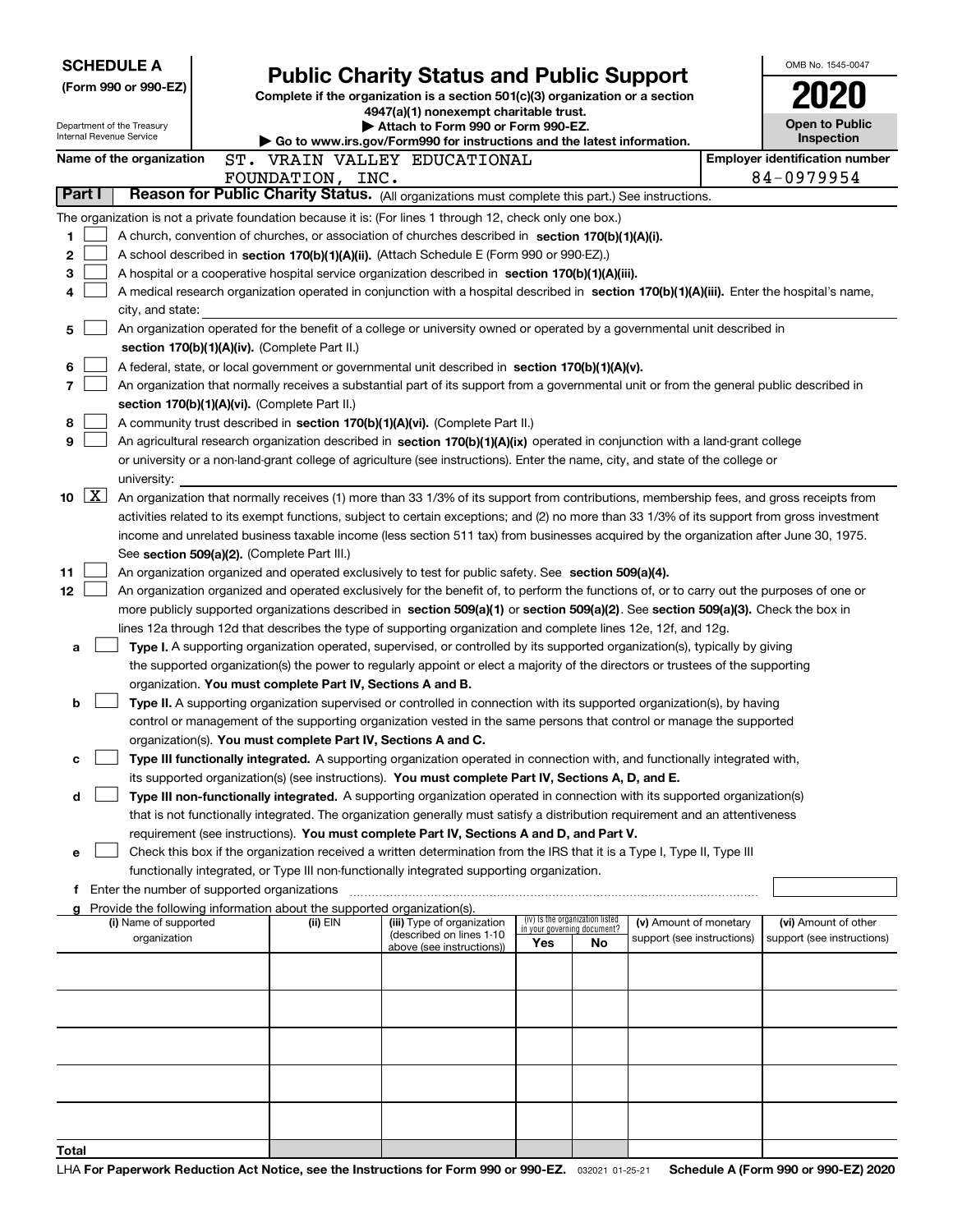|   | Calendar year (or fiscal year beginning in) $\blacktriangleright$                                                                              | (a) 2016 | (b) 2017 | $(c)$ 2018 | $(d)$ 2019 | (e) 2020 | (f) Total |
|---|------------------------------------------------------------------------------------------------------------------------------------------------|----------|----------|------------|------------|----------|-----------|
|   | 1 Gifts, grants, contributions, and<br>membership fees received. (Do not<br>include any "unusual grants.")                                     |          |          |            |            |          |           |
|   | 2 Tax revenues levied for the organ-                                                                                                           |          |          |            |            |          |           |
|   | ization's benefit and either paid to                                                                                                           |          |          |            |            |          |           |
|   | or expended on its behalf                                                                                                                      |          |          |            |            |          |           |
|   | 3 The value of services or facilities                                                                                                          |          |          |            |            |          |           |
|   | furnished by a governmental unit to                                                                                                            |          |          |            |            |          |           |
|   | the organization without charge                                                                                                                |          |          |            |            |          |           |
|   | 4 Total. Add lines 1 through 3<br>.                                                                                                            |          |          |            |            |          |           |
| 5 | The portion of total contributions                                                                                                             |          |          |            |            |          |           |
|   | by each person (other than a                                                                                                                   |          |          |            |            |          |           |
|   | governmental unit or publicly                                                                                                                  |          |          |            |            |          |           |
|   | supported organization) included                                                                                                               |          |          |            |            |          |           |
|   | on line 1 that exceeds 2% of the                                                                                                               |          |          |            |            |          |           |
|   | amount shown on line 11,                                                                                                                       |          |          |            |            |          |           |
|   | column (f)                                                                                                                                     |          |          |            |            |          |           |
|   | 6 Public support. Subtract line 5 from line 4.                                                                                                 |          |          |            |            |          |           |
|   | <b>Section B. Total Support</b>                                                                                                                |          |          |            |            |          |           |
|   | Calendar year (or fiscal year beginning in)                                                                                                    | (a) 2016 | (b) 2017 | $(c)$ 2018 | $(d)$ 2019 | (e) 2020 | (f) Total |
|   | 7 Amounts from line 4                                                                                                                          |          |          |            |            |          |           |
|   | 8 Gross income from interest,                                                                                                                  |          |          |            |            |          |           |
|   | dividends, payments received on                                                                                                                |          |          |            |            |          |           |
|   | securities loans, rents, royalties,                                                                                                            |          |          |            |            |          |           |
|   | and income from similar sources                                                                                                                |          |          |            |            |          |           |
|   | <b>9</b> Net income from unrelated business                                                                                                    |          |          |            |            |          |           |
|   | activities, whether or not the                                                                                                                 |          |          |            |            |          |           |
|   | business is regularly carried on                                                                                                               |          |          |            |            |          |           |
|   | <b>10</b> Other income. Do not include gain                                                                                                    |          |          |            |            |          |           |
|   | or loss from the sale of capital                                                                                                               |          |          |            |            |          |           |
|   | assets (Explain in Part VI.)                                                                                                                   |          |          |            |            |          |           |
|   | <b>11 Total support.</b> Add lines 7 through 10                                                                                                |          |          |            |            |          |           |
|   | <b>12</b> Gross receipts from related activities, etc. (see instructions)                                                                      |          |          |            |            | 12       |           |
|   | 13 First 5 years. If the Form 990 is for the organization's first, second, third, fourth, or fifth tax year as a section 501(c)(3)             |          |          |            |            |          |           |
|   | organization, check this box and stop here                                                                                                     |          |          |            |            |          |           |
|   | <b>Section C. Computation of Public Support Percentage</b>                                                                                     |          |          |            |            |          |           |
|   |                                                                                                                                                |          |          |            |            | 14       | ℀         |
|   | 15 Public support percentage from 2019 Schedule A, Part II, line 14                                                                            |          |          |            |            | 15       | %         |
|   | 16a 33 1/3% support test - 2020. If the organization did not check the box on line 13, and line 14 is 33 1/3% or more, check this box and      |          |          |            |            |          |           |
|   | stop here. The organization qualifies as a publicly supported organization                                                                     |          |          |            |            |          |           |
|   | b 33 1/3% support test - 2019. If the organization did not check a box on line 13 or 16a, and line 15 is 33 1/3% or more, check this box       |          |          |            |            |          |           |
|   | and stop here. The organization qualifies as a publicly supported organization                                                                 |          |          |            |            |          |           |
|   | 17a 10% -facts-and-circumstances test - 2020. If the organization did not check a box on line 13, 16a, or 16b, and line 14 is 10% or more,     |          |          |            |            |          |           |
|   | and if the organization meets the facts-and-circumstances test, check this box and stop here. Explain in Part VI how the organization          |          |          |            |            |          |           |
|   | meets the facts-and-circumstances test. The organization qualifies as a publicly supported organization                                        |          |          |            |            |          |           |
|   | <b>b 10% -facts-and-circumstances test - 2019.</b> If the organization did not check a box on line 13, 16a, 16b, or 17a, and line 15 is 10% or |          |          |            |            |          |           |
|   | more, and if the organization meets the facts-and-circumstances test, check this box and stop here. Explain in Part VI how the                 |          |          |            |            |          |           |
|   | organization meets the facts-and-circumstances test. The organization qualifies as a publicly supported organization                           |          |          |            |            |          |           |
|   | 18 Private foundation. If the organization did not check a box on line 13, 16a, 16b, 17a, or 17b, check this box and see instructions          |          |          |            |            |          |           |

**Schedule A (Form 990 or 990-EZ) 2020**

**2**

Schedule A (Form 990 or 990-EZ) 2020<br>**Part II** | Support Schedule fo

**Section A. Public Support**

| rt II Support Schedule for Organizations Described in Sections 170(b)(1)(A)(iv) and 170(b)(1)(A)(vi) |  |
|------------------------------------------------------------------------------------------------------|--|

(Complete only if you checked the box on line 5, 7, or 8 of Part I or if the organization failed to qualify under Part III. If the organization fails to qualify under the tests listed below, please complete Part III.)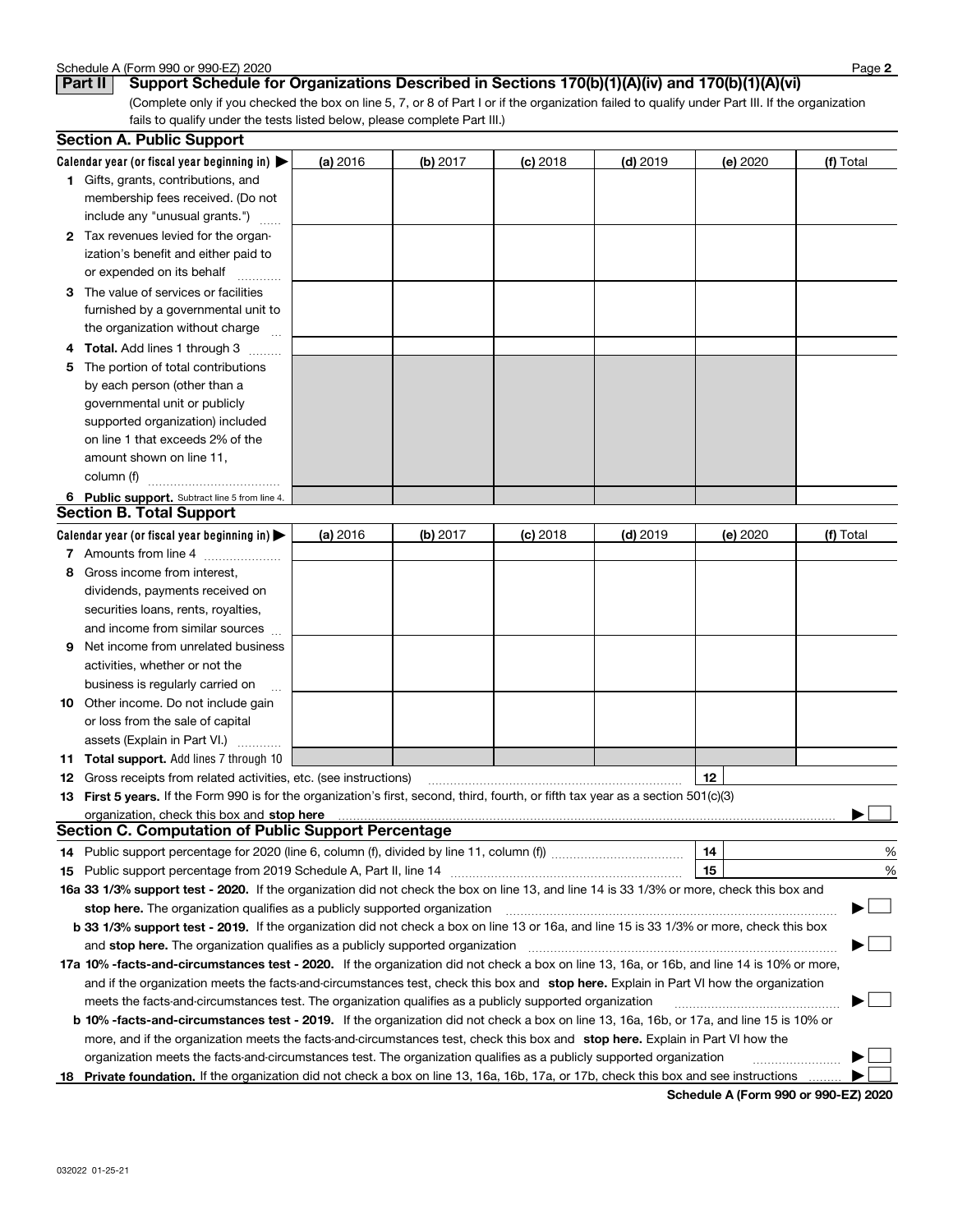#### **Part III Support Schedule for Organizations Described in Section 509(a)(2)**

(Complete only if you checked the box on line 10 of Part I or if the organization failed to qualify under Part II. If the organization fails to qualify under the tests listed below, please complete Part II.)

| <b>Section A. Public Support</b>                                                                                                                                                                                              |           |                    |            |            |           |                                          |
|-------------------------------------------------------------------------------------------------------------------------------------------------------------------------------------------------------------------------------|-----------|--------------------|------------|------------|-----------|------------------------------------------|
| Calendar year (or fiscal year beginning in)                                                                                                                                                                                   | (a) 2016  | (b) 2017           | $(c)$ 2018 | $(d)$ 2019 | (e) 2020  | (f) Total                                |
| 1 Gifts, grants, contributions, and                                                                                                                                                                                           |           |                    |            |            |           |                                          |
| membership fees received. (Do not                                                                                                                                                                                             |           |                    |            |            |           |                                          |
| include any "unusual grants.")                                                                                                                                                                                                | 537,090.  | 578, 291.          | 761,012.   | 711,187.   | 723,053.  | 3310633.                                 |
| 2 Gross receipts from admissions,                                                                                                                                                                                             |           |                    |            |            |           |                                          |
| merchandise sold or services per-                                                                                                                                                                                             |           |                    |            |            |           |                                          |
| formed, or facilities furnished in<br>any activity that is related to the                                                                                                                                                     |           |                    |            |            |           |                                          |
| organization's tax-exempt purpose                                                                                                                                                                                             |           |                    | 715.       |            |           | 715.                                     |
| 3 Gross receipts from activities that                                                                                                                                                                                         |           |                    |            |            |           |                                          |
| are not an unrelated trade or bus-                                                                                                                                                                                            |           |                    |            |            |           |                                          |
| iness under section 513                                                                                                                                                                                                       |           | $42,645.$ 151,804. | 122,288.   | 68,866.    | 6, 282.   | 391,885.                                 |
| 4 Tax revenues levied for the organ-                                                                                                                                                                                          |           |                    |            |            |           |                                          |
| ization's benefit and either paid to                                                                                                                                                                                          |           |                    |            |            |           |                                          |
| or expended on its behalf                                                                                                                                                                                                     |           |                    |            |            |           |                                          |
| 5 The value of services or facilities                                                                                                                                                                                         |           |                    |            |            |           |                                          |
| furnished by a governmental unit to                                                                                                                                                                                           |           |                    |            |            |           |                                          |
| the organization without charge                                                                                                                                                                                               |           |                    |            |            |           |                                          |
| 6 Total. Add lines 1 through 5                                                                                                                                                                                                | 579, 735. | 730,095.           | 884,015.   | 780,053.   | 729,335.  | 3703233.                                 |
| 7a Amounts included on lines 1, 2, and                                                                                                                                                                                        |           |                    |            |            |           |                                          |
| 3 received from disqualified persons                                                                                                                                                                                          |           |                    |            |            |           | 0.                                       |
| <b>b</b> Amounts included on lines 2 and 3 received                                                                                                                                                                           |           |                    |            |            |           |                                          |
| from other than disqualified persons that                                                                                                                                                                                     |           |                    |            |            |           |                                          |
| exceed the greater of \$5,000 or 1% of the<br>amount on line 13 for the year                                                                                                                                                  |           |                    |            |            |           | 0.                                       |
| c Add lines 7a and 7b [ <i>[[[[[[[[[[[[[[[[[[[[[[[[[[[[[[]]]]]</i>                                                                                                                                                            |           |                    |            |            |           | $\overline{0}$ .                         |
| 8 Public support. (Subtract line 7c from line 6.)                                                                                                                                                                             |           |                    |            |            |           | 3703233.                                 |
| <b>Section B. Total Support</b>                                                                                                                                                                                               |           |                    |            |            |           |                                          |
| Calendar year (or fiscal year beginning in)                                                                                                                                                                                   | (a) 2016  | (b) 2017           | $(c)$ 2018 | $(d)$ 2019 | (e) 2020  | (f) Total                                |
| <b>9</b> Amounts from line 6                                                                                                                                                                                                  | 579,735.  | 730,095.           | 884,015.   | 780,053.   | 729, 335. | 3703233.                                 |
| 10a Gross income from interest,                                                                                                                                                                                               |           |                    |            |            |           |                                          |
| dividends, payments received on                                                                                                                                                                                               |           |                    |            |            |           |                                          |
| securities loans, rents, royalties,                                                                                                                                                                                           | 5,804.    | 6, 236.            | 11,344.    | 14,443.    | 14,205.   | 52,032.                                  |
| and income from similar sources<br><b>b</b> Unrelated business taxable income                                                                                                                                                 |           |                    |            |            |           |                                          |
| (less section 511 taxes) from businesses                                                                                                                                                                                      |           |                    |            |            |           |                                          |
| acquired after June 30, 1975                                                                                                                                                                                                  |           |                    |            |            |           |                                          |
|                                                                                                                                                                                                                               | 5,804.    | 6, 236.            | 11,344.    | 14,443.    | 14,205.   | 52,032.                                  |
| c Add lines 10a and 10b<br>11 Net income from unrelated business                                                                                                                                                              |           |                    |            |            |           |                                          |
| activities not included in line 10b,                                                                                                                                                                                          |           |                    |            |            |           |                                          |
| whether or not the business is                                                                                                                                                                                                |           |                    |            |            |           |                                          |
| regularly carried on<br><b>12</b> Other income. Do not include gain                                                                                                                                                           |           |                    |            |            |           |                                          |
| or loss from the sale of capital                                                                                                                                                                                              |           |                    |            |            |           |                                          |
| assets (Explain in Part VI.)                                                                                                                                                                                                  |           |                    |            |            |           |                                          |
| <b>13</b> Total support. (Add lines 9, 10c, 11, and 12.)                                                                                                                                                                      | 585,539.  | 736,331.           | 895, 359.  | 794,496.   | 743,540.  | 3755265.                                 |
| 14 First 5 years. If the Form 990 is for the organization's first, second, third, fourth, or fifth tax year as a section 501(c)(3) organization,                                                                              |           |                    |            |            |           |                                          |
| check this box and stop here measurements are all the contract of the state of the state of the state of the state of the state of the state of the state of the state of the state of the state of the state of the state of |           |                    |            |            |           |                                          |
| <b>Section C. Computation of Public Support Percentage</b>                                                                                                                                                                    |           |                    |            |            |           |                                          |
| 15 Public support percentage for 2020 (line 8, column (f), divided by line 13, column (f))                                                                                                                                    |           |                    |            |            | 15        | 98.61<br>%<br>98.69                      |
| 16 Public support percentage from 2019 Schedule A, Part III, line 15                                                                                                                                                          |           |                    |            |            | 16        | $\%$                                     |
| <b>Section D. Computation of Investment Income Percentage</b>                                                                                                                                                                 |           |                    |            |            |           |                                          |
| 17 Investment income percentage for 2020 (line 10c, column (f), divided by line 13, column (f))                                                                                                                               |           |                    |            |            | 17        | 1.39<br>%                                |
| 18 Investment income percentage from 2019 Schedule A, Part III, line 17                                                                                                                                                       |           |                    |            |            | 18        | 1.31<br>$\%$                             |
| 19a 33 1/3% support tests - 2020. If the organization did not check the box on line 14, and line 15 is more than 33 1/3%, and line 17 is not                                                                                  |           |                    |            |            |           |                                          |
| more than 33 1/3%, check this box and stop here. The organization qualifies as a publicly supported organization                                                                                                              |           |                    |            |            |           | $\blacktriangleright$ $\boxed{\text{X}}$ |
| <b>b 33 1/3% support tests - 2019.</b> If the organization did not check a box on line 14 or line 19a, and line 16 is more than 33 1/3%, and                                                                                  |           |                    |            |            |           |                                          |
| line 18 is not more than 33 1/3%, check this box and stop here. The organization qualifies as a publicly supported organization                                                                                               |           |                    |            |            |           |                                          |
| 20 Private foundation. If the organization did not check a box on line 14, 19a, or 19b, check this box and see instructions                                                                                                   |           |                    |            |            |           |                                          |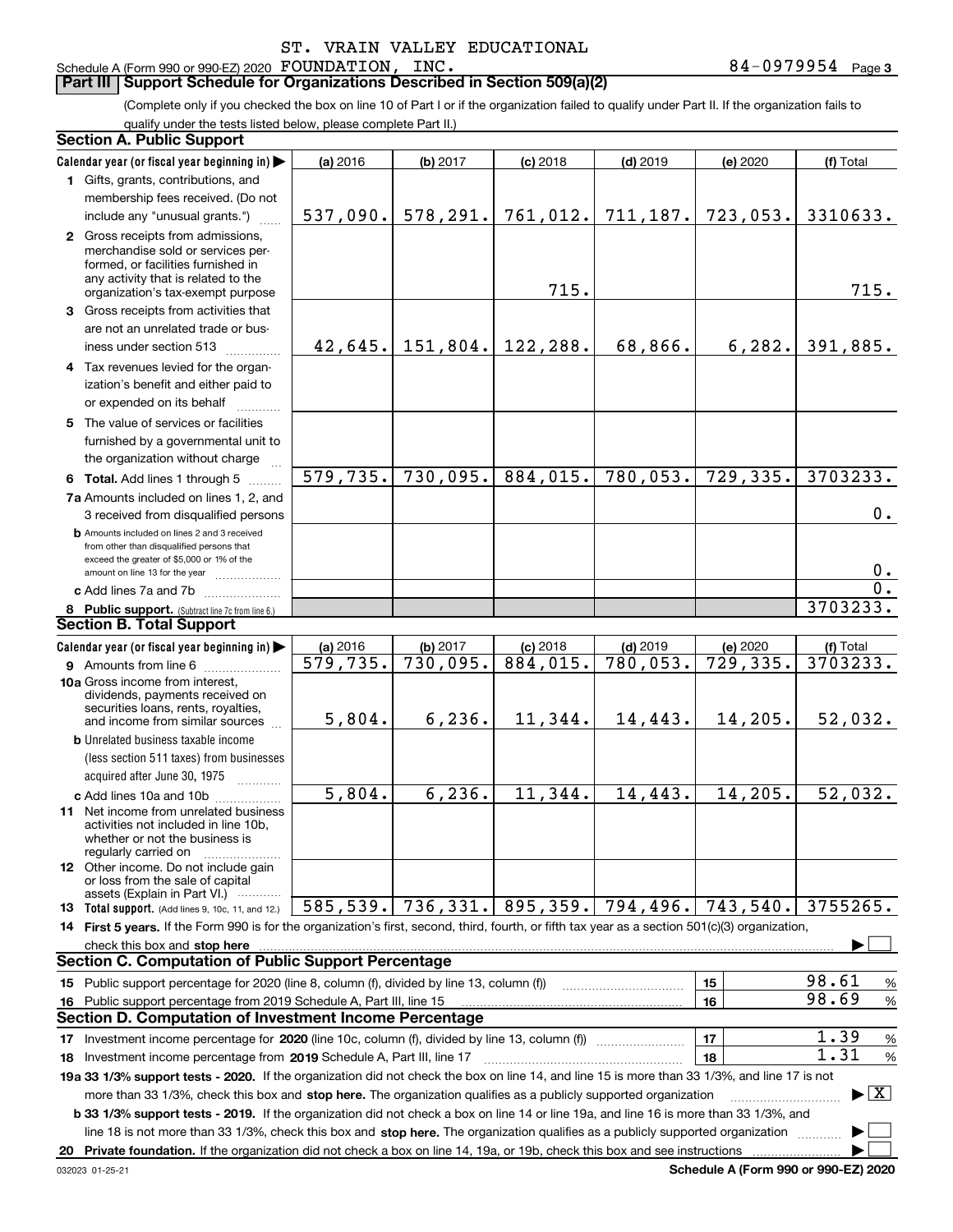**1**

**Yes**

**No**

## **Part IV Supporting Organizations**

(Complete only if you checked a box in line 12 on Part I. If you checked box 12a, Part I, complete Sections A and B. If you checked box 12b, Part I, complete Sections A and C. If you checked box 12c, Part I, complete Sections A, D, and E. If you checked box 12d, Part I, complete Sections A and D, and complete Part V.)

#### **Section A. All Supporting Organizations**

- **1** Are all of the organization's supported organizations listed by name in the organization's governing documents? If "No," describe in **Part VI** how the supported organizations are designated. If designated by *class or purpose, describe the designation. If historic and continuing relationship, explain.*
- **2** Did the organization have any supported organization that does not have an IRS determination of status under section 509(a)(1) or (2)? If "Yes," explain in Part VI how the organization determined that the supported *organization was described in section 509(a)(1) or (2).*
- **3a** Did the organization have a supported organization described in section 501(c)(4), (5), or (6)? If "Yes," answer *lines 3b and 3c below.*
- **b** Did the organization confirm that each supported organization qualified under section 501(c)(4), (5), or (6) and satisfied the public support tests under section 509(a)(2)? If "Yes," describe in **Part VI** when and how the *organization made the determination.*
- **c**Did the organization ensure that all support to such organizations was used exclusively for section 170(c)(2)(B) purposes? If "Yes," explain in **Part VI** what controls the organization put in place to ensure such use.
- **4a***If* Was any supported organization not organized in the United States ("foreign supported organization")? *"Yes," and if you checked box 12a or 12b in Part I, answer lines 4b and 4c below.*
- **b** Did the organization have ultimate control and discretion in deciding whether to make grants to the foreign supported organization? If "Yes," describe in **Part VI** how the organization had such control and discretion *despite being controlled or supervised by or in connection with its supported organizations.*
- **c** Did the organization support any foreign supported organization that does not have an IRS determination under sections 501(c)(3) and 509(a)(1) or (2)? If "Yes," explain in **Part VI** what controls the organization used *to ensure that all support to the foreign supported organization was used exclusively for section 170(c)(2)(B) purposes.*
- **5a***If "Yes,"* Did the organization add, substitute, or remove any supported organizations during the tax year? answer lines 5b and 5c below (if applicable). Also, provide detail in **Part VI,** including (i) the names and EIN *numbers of the supported organizations added, substituted, or removed; (ii) the reasons for each such action; (iii) the authority under the organization's organizing document authorizing such action; and (iv) how the action was accomplished (such as by amendment to the organizing document).*
- **b** Type I or Type II only. Was any added or substituted supported organization part of a class already designated in the organization's organizing document?
- **cSubstitutions only.**  Was the substitution the result of an event beyond the organization's control?
- **6** Did the organization provide support (whether in the form of grants or the provision of services or facilities) to **Part VI.** *If "Yes," provide detail in* support or benefit one or more of the filing organization's supported organizations? anyone other than (i) its supported organizations, (ii) individuals that are part of the charitable class benefited by one or more of its supported organizations, or (iii) other supporting organizations that also
- **7**Did the organization provide a grant, loan, compensation, or other similar payment to a substantial contributor *If "Yes," complete Part I of Schedule L (Form 990 or 990-EZ).* regard to a substantial contributor? (as defined in section 4958(c)(3)(C)), a family member of a substantial contributor, or a 35% controlled entity with
- **8** Did the organization make a loan to a disqualified person (as defined in section 4958) not described in line 7? *If "Yes," complete Part I of Schedule L (Form 990 or 990-EZ).*
- **9a** Was the organization controlled directly or indirectly at any time during the tax year by one or more in section 509(a)(1) or (2))? If "Yes," *provide detail in* <code>Part VI.</code> disqualified persons, as defined in section 4946 (other than foundation managers and organizations described
- **b** Did one or more disqualified persons (as defined in line 9a) hold a controlling interest in any entity in which the supporting organization had an interest? If "Yes," provide detail in P**art VI**.
- **c**Did a disqualified person (as defined in line 9a) have an ownership interest in, or derive any personal benefit from, assets in which the supporting organization also had an interest? If "Yes," provide detail in P**art VI.**
- **10a** Was the organization subject to the excess business holdings rules of section 4943 because of section supporting organizations)? If "Yes," answer line 10b below. 4943(f) (regarding certain Type II supporting organizations, and all Type III non-functionally integrated
- **b** Did the organization have any excess business holdings in the tax year? (Use Schedule C, Form 4720, to *determine whether the organization had excess business holdings.)*

**23a3b3c4a4b4c5a5b5c6789a 9b9c**

**10a**

**10b**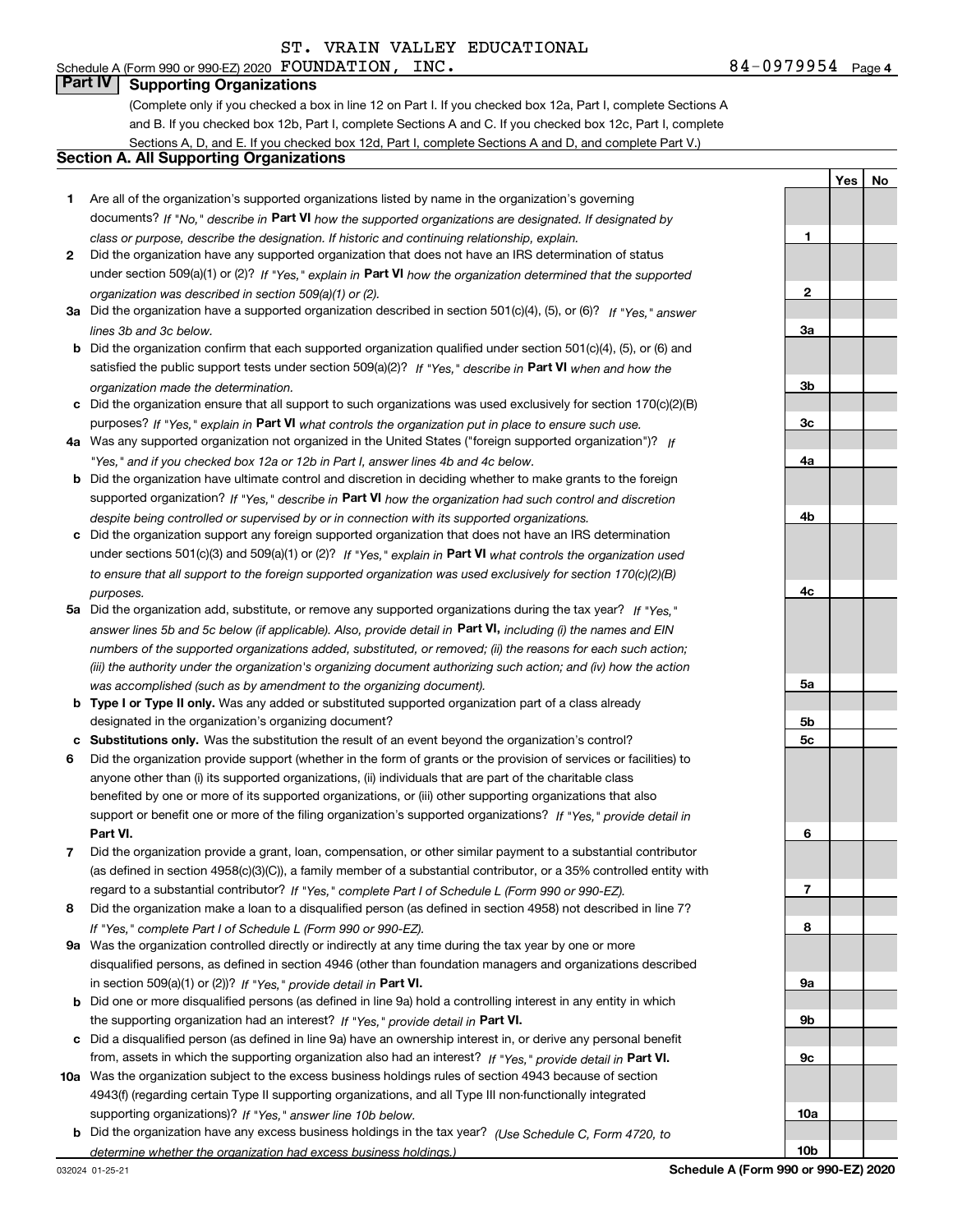**Part IV Supporting Organizations** *(continued)*

**5** Schedule A (Form 990 or 990-EZ) 2020 Page FOUNDATION, INC. 84-0979954

r

**Yes No**

| 11 | Has the organization accepted a gift or contribution from any of the following persons?                                                                                                                                                                    |              |     |     |
|----|------------------------------------------------------------------------------------------------------------------------------------------------------------------------------------------------------------------------------------------------------------|--------------|-----|-----|
|    | <b>a</b> A person who directly or indirectly controls, either alone or together with persons described in lines 11b and                                                                                                                                    |              |     |     |
|    | 11c below, the governing body of a supported organization?                                                                                                                                                                                                 | 11a          |     |     |
|    | <b>b</b> A family member of a person described in line 11a above?                                                                                                                                                                                          | 11b          |     |     |
|    | c A 35% controlled entity of a person described in line 11a or 11b above? If "Yes" to line 11a, 11b, or 11c, provide                                                                                                                                       |              |     |     |
|    | detail in Part VI.                                                                                                                                                                                                                                         | 11c          |     |     |
|    | <b>Section B. Type I Supporting Organizations</b>                                                                                                                                                                                                          |              |     |     |
|    |                                                                                                                                                                                                                                                            |              | Yes | No  |
| 1  | Did the governing body, members of the governing body, officers acting in their official capacity, or membership of one or                                                                                                                                 |              |     |     |
|    | more supported organizations have the power to regularly appoint or elect at least a majority of the organization's officers,                                                                                                                              |              |     |     |
|    | directors, or trustees at all times during the tax year? If "No," describe in Part VI how the supported organization(s)                                                                                                                                    |              |     |     |
|    | effectively operated, supervised, or controlled the organization's activities. If the organization had more than one supported<br>organization, describe how the powers to appoint and/or remove officers, directors, or trustees were allocated among the |              |     |     |
|    | supported organizations and what conditions or restrictions, if any, applied to such powers during the tax year.                                                                                                                                           | 1            |     |     |
| 2  | Did the organization operate for the benefit of any supported organization other than the supported                                                                                                                                                        |              |     |     |
|    | organization(s) that operated, supervised, or controlled the supporting organization? If "Yes," explain in                                                                                                                                                 |              |     |     |
|    | Part VI how providing such benefit carried out the purposes of the supported organization(s) that operated,                                                                                                                                                |              |     |     |
|    | supervised, or controlled the supporting organization.                                                                                                                                                                                                     | $\mathbf{2}$ |     |     |
|    | Section C. Type II Supporting Organizations                                                                                                                                                                                                                |              |     |     |
|    |                                                                                                                                                                                                                                                            |              | Yes | No. |
| 1. | Were a majority of the organization's directors or trustees during the tax year also a majority of the directors                                                                                                                                           |              |     |     |
|    | or trustees of each of the organization's supported organization(s)? If "No," describe in Part VI how control                                                                                                                                              |              |     |     |
|    | or management of the supporting organization was vested in the same persons that controlled or managed                                                                                                                                                     |              |     |     |
|    | the supported organization(s).                                                                                                                                                                                                                             | 1            |     |     |
|    | <b>Section D. All Type III Supporting Organizations</b>                                                                                                                                                                                                    |              |     |     |
|    |                                                                                                                                                                                                                                                            |              | Yes | No  |
| 1. | Did the organization provide to each of its supported organizations, by the last day of the fifth month of the                                                                                                                                             |              |     |     |
|    | organization's tax year, (i) a written notice describing the type and amount of support provided during the prior tax                                                                                                                                      |              |     |     |
|    | year, (ii) a copy of the Form 990 that was most recently filed as of the date of notification, and (iii) copies of the                                                                                                                                     |              |     |     |
|    | organization's governing documents in effect on the date of notification, to the extent not previously provided?                                                                                                                                           | 1            |     |     |
| 2  | Were any of the organization's officers, directors, or trustees either (i) appointed or elected by the supported                                                                                                                                           |              |     |     |
|    | organization(s) or (ii) serving on the governing body of a supported organization? If "No," explain in Part VI how                                                                                                                                         |              |     |     |
|    | the organization maintained a close and continuous working relationship with the supported organization(s).                                                                                                                                                | 2            |     |     |
| 3  | By reason of the relationship described in line 2, above, did the organization's supported organizations have a                                                                                                                                            |              |     |     |
|    | significant voice in the organization's investment policies and in directing the use of the organization's                                                                                                                                                 |              |     |     |
|    | income or assets at all times during the tax year? If "Yes," describe in Part VI the role the organization's                                                                                                                                               |              |     |     |
|    | supported organizations played in this regard.                                                                                                                                                                                                             | 3            |     |     |
|    | Section E. Type III Functionally Integrated Supporting Organizations                                                                                                                                                                                       |              |     |     |
|    | Check the box next to the method that the organization used to satisfy the Integral Part Test during the year (see instructions).                                                                                                                          |              |     |     |
| а  | The organization satisfied the Activities Test. Complete line 2 below.                                                                                                                                                                                     |              |     |     |
| b  | The organization is the parent of each of its supported organizations. Complete line 3 below.                                                                                                                                                              |              |     |     |
| c  | The organization supported a governmental entity. Describe in Part VI how you supported a governmental entity (see instructions).                                                                                                                          |              |     |     |
| 2  | Activities Test. Answer lines 2a and 2b below.                                                                                                                                                                                                             |              | Yes | No  |
| a  | Did substantially all of the organization's activities during the tax year directly further the exempt purposes of                                                                                                                                         |              |     |     |
|    | the supported organization(s) to which the organization was responsive? If "Yes." then in Part VI identify                                                                                                                                                 |              |     |     |
|    | those supported organizations and explain how these activities directly furthered their exempt purposes,                                                                                                                                                   |              |     |     |
|    | how the organization was responsive to those supported organizations, and how the organization determined                                                                                                                                                  |              |     |     |
|    | that these activities constituted substantially all of its activities.                                                                                                                                                                                     | 2a           |     |     |
| b  | Did the activities described in line 2a, above, constitute activities that, but for the organization's involvement,                                                                                                                                        |              |     |     |
|    | one or more of the organization's supported organization(s) would have been engaged in? If "Yes," explain in                                                                                                                                               |              |     |     |
|    | <b>Part VI</b> the reasons for the organization's position that its supported organization(s) would have engaged in                                                                                                                                        |              |     |     |
|    | these activities but for the organization's involvement.                                                                                                                                                                                                   | 2b           |     |     |
| з  | Parent of Supported Organizations. Answer lines 3a and 3b below.                                                                                                                                                                                           |              |     |     |
| а  | Did the organization have the power to regularly appoint or elect a majority of the officers, directors, or                                                                                                                                                |              |     |     |
|    | trustees of each of the supported organizations? If "Yes" or "No" provide details in Part VI.                                                                                                                                                              | За           |     |     |
|    | <b>b</b> Did the organization exercise a substantial degree of direction over the policies, programs, and activities of each<br>of its supported organizations? If "Yes," describe in Part VI the role played by the organization in this regard.          | 3b           |     |     |
|    |                                                                                                                                                                                                                                                            |              |     |     |

**Schedule A (Form 990 or 990-EZ) 2020**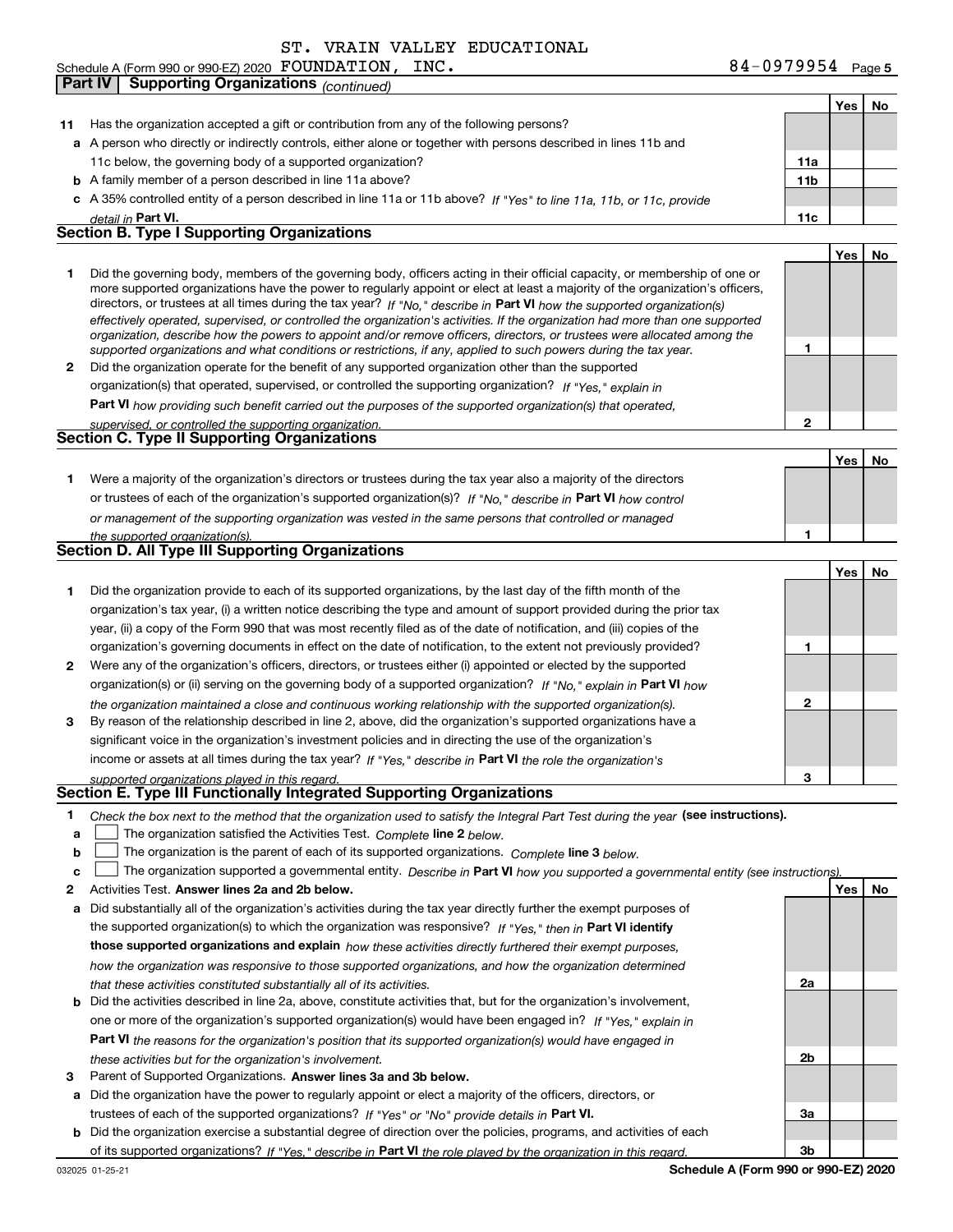#### 84-0979954 Page 6 **1Part VI** Check here if the organization satisfied the Integral Part Test as a qualifying trust on Nov. 20, 1970 ( explain in Part **VI**). See instructions. **Section A - Adjusted Net Income 123** Other gross income (see instructions) **4**Add lines 1 through 3. **56** Portion of operating expenses paid or incurred for production or **7** Other expenses (see instructions) **8** Adjusted Net Income (subtract lines 5, 6, and 7 from line 4) **8 8 1234567Section B - Minimum Asset Amount 1**Aggregate fair market value of all non-exempt-use assets (see **2**Acquisition indebtedness applicable to non-exempt-use assets **3** Subtract line 2 from line 1d. **4**Cash deemed held for exempt use. Enter 0.015 of line 3 (for greater amount, **5** Net value of non-exempt-use assets (subtract line 4 from line 3) **678a** Average monthly value of securities **b** Average monthly cash balances **c**Fair market value of other non-exempt-use assets **dTotal**  (add lines 1a, 1b, and 1c) **eDiscount** claimed for blockage or other factors **1a1b1c1d2345678**(explain in detail in Part VI): **Minimum Asset Amount**  (add line 7 to line 6) **Section C - Distributable Amount 123456123456Distributable Amount.** Subtract line 5 from line 4, unless subject to Schedule A (Form 990 or 990-EZ) 2020 Page FOUNDATION, INC. 84-0979954 All other Type III non-functionally integrated supporting organizations must complete Sections A through E. (B) Current Year (optional)(A) Prior Year Net short-term capital gain Recoveries of prior-year distributions Depreciation and depletion collection of gross income or for management, conservation, or maintenance of property held for production of income (see instructions) (B) Current Year (optional)(A) Prior Year instructions for short tax year or assets held for part of year): see instructions). Multiply line 5 by 0.035. Recoveries of prior-year distributions Current Year Adjusted net income for prior year (from Section A, line 8, column A) Enter 0.85 of line 1. Minimum asset amount for prior year (from Section B, line 8, column A) Enter greater of line 2 or line 3. Income tax imposed in prior year emergency temporary reduction (see instructions). **Part V Type III Non-Functionally Integrated 509(a)(3) Supporting Organizations**   $\mathcal{L}^{\text{max}}$

**7**Check here if the current year is the organization's first as a non-functionally integrated Type III supporting organization (see instructions). $\mathcal{L}^{\text{max}}$ 

**Schedule A (Form 990 or 990-EZ) 2020**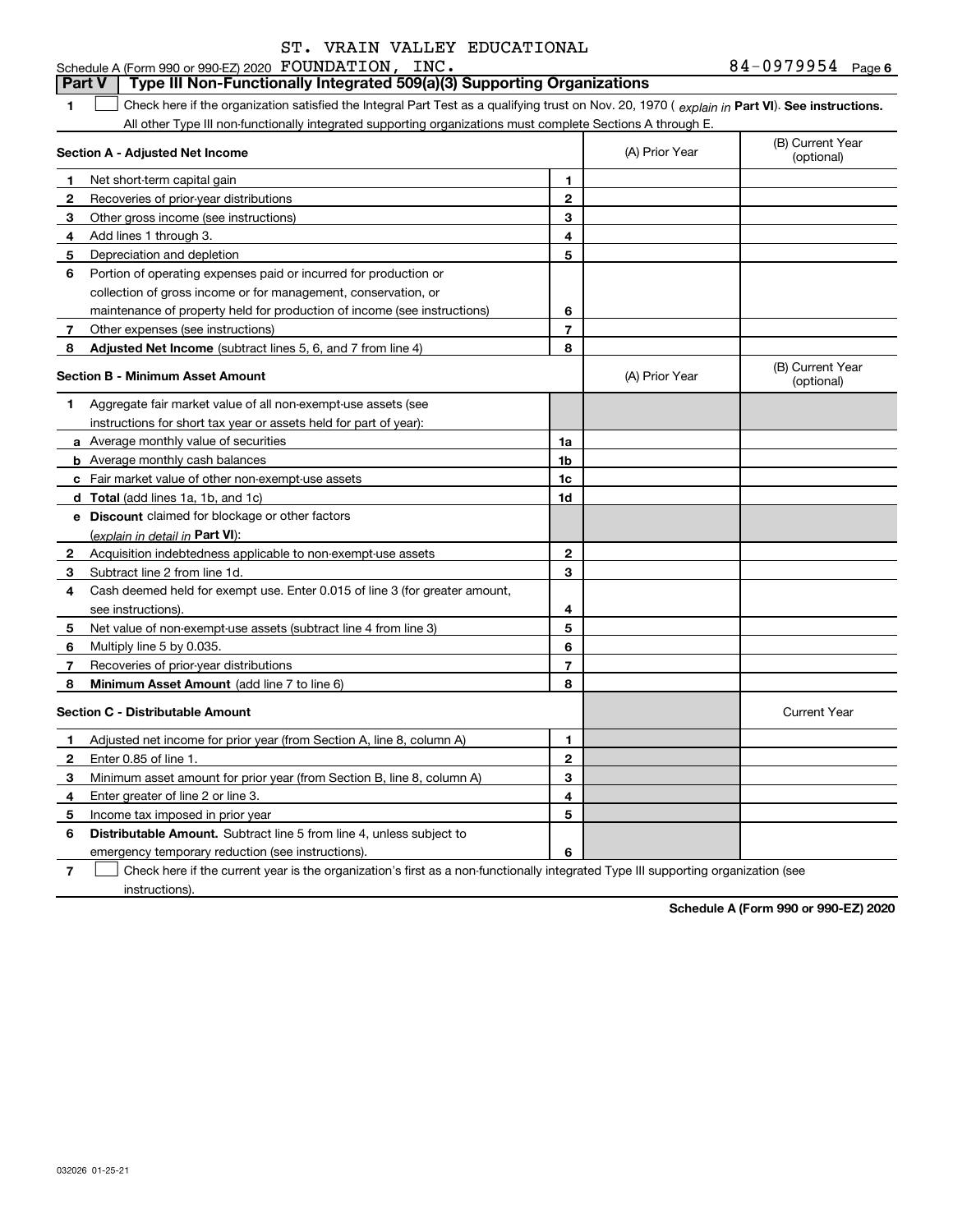|               | Schedule A (Form 990 or 990-EZ) 2020 FOUNDATION, INC.                                      |                                    |                                               |    | 84-0979954 Page 7                                |
|---------------|--------------------------------------------------------------------------------------------|------------------------------------|-----------------------------------------------|----|--------------------------------------------------|
| <b>Part V</b> | Type III Non-Functionally Integrated 509(a)(3) Supporting Organizations                    |                                    | (continued)                                   |    |                                                  |
|               | <b>Section D - Distributions</b>                                                           |                                    |                                               |    | <b>Current Year</b>                              |
| 1             | Amounts paid to supported organizations to accomplish exempt purposes                      |                                    |                                               | 1  |                                                  |
| 2             | Amounts paid to perform activity that directly furthers exempt purposes of supported       |                                    |                                               |    |                                                  |
|               | organizations, in excess of income from activity                                           |                                    |                                               | 2  |                                                  |
| 3             | Administrative expenses paid to accomplish exempt purposes of supported organizations      |                                    |                                               | 3  |                                                  |
| 4             | Amounts paid to acquire exempt-use assets                                                  |                                    |                                               | 4  |                                                  |
| 5             | Qualified set-aside amounts (prior IRS approval required - provide details in Part VI)     |                                    |                                               | 5  |                                                  |
| 6             | Other distributions ( <i>describe in</i> Part VI). See instructions.                       |                                    |                                               | 6  |                                                  |
| 7             | <b>Total annual distributions.</b> Add lines 1 through 6.                                  |                                    |                                               | 7  |                                                  |
| 8             | Distributions to attentive supported organizations to which the organization is responsive |                                    |                                               |    |                                                  |
|               | (provide details in Part VI). See instructions.                                            |                                    |                                               | 8  |                                                  |
| 9             | Distributable amount for 2020 from Section C, line 6                                       |                                    |                                               | 9  |                                                  |
| 10            | Line 8 amount divided by line 9 amount                                                     |                                    |                                               | 10 |                                                  |
|               | <b>Section E - Distribution Allocations</b> (see instructions)                             | (i)<br><b>Excess Distributions</b> | (ii)<br><b>Underdistributions</b><br>Pre-2020 |    | (iii)<br><b>Distributable</b><br>Amount for 2020 |
| 1             | Distributable amount for 2020 from Section C, line 6                                       |                                    |                                               |    |                                                  |
| $\mathbf{2}$  | Underdistributions, if any, for years prior to 2020 (reason-                               |                                    |                                               |    |                                                  |
|               | able cause required - explain in Part VI). See instructions.                               |                                    |                                               |    |                                                  |
| 3             | Excess distributions carryover, if any, to 2020                                            |                                    |                                               |    |                                                  |
|               | <b>a</b> From 2015                                                                         |                                    |                                               |    |                                                  |
|               | <b>b</b> From 2016                                                                         |                                    |                                               |    |                                                  |
|               | $c$ From 2017                                                                              |                                    |                                               |    |                                                  |
|               | <b>d</b> From 2018                                                                         |                                    |                                               |    |                                                  |
|               | e From 2019                                                                                |                                    |                                               |    |                                                  |
|               | f Total of lines 3a through 3e                                                             |                                    |                                               |    |                                                  |
|               | g Applied to underdistributions of prior years                                             |                                    |                                               |    |                                                  |
|               | <b>h</b> Applied to 2020 distributable amount                                              |                                    |                                               |    |                                                  |
|               | i Carryover from 2015 not applied (see instructions)                                       |                                    |                                               |    |                                                  |
|               | Remainder. Subtract lines 3g, 3h, and 3i from line 3f.                                     |                                    |                                               |    |                                                  |
| 4             | Distributions for 2020 from Section D,                                                     |                                    |                                               |    |                                                  |
|               | line $7:$<br>\$                                                                            |                                    |                                               |    |                                                  |
|               | a Applied to underdistributions of prior years                                             |                                    |                                               |    |                                                  |
|               | <b>b</b> Applied to 2020 distributable amount                                              |                                    |                                               |    |                                                  |
|               | <b>c</b> Remainder. Subtract lines 4a and 4b from line 4.                                  |                                    |                                               |    |                                                  |
| 5             | Remaining underdistributions for years prior to 2020, if                                   |                                    |                                               |    |                                                  |
|               | any. Subtract lines 3g and 4a from line 2. For result greater                              |                                    |                                               |    |                                                  |
|               | than zero, explain in Part VI. See instructions.                                           |                                    |                                               |    |                                                  |
| 6             | Remaining underdistributions for 2020. Subtract lines 3h                                   |                                    |                                               |    |                                                  |
|               | and 4b from line 1. For result greater than zero, explain in                               |                                    |                                               |    |                                                  |
|               | <b>Part VI.</b> See instructions.                                                          |                                    |                                               |    |                                                  |
| 7             | Excess distributions carryover to 2021. Add lines 3j                                       |                                    |                                               |    |                                                  |
|               | and 4c.                                                                                    |                                    |                                               |    |                                                  |
| 8             | Breakdown of line 7:                                                                       |                                    |                                               |    |                                                  |
|               | a Excess from 2016                                                                         |                                    |                                               |    |                                                  |
|               | <b>b</b> Excess from 2017                                                                  |                                    |                                               |    |                                                  |
|               | c Excess from 2018                                                                         |                                    |                                               |    |                                                  |
|               | d Excess from 2019                                                                         |                                    |                                               |    |                                                  |
|               | e Excess from 2020                                                                         |                                    |                                               |    |                                                  |
|               |                                                                                            |                                    |                                               |    |                                                  |

**Schedule A (Form 990 or 990-EZ) 2020**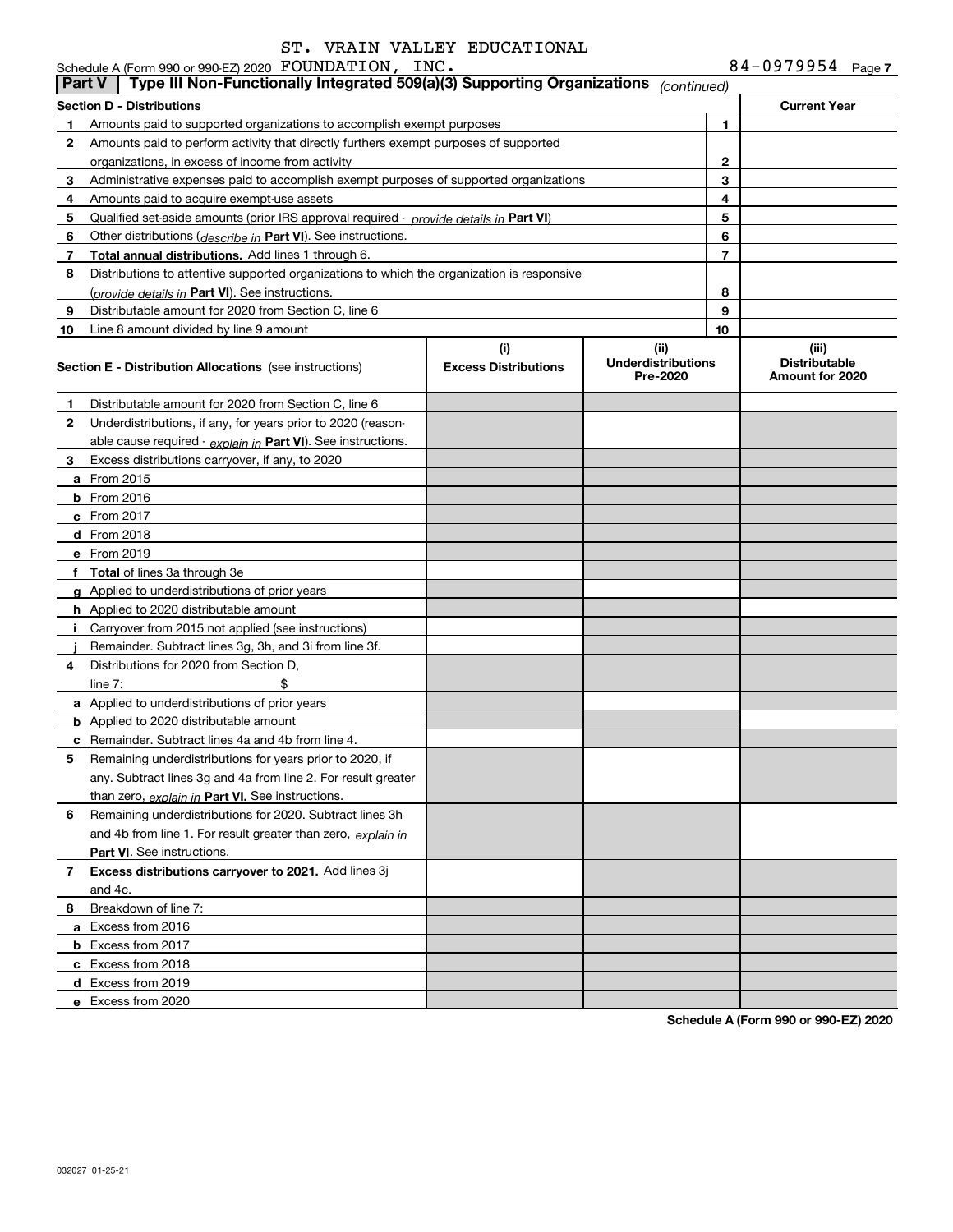|                |                                                       |  | ST. VRAIN VALLEY EDUCATIONAL                                                                                                    |                                                                                                                                                                                                                                                                                                                                                                                                                                   |
|----------------|-------------------------------------------------------|--|---------------------------------------------------------------------------------------------------------------------------------|-----------------------------------------------------------------------------------------------------------------------------------------------------------------------------------------------------------------------------------------------------------------------------------------------------------------------------------------------------------------------------------------------------------------------------------|
|                | Schedule A (Form 990 or 990-EZ) 2020 FOUNDATION, INC. |  |                                                                                                                                 | $84 - 0979954$ Page 8                                                                                                                                                                                                                                                                                                                                                                                                             |
| <b>Part VI</b> | (See instructions.)                                   |  | Section D, lines 5, 6, and 8; and Part V, Section E, lines 2, 5, and 6. Also complete this part for any additional information. | Supplemental Information. Provide the explanations required by Part II, line 10; Part II, line 17a or 17b; Part III, line 12;<br>Part IV, Section A, lines 1, 2, 3b, 3c, 4b, 4c, 5a, 6, 9a, 9b, 9c, 11a, 11b, and 11c; Part IV, Section B, lines 1 and 2; Part IV, Section C,<br>line 1; Part IV, Section D, lines 2 and 3; Part IV, Section E, lines 1c, 2a, 2b, 3a, and 3b; Part V, line 1; Part V, Section B, line 1e; Part V, |
|                |                                                       |  |                                                                                                                                 |                                                                                                                                                                                                                                                                                                                                                                                                                                   |
|                |                                                       |  |                                                                                                                                 |                                                                                                                                                                                                                                                                                                                                                                                                                                   |
|                |                                                       |  |                                                                                                                                 |                                                                                                                                                                                                                                                                                                                                                                                                                                   |
|                |                                                       |  |                                                                                                                                 |                                                                                                                                                                                                                                                                                                                                                                                                                                   |
|                |                                                       |  |                                                                                                                                 |                                                                                                                                                                                                                                                                                                                                                                                                                                   |
|                |                                                       |  |                                                                                                                                 |                                                                                                                                                                                                                                                                                                                                                                                                                                   |
|                |                                                       |  |                                                                                                                                 |                                                                                                                                                                                                                                                                                                                                                                                                                                   |
|                |                                                       |  |                                                                                                                                 |                                                                                                                                                                                                                                                                                                                                                                                                                                   |
|                |                                                       |  |                                                                                                                                 |                                                                                                                                                                                                                                                                                                                                                                                                                                   |
|                |                                                       |  |                                                                                                                                 |                                                                                                                                                                                                                                                                                                                                                                                                                                   |
|                |                                                       |  |                                                                                                                                 |                                                                                                                                                                                                                                                                                                                                                                                                                                   |
|                |                                                       |  |                                                                                                                                 |                                                                                                                                                                                                                                                                                                                                                                                                                                   |
|                |                                                       |  |                                                                                                                                 |                                                                                                                                                                                                                                                                                                                                                                                                                                   |
|                |                                                       |  |                                                                                                                                 |                                                                                                                                                                                                                                                                                                                                                                                                                                   |
|                |                                                       |  |                                                                                                                                 |                                                                                                                                                                                                                                                                                                                                                                                                                                   |
|                |                                                       |  |                                                                                                                                 |                                                                                                                                                                                                                                                                                                                                                                                                                                   |
|                |                                                       |  |                                                                                                                                 |                                                                                                                                                                                                                                                                                                                                                                                                                                   |
|                |                                                       |  |                                                                                                                                 |                                                                                                                                                                                                                                                                                                                                                                                                                                   |
|                |                                                       |  |                                                                                                                                 |                                                                                                                                                                                                                                                                                                                                                                                                                                   |
|                |                                                       |  |                                                                                                                                 |                                                                                                                                                                                                                                                                                                                                                                                                                                   |
|                |                                                       |  |                                                                                                                                 |                                                                                                                                                                                                                                                                                                                                                                                                                                   |
|                |                                                       |  |                                                                                                                                 |                                                                                                                                                                                                                                                                                                                                                                                                                                   |
|                |                                                       |  |                                                                                                                                 |                                                                                                                                                                                                                                                                                                                                                                                                                                   |
|                |                                                       |  |                                                                                                                                 |                                                                                                                                                                                                                                                                                                                                                                                                                                   |
|                |                                                       |  |                                                                                                                                 |                                                                                                                                                                                                                                                                                                                                                                                                                                   |
|                |                                                       |  |                                                                                                                                 |                                                                                                                                                                                                                                                                                                                                                                                                                                   |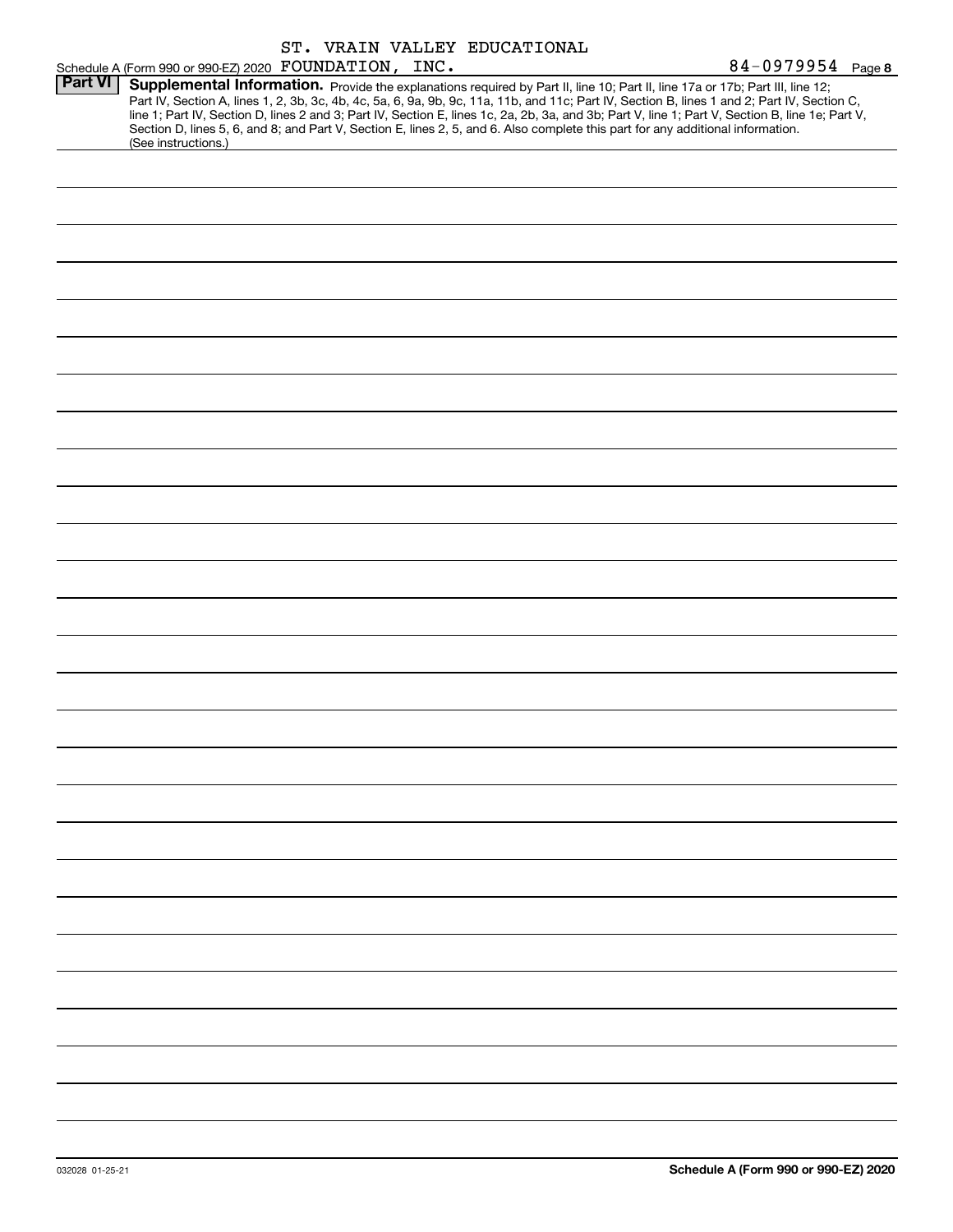|        | <b>SCHEDULE D</b>          |                                                                                                        | <b>Supplemental Financial Statements</b>                                                                                                                                                                                       |                          | OMB No. 1545-0047                                   |  |  |  |
|--------|----------------------------|--------------------------------------------------------------------------------------------------------|--------------------------------------------------------------------------------------------------------------------------------------------------------------------------------------------------------------------------------|--------------------------|-----------------------------------------------------|--|--|--|
|        | (Form 990)                 |                                                                                                        | Complete if the organization answered "Yes" on Form 990,                                                                                                                                                                       |                          |                                                     |  |  |  |
|        | Department of the Treasury |                                                                                                        | Part IV, line 6, 7, 8, 9, 10, 11a, 11b, 11c, 11d, 11e, 11f, 12a, or 12b.<br>Attach to Form 990.                                                                                                                                |                          | <b>Open to Public</b>                               |  |  |  |
|        | Internal Revenue Service   |                                                                                                        | Go to www.irs.gov/Form990 for instructions and the latest information.                                                                                                                                                         |                          | Inspection                                          |  |  |  |
|        | Name of the organization   | ST. VRAIN VALLEY EDUCATIONAL<br>FOUNDATION, INC.                                                       |                                                                                                                                                                                                                                |                          | <b>Employer identification number</b><br>84-0979954 |  |  |  |
| Part I |                            |                                                                                                        | Organizations Maintaining Donor Advised Funds or Other Similar Funds or Accounts. Complete if the                                                                                                                              |                          |                                                     |  |  |  |
|        |                            | organization answered "Yes" on Form 990, Part IV, line 6.                                              |                                                                                                                                                                                                                                |                          |                                                     |  |  |  |
|        |                            |                                                                                                        | (a) Donor advised funds                                                                                                                                                                                                        |                          | (b) Funds and other accounts                        |  |  |  |
| 1      |                            |                                                                                                        |                                                                                                                                                                                                                                |                          |                                                     |  |  |  |
| 2      |                            | Aggregate value of contributions to (during year)                                                      |                                                                                                                                                                                                                                |                          |                                                     |  |  |  |
| з      |                            |                                                                                                        |                                                                                                                                                                                                                                |                          |                                                     |  |  |  |
| 4      |                            |                                                                                                        |                                                                                                                                                                                                                                |                          |                                                     |  |  |  |
| 5      |                            |                                                                                                        | Did the organization inform all donors and donor advisors in writing that the assets held in donor advised funds                                                                                                               |                          |                                                     |  |  |  |
|        |                            |                                                                                                        |                                                                                                                                                                                                                                |                          | Yes<br><b>No</b>                                    |  |  |  |
| 6      |                            |                                                                                                        | Did the organization inform all grantees, donors, and donor advisors in writing that grant funds can be used only                                                                                                              |                          |                                                     |  |  |  |
|        |                            |                                                                                                        | for charitable purposes and not for the benefit of the donor or donor advisor, or for any other purpose conferring                                                                                                             |                          | Yes<br>No                                           |  |  |  |
|        | Part II                    |                                                                                                        | Conservation Easements. Complete if the organization answered "Yes" on Form 990, Part IV, line 7.                                                                                                                              |                          |                                                     |  |  |  |
| 1      |                            | Purpose(s) of conservation easements held by the organization (check all that apply).                  |                                                                                                                                                                                                                                |                          |                                                     |  |  |  |
|        |                            | Preservation of land for public use (for example, recreation or education)                             | Preservation of a historically important land area                                                                                                                                                                             |                          |                                                     |  |  |  |
|        |                            | Protection of natural habitat                                                                          | Preservation of a certified historic structure                                                                                                                                                                                 |                          |                                                     |  |  |  |
|        |                            | Preservation of open space                                                                             |                                                                                                                                                                                                                                |                          |                                                     |  |  |  |
| 2      |                            |                                                                                                        | Complete lines 2a through 2d if the organization held a qualified conservation contribution in the form of a conservation easement on the last                                                                                 |                          |                                                     |  |  |  |
|        | day of the tax year.       |                                                                                                        |                                                                                                                                                                                                                                |                          | Held at the End of the Tax Year                     |  |  |  |
|        |                            |                                                                                                        | Total number of conservation easements [111] matter conservation conservation of conservation easements [11] matter conservation easements [11] matter conservation easements [11] matter conservation entries in the conserva | 2a                       |                                                     |  |  |  |
|        |                            |                                                                                                        |                                                                                                                                                                                                                                | 2b                       |                                                     |  |  |  |
|        |                            |                                                                                                        | Number of conservation easements on a certified historic structure included in (a) manufacture included in (a)                                                                                                                 | 2c                       |                                                     |  |  |  |
|        |                            |                                                                                                        | d Number of conservation easements included in (c) acquired after 7/25/06, and not on a historic structure                                                                                                                     |                          |                                                     |  |  |  |
|        |                            |                                                                                                        |                                                                                                                                                                                                                                | 2d                       |                                                     |  |  |  |
| 3      | $year \blacktriangleright$ |                                                                                                        | Number of conservation easements modified, transferred, released, extinguished, or terminated by the organization during the tax                                                                                               |                          |                                                     |  |  |  |
| 4      |                            | Number of states where property subject to conservation easement is located $\blacktriangleright$      |                                                                                                                                                                                                                                |                          |                                                     |  |  |  |
| 5      |                            | Does the organization have a written policy regarding the periodic monitoring, inspection, handling of |                                                                                                                                                                                                                                |                          |                                                     |  |  |  |
|        |                            | violations, and enforcement of the conservation easements it holds?                                    |                                                                                                                                                                                                                                |                          | Yes<br><b>No</b>                                    |  |  |  |
| 6      |                            |                                                                                                        | Staff and volunteer hours devoted to monitoring, inspecting, handling of violations, and enforcing conservation easements during the year                                                                                      |                          |                                                     |  |  |  |
|        |                            |                                                                                                        |                                                                                                                                                                                                                                |                          |                                                     |  |  |  |
| 7      |                            |                                                                                                        | Amount of expenses incurred in monitoring, inspecting, handling of violations, and enforcing conservation easements during the year                                                                                            |                          |                                                     |  |  |  |
|        | $\blacktriangleright$ \$   |                                                                                                        |                                                                                                                                                                                                                                |                          |                                                     |  |  |  |
| 8      |                            |                                                                                                        | Does each conservation easement reported on line 2(d) above satisfy the requirements of section 170(h)(4)(B)(i)                                                                                                                |                          |                                                     |  |  |  |
|        |                            |                                                                                                        | In Part XIII, describe how the organization reports conservation easements in its revenue and expense statement and                                                                                                            |                          | Yes<br>No                                           |  |  |  |
| 9      |                            |                                                                                                        | balance sheet, and include, if applicable, the text of the footnote to the organization's financial statements that describes the                                                                                              |                          |                                                     |  |  |  |
|        |                            | organization's accounting for conservation easements.                                                  |                                                                                                                                                                                                                                |                          |                                                     |  |  |  |
|        | Part III                   |                                                                                                        | Organizations Maintaining Collections of Art, Historical Treasures, or Other Similar Assets.                                                                                                                                   |                          |                                                     |  |  |  |
|        |                            | Complete if the organization answered "Yes" on Form 990, Part IV, line 8.                              |                                                                                                                                                                                                                                |                          |                                                     |  |  |  |
|        |                            |                                                                                                        | 1a If the organization elected, as permitted under FASB ASC 958, not to report in its revenue statement and balance sheet works                                                                                                |                          |                                                     |  |  |  |
|        |                            |                                                                                                        | of art, historical treasures, or other similar assets held for public exhibition, education, or research in furtherance of public                                                                                              |                          |                                                     |  |  |  |
|        |                            |                                                                                                        | service, provide in Part XIII the text of the footnote to its financial statements that describes these items.                                                                                                                 |                          |                                                     |  |  |  |
|        |                            |                                                                                                        | <b>b</b> If the organization elected, as permitted under FASB ASC 958, to report in its revenue statement and balance sheet works of                                                                                           |                          |                                                     |  |  |  |
|        |                            |                                                                                                        | art, historical treasures, or other similar assets held for public exhibition, education, or research in furtherance of public service,                                                                                        |                          |                                                     |  |  |  |
|        |                            | provide the following amounts relating to these items:                                                 |                                                                                                                                                                                                                                |                          |                                                     |  |  |  |
|        |                            |                                                                                                        |                                                                                                                                                                                                                                |                          | $\triangleright$ \$                                 |  |  |  |
| 2      |                            | (ii) Assets included in Form 990, Part X                                                               | If the organization received or held works of art, historical treasures, or other similar assets for financial gain, provide                                                                                                   |                          | $\triangleright$ \$                                 |  |  |  |
|        |                            | the following amounts required to be reported under FASB ASC 958 relating to these items:              |                                                                                                                                                                                                                                |                          |                                                     |  |  |  |
| a      |                            |                                                                                                        |                                                                                                                                                                                                                                |                          | \$                                                  |  |  |  |
|        |                            |                                                                                                        |                                                                                                                                                                                                                                | $\blacktriangleright$ \$ |                                                     |  |  |  |
|        |                            | LHA For Paperwork Reduction Act Notice, see the Instructions for Form 990.                             |                                                                                                                                                                                                                                |                          | Schedule D (Form 990) 2020                          |  |  |  |

032051 12-01-20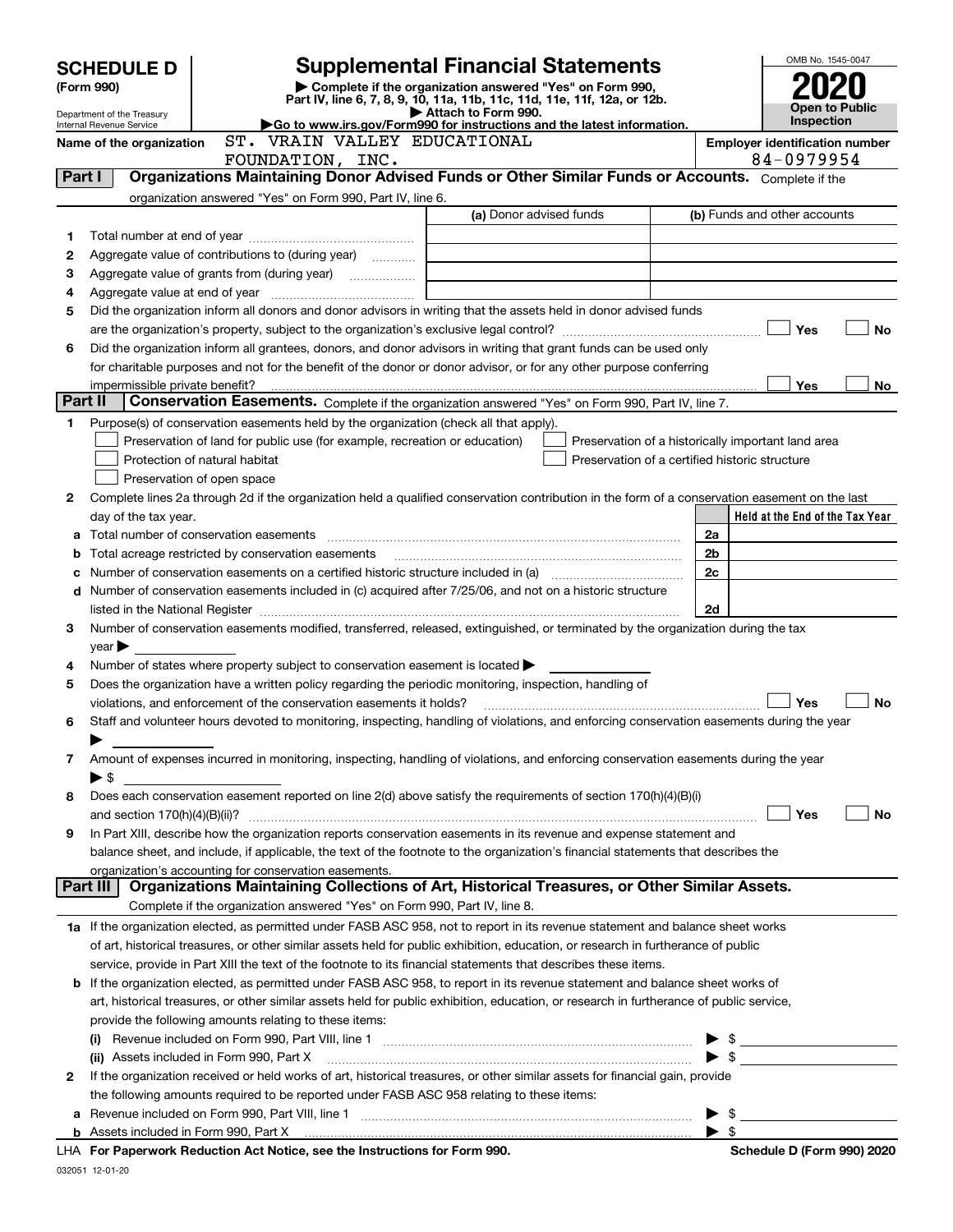|               |                                                                                                                                                                                                                                | ST. VRAIN VALLEY EDUCATIONAL            |                |                                                                                                                                                                                                                               |                                 |                                            |                   |           |
|---------------|--------------------------------------------------------------------------------------------------------------------------------------------------------------------------------------------------------------------------------|-----------------------------------------|----------------|-------------------------------------------------------------------------------------------------------------------------------------------------------------------------------------------------------------------------------|---------------------------------|--------------------------------------------|-------------------|-----------|
|               | Schedule D (Form 990) 2020                                                                                                                                                                                                     | FOUNDATION, INC.                        |                |                                                                                                                                                                                                                               |                                 |                                            | 84-0979954 Page 2 |           |
|               | Part III<br>Organizations Maintaining Collections of Art, Historical Treasures, or Other Similar Assets (continued)                                                                                                            |                                         |                |                                                                                                                                                                                                                               |                                 |                                            |                   |           |
| 3             | Using the organization's acquisition, accession, and other records, check any of the following that make significant use of its                                                                                                |                                         |                |                                                                                                                                                                                                                               |                                 |                                            |                   |           |
|               | collection items (check all that apply):                                                                                                                                                                                       |                                         |                |                                                                                                                                                                                                                               |                                 |                                            |                   |           |
| a             | Public exhibition                                                                                                                                                                                                              | d                                       |                | Loan or exchange program                                                                                                                                                                                                      |                                 |                                            |                   |           |
| b             | Scholarly research                                                                                                                                                                                                             |                                         |                | Other and the contract of the contract of the contract of the contract of the contract of the contract of the contract of the contract of the contract of the contract of the contract of the contract of the contract of the |                                 |                                            |                   |           |
| c             | Preservation for future generations                                                                                                                                                                                            |                                         |                |                                                                                                                                                                                                                               |                                 |                                            |                   |           |
|               | Provide a description of the organization's collections and explain how they further the organization's exempt purpose in Part XIII.                                                                                           |                                         |                |                                                                                                                                                                                                                               |                                 |                                            |                   |           |
| 5             | During the year, did the organization solicit or receive donations of art, historical treasures, or other similar assets                                                                                                       |                                         |                |                                                                                                                                                                                                                               |                                 |                                            |                   |           |
|               |                                                                                                                                                                                                                                |                                         |                |                                                                                                                                                                                                                               |                                 |                                            | Yes               | No        |
|               | <b>Part IV</b><br>Escrow and Custodial Arrangements. Complete if the organization answered "Yes" on Form 990, Part IV, line 9, or                                                                                              |                                         |                |                                                                                                                                                                                                                               |                                 |                                            |                   |           |
|               | reported an amount on Form 990, Part X, line 21.                                                                                                                                                                               |                                         |                |                                                                                                                                                                                                                               |                                 |                                            |                   |           |
|               | 1a Is the organization an agent, trustee, custodian or other intermediary for contributions or other assets not included                                                                                                       |                                         |                |                                                                                                                                                                                                                               |                                 |                                            |                   |           |
|               | on Form 990, Part X? [11] matter contracts and contracts and contracts are contracted as a form 990, Part X?                                                                                                                   |                                         |                |                                                                                                                                                                                                                               |                                 |                                            | Yes               | No        |
|               | b If "Yes," explain the arrangement in Part XIII and complete the following table:                                                                                                                                             |                                         |                |                                                                                                                                                                                                                               |                                 |                                            |                   |           |
|               |                                                                                                                                                                                                                                |                                         |                |                                                                                                                                                                                                                               |                                 |                                            | Amount            |           |
|               | c Beginning balance measurements and the contract of the contract of the contract of the contract of the contract of the contract of the contract of the contract of the contract of the contract of the contract of the contr |                                         |                |                                                                                                                                                                                                                               |                                 | 1c                                         |                   |           |
|               |                                                                                                                                                                                                                                |                                         |                |                                                                                                                                                                                                                               |                                 | 1d                                         |                   |           |
| е             | Distributions during the year manufactured and an according to the state of the state of the state of the state of the state of the state of the state of the state of the state of the state of the state of the state of the |                                         |                |                                                                                                                                                                                                                               |                                 | 1e                                         |                   |           |
| f             |                                                                                                                                                                                                                                |                                         |                |                                                                                                                                                                                                                               |                                 | 1f                                         |                   |           |
|               | 2a Did the organization include an amount on Form 990, Part X, line 21, for escrow or custodial account liability?                                                                                                             |                                         |                |                                                                                                                                                                                                                               |                                 | .                                          | Yes               | No        |
|               | <b>b</b> If "Yes," explain the arrangement in Part XIII. Check here if the explanation has been provided on Part XIII                                                                                                          |                                         |                |                                                                                                                                                                                                                               |                                 |                                            |                   |           |
| <b>Part V</b> | Endowment Funds. Complete if the organization answered "Yes" on Form 990, Part IV, line 10.                                                                                                                                    |                                         |                |                                                                                                                                                                                                                               |                                 |                                            |                   |           |
|               |                                                                                                                                                                                                                                | (a) Current year                        | (b) Prior year | (c) Two years back                                                                                                                                                                                                            |                                 | (d) Three years back   (e) Four years back |                   |           |
|               | 1a Beginning of year balance                                                                                                                                                                                                   | 100,000.                                |                |                                                                                                                                                                                                                               |                                 |                                            |                   |           |
| b             |                                                                                                                                                                                                                                |                                         | 100,000.       |                                                                                                                                                                                                                               |                                 |                                            |                   |           |
|               | Net investment earnings, gains, and losses                                                                                                                                                                                     |                                         |                |                                                                                                                                                                                                                               |                                 |                                            |                   |           |
|               | d Grants or scholarships <i></i>                                                                                                                                                                                               |                                         |                |                                                                                                                                                                                                                               |                                 |                                            |                   |           |
|               | e Other expenditures for facilities                                                                                                                                                                                            |                                         |                |                                                                                                                                                                                                                               |                                 |                                            |                   |           |
|               |                                                                                                                                                                                                                                |                                         |                |                                                                                                                                                                                                                               |                                 |                                            |                   |           |
|               | f Administrative expenses <i></i>                                                                                                                                                                                              |                                         |                |                                                                                                                                                                                                                               |                                 |                                            |                   |           |
| g             | End of year balance <i>manually contained</i>                                                                                                                                                                                  | 100,000.                                | 100,000.       |                                                                                                                                                                                                                               |                                 |                                            |                   |           |
| 2             | Provide the estimated percentage of the current year end balance (line 1g, column (a)) held as:                                                                                                                                |                                         |                |                                                                                                                                                                                                                               |                                 |                                            |                   |           |
| а             | Board designated or quasi-endowment >                                                                                                                                                                                          |                                         | %              |                                                                                                                                                                                                                               |                                 |                                            |                   |           |
|               | Permanent endowment $\blacktriangleright$ _____ 100                                                                                                                                                                            | %                                       |                |                                                                                                                                                                                                                               |                                 |                                            |                   |           |
|               | $\mathbf c$ Term endowment $\blacktriangleright$                                                                                                                                                                               | %                                       |                |                                                                                                                                                                                                                               |                                 |                                            |                   |           |
|               | The percentages on lines 2a, 2b, and 2c should equal 100%.                                                                                                                                                                     |                                         |                |                                                                                                                                                                                                                               |                                 |                                            |                   |           |
|               | 3a Are there endowment funds not in the possession of the organization that are held and administered for the organization                                                                                                     |                                         |                |                                                                                                                                                                                                                               |                                 |                                            |                   |           |
|               | by:                                                                                                                                                                                                                            |                                         |                |                                                                                                                                                                                                                               |                                 |                                            |                   | Yes<br>No |
|               | (i)                                                                                                                                                                                                                            |                                         |                |                                                                                                                                                                                                                               |                                 |                                            | 3a(i)             | X         |
|               |                                                                                                                                                                                                                                |                                         |                |                                                                                                                                                                                                                               |                                 |                                            | 3a(ii)            | X         |
|               |                                                                                                                                                                                                                                |                                         |                |                                                                                                                                                                                                                               |                                 |                                            | 3b                |           |
| 4             | Describe in Part XIII the intended uses of the organization's endowment funds.                                                                                                                                                 |                                         |                |                                                                                                                                                                                                                               |                                 |                                            |                   |           |
|               | <b>Part VI</b><br>Land, Buildings, and Equipment.                                                                                                                                                                              |                                         |                |                                                                                                                                                                                                                               |                                 |                                            |                   |           |
|               | Complete if the organization answered "Yes" on Form 990, Part IV, line 11a. See Form 990, Part X, line 10.                                                                                                                     |                                         |                |                                                                                                                                                                                                                               |                                 |                                            |                   |           |
|               | Description of property                                                                                                                                                                                                        | (a) Cost or other<br>basis (investment) |                | (b) Cost or other<br>basis (other)                                                                                                                                                                                            | (c) Accumulated<br>depreciation |                                            | (d) Book value    |           |
|               |                                                                                                                                                                                                                                |                                         |                |                                                                                                                                                                                                                               |                                 |                                            |                   |           |
|               |                                                                                                                                                                                                                                |                                         |                |                                                                                                                                                                                                                               |                                 |                                            |                   |           |
|               |                                                                                                                                                                                                                                |                                         |                |                                                                                                                                                                                                                               |                                 |                                            |                   |           |
|               |                                                                                                                                                                                                                                |                                         |                | 7,298.                                                                                                                                                                                                                        |                                 | 2,018.                                     |                   | 5,280.    |
|               |                                                                                                                                                                                                                                |                                         |                |                                                                                                                                                                                                                               |                                 |                                            |                   |           |
|               |                                                                                                                                                                                                                                |                                         |                |                                                                                                                                                                                                                               |                                 |                                            |                   | 5,280.    |
|               |                                                                                                                                                                                                                                |                                         |                |                                                                                                                                                                                                                               |                                 |                                            |                   |           |

**Schedule D (Form 990) 2020**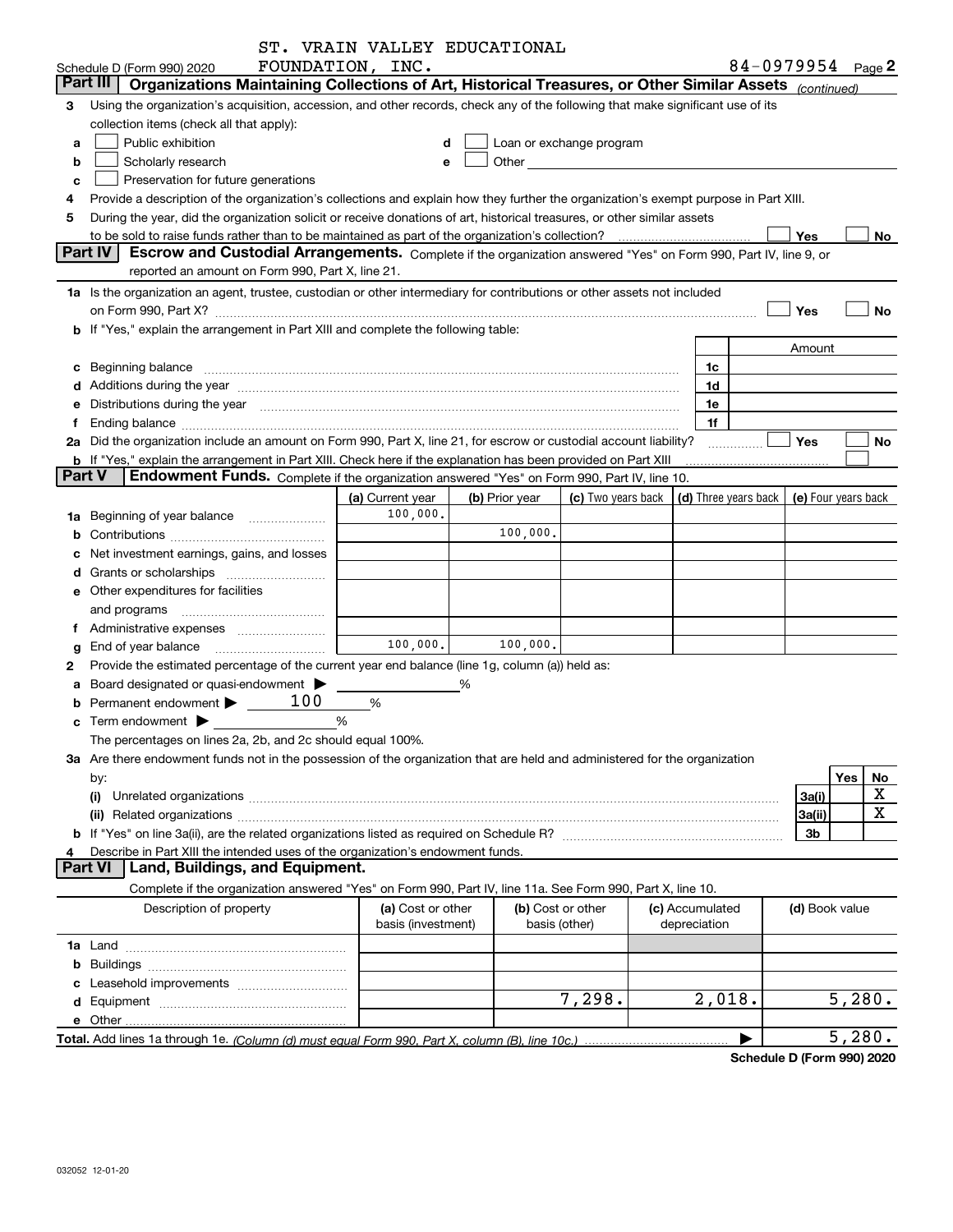|  | ST. VRAIN VALLEY EDUCATIONAL |
|--|------------------------------|
|  |                              |

|             | Schedule D (Form 990) 2020    | FOUNDATION, INC.                                                                       |                 |                                                                                                                   | 84-0979954<br>Page <sup>3</sup> |
|-------------|-------------------------------|----------------------------------------------------------------------------------------|-----------------|-------------------------------------------------------------------------------------------------------------------|---------------------------------|
|             |                               | Part VII Investments - Other Securities.                                               |                 |                                                                                                                   |                                 |
|             |                               |                                                                                        |                 | Complete if the organization answered "Yes" on Form 990, Part IV, line 11b. See Form 990, Part X, line 12.        |                                 |
|             |                               | (a) Description of security or category (including name of security)                   | (b) Book value  | (c) Method of valuation: Cost or end-of-year market value                                                         |                                 |
|             |                               |                                                                                        |                 |                                                                                                                   |                                 |
|             |                               |                                                                                        |                 |                                                                                                                   |                                 |
| $(3)$ Other |                               |                                                                                        |                 |                                                                                                                   |                                 |
| (A)         |                               |                                                                                        |                 |                                                                                                                   |                                 |
| (B)         |                               |                                                                                        |                 |                                                                                                                   |                                 |
| (C)<br>(D)  |                               |                                                                                        |                 |                                                                                                                   |                                 |
| (E)         |                               |                                                                                        |                 |                                                                                                                   |                                 |
| (F)         |                               |                                                                                        |                 |                                                                                                                   |                                 |
| (G)         |                               |                                                                                        |                 |                                                                                                                   |                                 |
| (H)         |                               |                                                                                        |                 |                                                                                                                   |                                 |
|             |                               | Total. (Col. (b) must equal Form 990, Part X, col. (B) line 12.) $\blacktriangleright$ |                 |                                                                                                                   |                                 |
|             |                               | Part VIII Investments - Program Related.                                               |                 |                                                                                                                   |                                 |
|             |                               |                                                                                        |                 | Complete if the organization answered "Yes" on Form 990, Part IV, line 11c. See Form 990, Part X, line 13.        |                                 |
|             | (a) Description of investment |                                                                                        | (b) Book value  | (c) Method of valuation: Cost or end-of-year market value                                                         |                                 |
| (1)         |                               |                                                                                        |                 |                                                                                                                   |                                 |
| (2)         |                               |                                                                                        |                 |                                                                                                                   |                                 |
| (3)         |                               |                                                                                        |                 |                                                                                                                   |                                 |
| (4)         |                               |                                                                                        |                 |                                                                                                                   |                                 |
| (5)         |                               |                                                                                        |                 |                                                                                                                   |                                 |
| (6)         |                               |                                                                                        |                 |                                                                                                                   |                                 |
| (7)         |                               |                                                                                        |                 |                                                                                                                   |                                 |
| (8)         |                               |                                                                                        |                 |                                                                                                                   |                                 |
| (9)         |                               |                                                                                        |                 |                                                                                                                   |                                 |
|             |                               | Total. (Col. (b) must equal Form 990, Part X, col. (B) line $13.$ )                    |                 |                                                                                                                   |                                 |
| Part IX     | <b>Other Assets.</b>          |                                                                                        |                 |                                                                                                                   |                                 |
|             |                               |                                                                                        |                 | Complete if the organization answered "Yes" on Form 990, Part IV, line 11d. See Form 990, Part X, line 15.        |                                 |
|             |                               |                                                                                        | (a) Description |                                                                                                                   | (b) Book value                  |
| (1)         |                               |                                                                                        |                 |                                                                                                                   |                                 |
| (2)         |                               |                                                                                        |                 |                                                                                                                   |                                 |
| (3)         |                               |                                                                                        |                 |                                                                                                                   |                                 |
| (4)         |                               |                                                                                        |                 |                                                                                                                   |                                 |
| (5)         |                               |                                                                                        |                 |                                                                                                                   |                                 |
| (6)         |                               |                                                                                        |                 |                                                                                                                   |                                 |
| (7)<br>(8)  |                               |                                                                                        |                 |                                                                                                                   |                                 |
| (9)         |                               |                                                                                        |                 |                                                                                                                   |                                 |
|             |                               | Total. (Column (b) must equal Form 990. Part X, col. (B) line 15.)                     |                 |                                                                                                                   |                                 |
| Part X      | <b>Other Liabilities.</b>     |                                                                                        |                 |                                                                                                                   |                                 |
|             |                               |                                                                                        |                 | Complete if the organization answered "Yes" on Form 990, Part IV, line 11e or 11f. See Form 990, Part X, line 25. |                                 |
| 1.          |                               | (a) Description of liability                                                           |                 |                                                                                                                   | (b) Book value                  |
| (1)         | Federal income taxes          |                                                                                        |                 |                                                                                                                   |                                 |
| (2)         |                               |                                                                                        |                 |                                                                                                                   |                                 |
| (3)         |                               |                                                                                        |                 |                                                                                                                   |                                 |
| (4)         |                               |                                                                                        |                 |                                                                                                                   |                                 |
| (5)         |                               |                                                                                        |                 |                                                                                                                   |                                 |
| (6)         |                               |                                                                                        |                 |                                                                                                                   |                                 |
| (7)         |                               |                                                                                        |                 |                                                                                                                   |                                 |
| (8)         |                               |                                                                                        |                 |                                                                                                                   |                                 |
| (9)         |                               |                                                                                        |                 |                                                                                                                   |                                 |
|             |                               |                                                                                        |                 |                                                                                                                   |                                 |

**Total.**  *(Column (b) must equal Form 990, Part X, col. (B) line 25.)*

**2.** Liability for uncertain tax positions. In Part XIII, provide the text of the footnote to the organization's financial statements that reports the organization's liability for uncertain tax positions under FASB ASC 740. Check here if the text of the footnote has been provided in Part XIII

 $\mathcal{L}^{\text{max}}$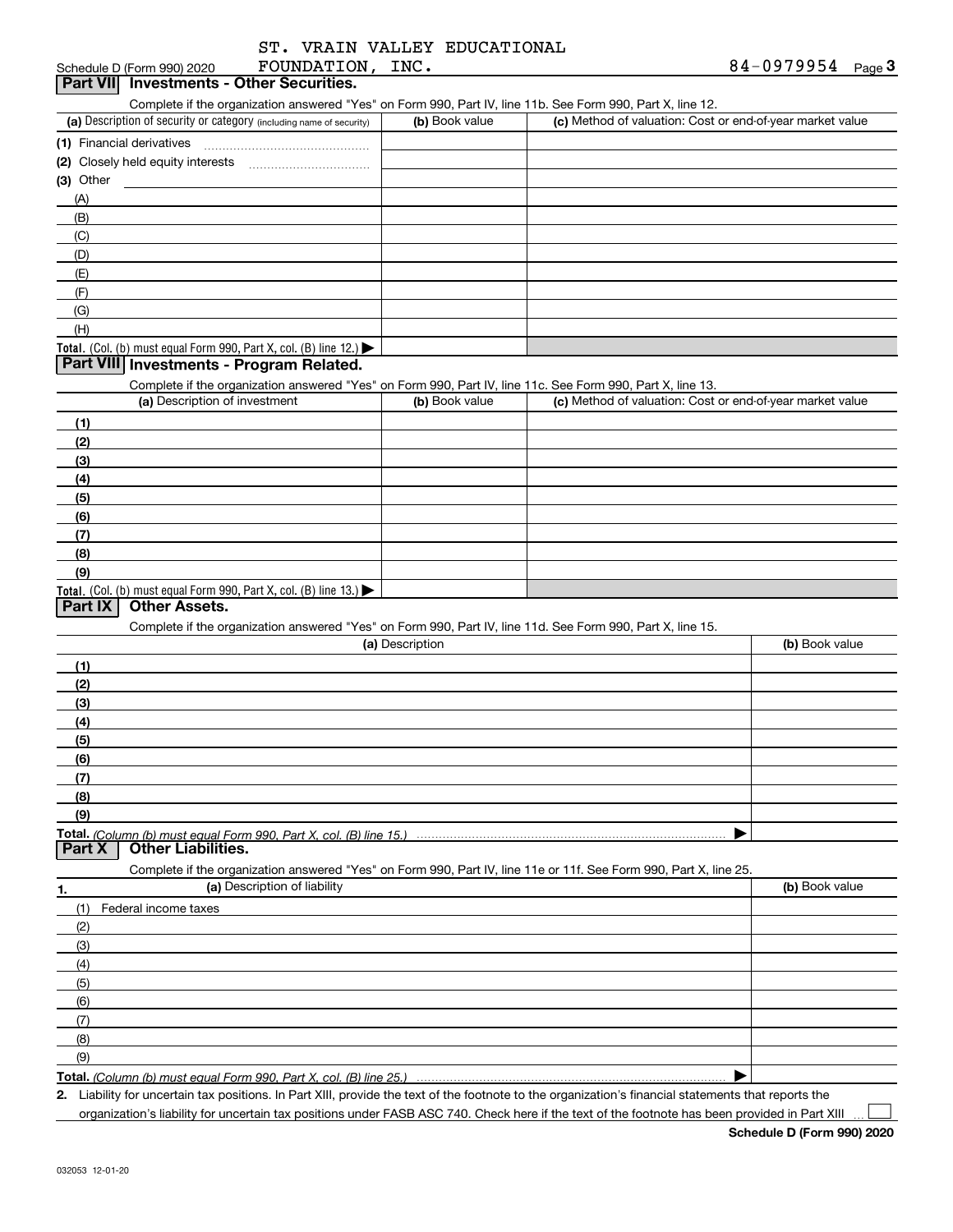|   | ST. VRAIN VALLEY EDUCATIONAL                                                                                                                                                                                                        |                |         |                         |                   |                        |
|---|-------------------------------------------------------------------------------------------------------------------------------------------------------------------------------------------------------------------------------------|----------------|---------|-------------------------|-------------------|------------------------|
|   | FOUNDATION, INC.<br>Schedule D (Form 990) 2020                                                                                                                                                                                      |                |         |                         | 84-0979954 Page 4 |                        |
|   | Reconciliation of Revenue per Audited Financial Statements With Revenue per Return.<br><b>Part XI</b>                                                                                                                               |                |         |                         |                   |                        |
|   | Complete if the organization answered "Yes" on Form 990, Part IV, line 12a.                                                                                                                                                         |                |         |                         |                   |                        |
| 1 | Total revenue, gains, and other support per audited financial statements                                                                                                                                                            |                |         | $\mathbf{1}$            |                   | $\sqrt{802}$ , 485.    |
| 2 | Amounts included on line 1 but not on Form 990, Part VIII, line 12:                                                                                                                                                                 |                |         |                         |                   |                        |
| a | Net unrealized gains (losses) on investments [111] [12] matter and all the values of the values of the values                                                                                                                       | 2a             | 23,804. |                         |                   |                        |
| b |                                                                                                                                                                                                                                     | 2 <sub>b</sub> | 20,970. |                         |                   |                        |
| с | Recoveries of prior year grants [111] [12] matter contracts and prior year grants [11] matter contracts and a contract of the contracts of prior year grants [11] matter contracts and a contract of the contracts of the cont      | 2c             |         |                         |                   |                        |
| d | Other (Describe in Part XIII.) <b>Construction Contract Construction</b> Chemistry Chemistry Chemistry Chemistry Chemistry                                                                                                          | 2d             |         |                         |                   |                        |
|   | e Add lines 2a through 2d <b>contract and all anomination</b> and all and all anomalism and all anomalism and all anomalism and all anomalism and all anomalism and all anomalism and all anomalism and all anomalism and all anoma |                |         | 2e                      |                   | 44,774.                |
| 3 |                                                                                                                                                                                                                                     |                |         | $\overline{\mathbf{3}}$ |                   | 757, 711.              |
| 4 | Amounts included on Form 990, Part VIII, line 12, but not on line 1:                                                                                                                                                                |                |         |                         |                   |                        |
| a |                                                                                                                                                                                                                                     | 4a             |         |                         |                   |                        |
|   | <b>b</b> Other (Describe in Part XIII.)                                                                                                                                                                                             | 4 <sub>b</sub> |         |                         |                   |                        |
|   | c Add lines 4a and 4b                                                                                                                                                                                                               |                |         | 4с                      |                   |                        |
|   |                                                                                                                                                                                                                                     |                |         | 5                       |                   | 757, 711.              |
|   | Part XII   Reconciliation of Expenses per Audited Financial Statements With Expenses per Return.                                                                                                                                    |                |         |                         |                   |                        |
|   | Complete if the organization answered "Yes" on Form 990, Part IV, line 12a.                                                                                                                                                         |                |         |                         |                   |                        |
| 1 |                                                                                                                                                                                                                                     |                |         | $\blacksquare$          |                   | 632,452.               |
| 2 | Amounts included on line 1 but not on Form 990, Part IX, line 25:                                                                                                                                                                   |                |         |                         |                   |                        |
| a |                                                                                                                                                                                                                                     | 2a             | 20,970. |                         |                   |                        |
| b |                                                                                                                                                                                                                                     | 2 <sub>b</sub> |         |                         |                   |                        |
| c |                                                                                                                                                                                                                                     | 2c             |         |                         |                   |                        |
|   |                                                                                                                                                                                                                                     | 2d             |         |                         |                   |                        |
|   | Add lines 2a through 2d                                                                                                                                                                                                             |                |         | <b>2e</b>               |                   | <u>20,970.</u>         |
| з |                                                                                                                                                                                                                                     |                |         | 3                       |                   | 611, 482.              |
| 4 | Amounts included on Form 990, Part IX, line 25, but not on line 1:                                                                                                                                                                  |                |         |                         |                   |                        |
| a | Investment expenses not included on Form 990, Part VIII, line 7b [11, 111, 111, 111]                                                                                                                                                | 4a             |         |                         |                   |                        |
| b | Other (Describe in Part XIII.)                                                                                                                                                                                                      | 4 <sub>b</sub> |         |                         |                   |                        |
|   | Add lines 4a and 4b                                                                                                                                                                                                                 |                |         | 4с                      |                   | 0.                     |
| 5 |                                                                                                                                                                                                                                     |                |         | 5                       |                   | $61\overline{1,482}$ . |
|   | Part XIII Supplemental Information.                                                                                                                                                                                                 |                |         |                         |                   |                        |
|   | Donald the descriptions of outsided Dark H. Rese O. E. and O. Dark H. Rese do and A. Dark N. Rese dh. and Oh, Dark V. Res. 4: Dark V. Res. O. Dark V.                                                                               |                |         |                         |                   |                        |

Provide the descriptions required for Part II, lines 3, 5, and 9; Part III, lines 1a and 4; Part IV, lines 1b and 2b; Part V, line 4; Part X, line 2; Part XI, lines 2d and 4b; and Part XII, lines 2d and 4b. Also complete this part to provide any additional information.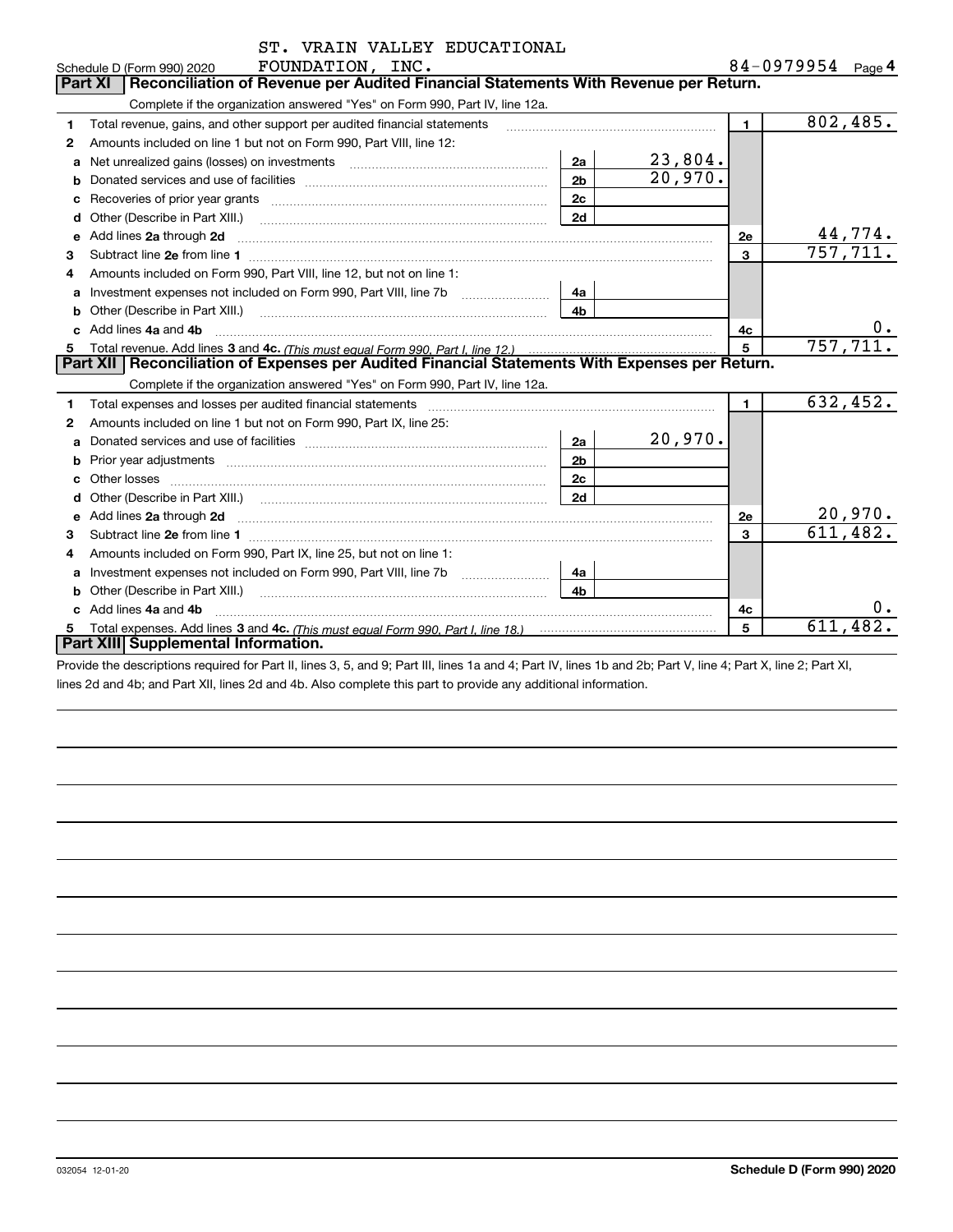| <b>SCHEDULE G</b>                                                                        |                                  | <b>Supplemental Information Regarding Fundraising or Gaming Activities</b>                                                                                                                                                                                                                                                                                                                                |                                                                            |           |                                                                            |                                                                            | OMB No. 1545-0047                                       |
|------------------------------------------------------------------------------------------|----------------------------------|-----------------------------------------------------------------------------------------------------------------------------------------------------------------------------------------------------------------------------------------------------------------------------------------------------------------------------------------------------------------------------------------------------------|----------------------------------------------------------------------------|-----------|----------------------------------------------------------------------------|----------------------------------------------------------------------------|---------------------------------------------------------|
| (Form 990 or 990-EZ)                                                                     |                                  | Complete if the organization answered "Yes" on Form 990, Part IV, line 17, 18, or 19, or if the<br>organization entered more than \$15,000 on Form 990-EZ, line 6a.                                                                                                                                                                                                                                       |                                                                            |           |                                                                            |                                                                            |                                                         |
| Department of the Treasury<br>Internal Revenue Service                                   |                                  | Attach to Form 990 or Form 990-EZ.                                                                                                                                                                                                                                                                                                                                                                        |                                                                            |           |                                                                            |                                                                            | <b>Open to Public</b><br>Inspection                     |
| Name of the organization                                                                 |                                  | Go to www.irs.gov/Form990 for instructions and the latest information.<br>ST. VRAIN VALLEY EDUCATIONAL                                                                                                                                                                                                                                                                                                    |                                                                            |           |                                                                            |                                                                            | <b>Employer identification number</b>                   |
|                                                                                          |                                  | FOUNDATION, INC.                                                                                                                                                                                                                                                                                                                                                                                          |                                                                            |           |                                                                            | 84-0979954                                                                 |                                                         |
| Part I                                                                                   | required to complete this part.  | Fundraising Activities. Complete if the organization answered "Yes" on Form 990, Part IV, line 17. Form 990-EZ filers are not                                                                                                                                                                                                                                                                             |                                                                            |           |                                                                            |                                                                            |                                                         |
| Mail solicitations<br>a<br>b<br>Phone solicitations<br>c<br>In-person solicitations<br>d | Internet and email solicitations | 1 Indicate whether the organization raised funds through any of the following activities. Check all that apply.<br>е<br>f<br>Special fundraising events<br>g<br>2 a Did the organization have a written or oral agreement with any individual (including officers, directors, trustees, or<br>key employees listed in Form 990, Part VII) or entity in connection with professional fundraising services? |                                                                            |           | Solicitation of non-government grants<br>Solicitation of government grants | <b>Yes</b>                                                                 | <b>No</b>                                               |
| compensated at least \$5,000 by the organization.                                        |                                  | b If "Yes," list the 10 highest paid individuals or entities (fundraisers) pursuant to agreements under which the fundraiser is to be                                                                                                                                                                                                                                                                     |                                                                            |           |                                                                            |                                                                            |                                                         |
| (i) Name and address of individual<br>or entity (fundraiser)                             |                                  | (ii) Activity                                                                                                                                                                                                                                                                                                                                                                                             | (iii) Did<br>fundraiser<br>have custody<br>or control of<br>contributions? |           | (iv) Gross receipts<br>from activity                                       | (v) Amount paid<br>to (or retained by)<br>fundraiser<br>listed in col. (i) | (vi) Amount paid<br>to (or retained by)<br>organization |
|                                                                                          |                                  |                                                                                                                                                                                                                                                                                                                                                                                                           | Yes                                                                        | <b>No</b> |                                                                            |                                                                            |                                                         |
|                                                                                          |                                  |                                                                                                                                                                                                                                                                                                                                                                                                           |                                                                            |           |                                                                            |                                                                            |                                                         |
|                                                                                          |                                  |                                                                                                                                                                                                                                                                                                                                                                                                           |                                                                            |           |                                                                            |                                                                            |                                                         |
|                                                                                          |                                  |                                                                                                                                                                                                                                                                                                                                                                                                           |                                                                            |           |                                                                            |                                                                            |                                                         |
|                                                                                          |                                  |                                                                                                                                                                                                                                                                                                                                                                                                           |                                                                            |           |                                                                            |                                                                            |                                                         |
|                                                                                          |                                  |                                                                                                                                                                                                                                                                                                                                                                                                           |                                                                            |           |                                                                            |                                                                            |                                                         |
|                                                                                          |                                  |                                                                                                                                                                                                                                                                                                                                                                                                           |                                                                            |           |                                                                            |                                                                            |                                                         |
|                                                                                          |                                  |                                                                                                                                                                                                                                                                                                                                                                                                           |                                                                            |           |                                                                            |                                                                            |                                                         |
|                                                                                          |                                  |                                                                                                                                                                                                                                                                                                                                                                                                           |                                                                            |           |                                                                            |                                                                            |                                                         |
|                                                                                          |                                  |                                                                                                                                                                                                                                                                                                                                                                                                           |                                                                            |           |                                                                            |                                                                            |                                                         |
|                                                                                          |                                  |                                                                                                                                                                                                                                                                                                                                                                                                           |                                                                            |           |                                                                            |                                                                            |                                                         |
| Total<br>or licensing.                                                                   |                                  | 3 List all states in which the organization is registered or licensed to solicit contributions or has been notified it is exempt from registration                                                                                                                                                                                                                                                        |                                                                            |           |                                                                            |                                                                            |                                                         |
|                                                                                          |                                  |                                                                                                                                                                                                                                                                                                                                                                                                           |                                                                            |           |                                                                            |                                                                            |                                                         |
|                                                                                          |                                  |                                                                                                                                                                                                                                                                                                                                                                                                           |                                                                            |           |                                                                            |                                                                            |                                                         |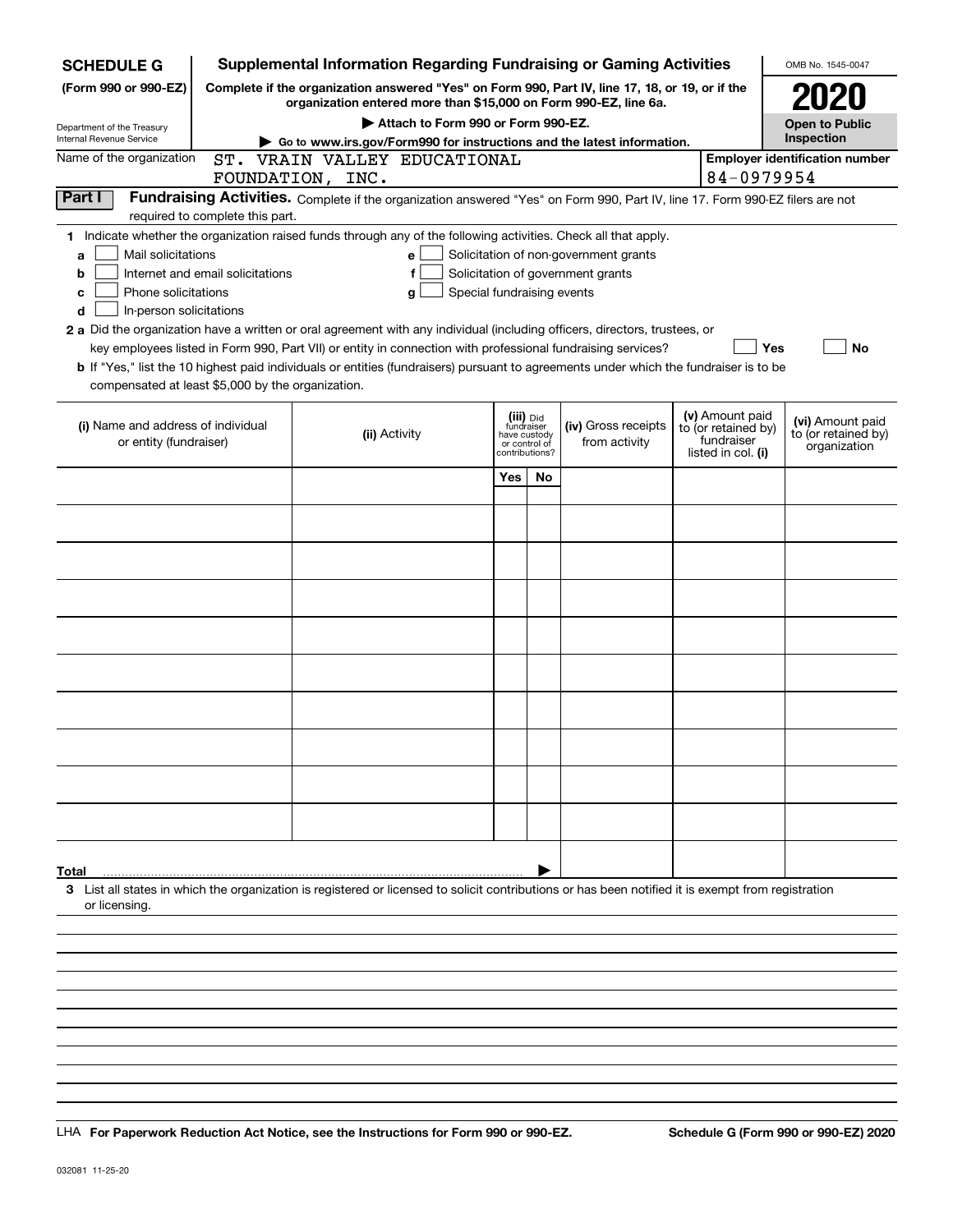**2** Schedule G (Form 990 or 990-EZ) 2020 Page FOUNDATION, INC. 84-0979954

**Part II** | Fundraising Events. Complete if the organization answered "Yes" on Form 990, Part IV, line 18, or reported more than \$15,000

|                 |          | of fundraising event contributions and gross income on Form 990-EZ, lines 1 and 6b. List events with gross receipts greater than \$5,000.                                   |                        |                                                  |                  |                                                     |
|-----------------|----------|-----------------------------------------------------------------------------------------------------------------------------------------------------------------------------|------------------------|--------------------------------------------------|------------------|-----------------------------------------------------|
|                 |          |                                                                                                                                                                             | (a) Event #1           | (b) Event #2                                     | (c) Other events | (d) Total events                                    |
|                 |          |                                                                                                                                                                             |                        | SUNRISE                                          | <b>NONE</b>      | (add col. (a) through                               |
|                 |          |                                                                                                                                                                             | ANNUAL GALA            | <b>STAMPEDE</b>                                  |                  |                                                     |
|                 |          |                                                                                                                                                                             | (event type)           | (event type)                                     | (total number)   | col. (c)                                            |
|                 |          |                                                                                                                                                                             |                        |                                                  |                  |                                                     |
| Revenue         |          |                                                                                                                                                                             | 156,422.               | 29,091.                                          |                  | <u>185,513.</u>                                     |
|                 |          |                                                                                                                                                                             |                        |                                                  |                  |                                                     |
|                 |          |                                                                                                                                                                             | 156,422.               | 22,809.                                          |                  | <u>179,231.</u>                                     |
|                 |          |                                                                                                                                                                             |                        |                                                  |                  |                                                     |
|                 | 3        | Gross income (line 1 minus line 2)<br>1.1.1.1.1.1.1.1.1                                                                                                                     |                        | 6, 282.                                          |                  | 6, 282.                                             |
|                 |          |                                                                                                                                                                             |                        |                                                  |                  |                                                     |
|                 |          |                                                                                                                                                                             |                        |                                                  |                  |                                                     |
|                 |          |                                                                                                                                                                             |                        |                                                  |                  |                                                     |
|                 | 5        |                                                                                                                                                                             | 18,335.                |                                                  |                  | 18,335.                                             |
|                 |          |                                                                                                                                                                             |                        |                                                  |                  |                                                     |
| Direct Expenses |          |                                                                                                                                                                             |                        |                                                  |                  |                                                     |
|                 |          |                                                                                                                                                                             |                        |                                                  |                  |                                                     |
|                 |          |                                                                                                                                                                             |                        |                                                  |                  |                                                     |
|                 |          | 7 Food and beverages                                                                                                                                                        |                        |                                                  |                  |                                                     |
|                 |          |                                                                                                                                                                             |                        |                                                  |                  |                                                     |
|                 | 8        |                                                                                                                                                                             | $\frac{2,400}{40,973}$ | 6,721.                                           |                  | $\frac{2,400}{47,694}$ .                            |
|                 | 9        |                                                                                                                                                                             |                        |                                                  |                  | 68,429.                                             |
|                 | 10       | Direct expense summary. Add lines 4 through 9 in column (d)                                                                                                                 |                        |                                                  |                  | $-62,147.$                                          |
|                 | Part III | 11 Net income summary. Subtract line 10 from line 3, column (d)<br>Gaming. Complete if the organization answered "Yes" on Form 990, Part IV, line 19, or reported more than |                        |                                                  |                  |                                                     |
|                 |          | \$15,000 on Form 990-EZ, line 6a.                                                                                                                                           |                        |                                                  |                  |                                                     |
|                 |          |                                                                                                                                                                             |                        |                                                  |                  |                                                     |
|                 |          |                                                                                                                                                                             | (a) Bingo              | (b) Pull tabs/instant<br>bingo/progressive bingo | (c) Other gaming | (d) Total gaming (add<br>col. (a) through col. (c)) |
| Revenue         |          |                                                                                                                                                                             |                        |                                                  |                  |                                                     |
|                 |          |                                                                                                                                                                             |                        |                                                  |                  |                                                     |
|                 |          |                                                                                                                                                                             |                        |                                                  |                  |                                                     |
|                 |          |                                                                                                                                                                             |                        |                                                  |                  |                                                     |
|                 |          |                                                                                                                                                                             |                        |                                                  |                  |                                                     |
| Expenses        |          |                                                                                                                                                                             |                        |                                                  |                  |                                                     |
|                 |          |                                                                                                                                                                             |                        |                                                  |                  |                                                     |
|                 |          |                                                                                                                                                                             |                        |                                                  |                  |                                                     |
| <b>Direct</b>   |          |                                                                                                                                                                             |                        |                                                  |                  |                                                     |
|                 |          |                                                                                                                                                                             |                        |                                                  |                  |                                                     |
|                 |          | 5 Other direct expenses                                                                                                                                                     |                        |                                                  |                  |                                                     |
|                 |          |                                                                                                                                                                             | $\%$<br>Yes            | %<br>Yes                                         | Yes<br>%         |                                                     |
|                 |          | 6 Volunteer labor                                                                                                                                                           | No                     | No                                               | No               |                                                     |
|                 |          |                                                                                                                                                                             |                        |                                                  |                  |                                                     |
|                 | 7        | Direct expense summary. Add lines 2 through 5 in column (d)                                                                                                                 |                        |                                                  |                  |                                                     |
|                 |          |                                                                                                                                                                             |                        |                                                  |                  |                                                     |
|                 |          |                                                                                                                                                                             |                        |                                                  |                  |                                                     |
|                 |          |                                                                                                                                                                             |                        |                                                  |                  |                                                     |
| 9               |          | Enter the state(s) in which the organization conducts gaming activities:                                                                                                    |                        |                                                  |                  |                                                     |
|                 |          |                                                                                                                                                                             |                        |                                                  |                  | Yes<br>No                                           |
|                 |          | <b>b</b> If "No," explain: $\qquad \qquad$                                                                                                                                  |                        |                                                  |                  |                                                     |
|                 |          |                                                                                                                                                                             |                        |                                                  |                  |                                                     |
|                 |          |                                                                                                                                                                             |                        |                                                  |                  |                                                     |
|                 |          |                                                                                                                                                                             |                        |                                                  |                  | Yes<br>No                                           |
|                 |          |                                                                                                                                                                             |                        |                                                  |                  |                                                     |
|                 |          |                                                                                                                                                                             |                        |                                                  |                  |                                                     |
|                 |          |                                                                                                                                                                             |                        |                                                  |                  |                                                     |

032082 11-25-20

**Schedule G (Form 990 or 990-EZ) 2020**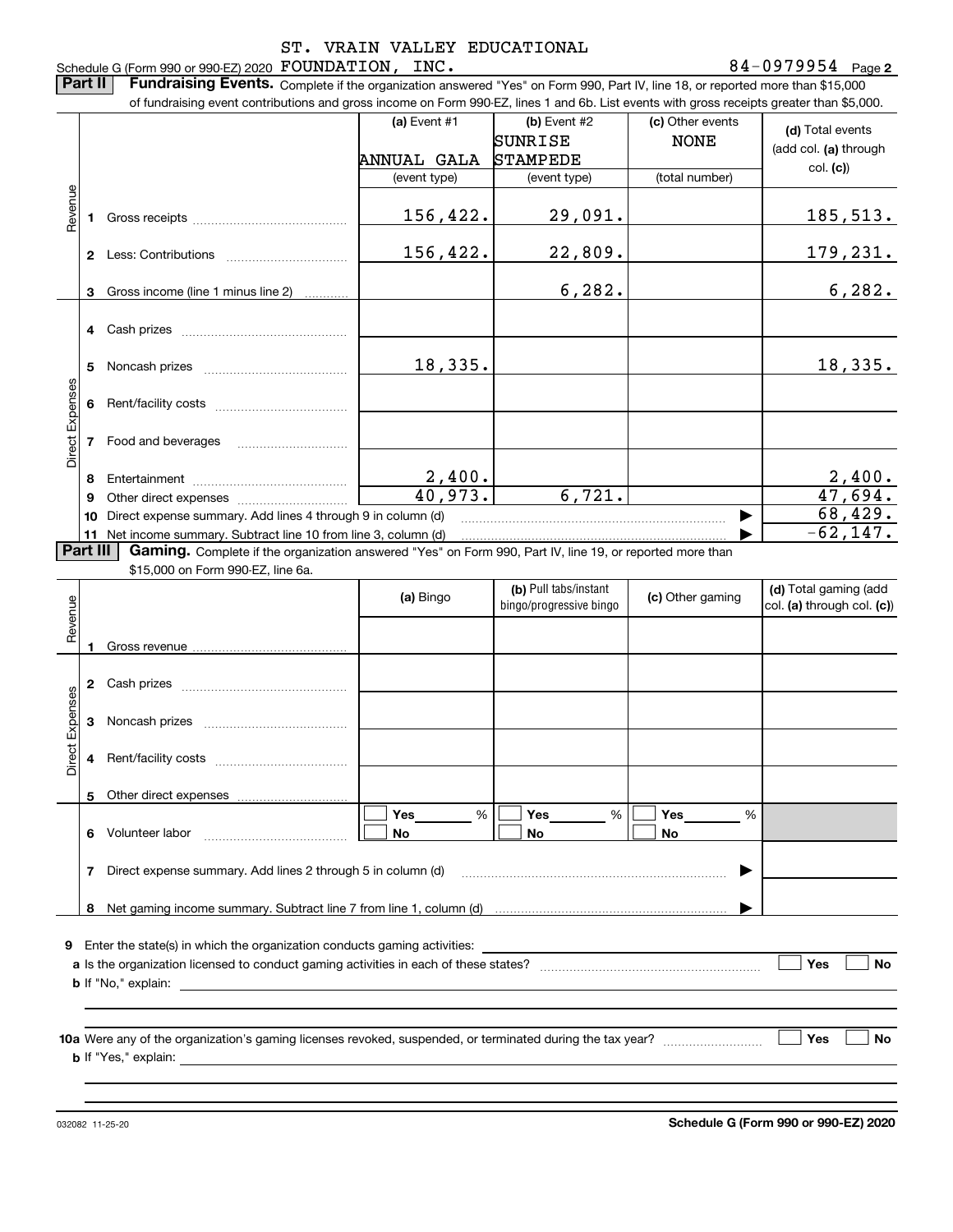|  |  |  |  | ST. VRAIN VALLEY EDUCATIONAL |
|--|--|--|--|------------------------------|
|--|--|--|--|------------------------------|

| Schedule G (Form 990 or 990-EZ) 2020 FOUNDATION, INC.                                                                                                                                                                                      |                 | $84 - 0979954$ Page 3    |
|--------------------------------------------------------------------------------------------------------------------------------------------------------------------------------------------------------------------------------------------|-----------------|--------------------------|
|                                                                                                                                                                                                                                            | Yes             | No                       |
| 12 Is the organization a grantor, beneficiary or trustee of a trust, or a member of a partnership or other entity formed                                                                                                                   |                 |                          |
|                                                                                                                                                                                                                                            | Yes             | No                       |
| 13 Indicate the percentage of gaming activity conducted in:                                                                                                                                                                                |                 |                          |
|                                                                                                                                                                                                                                            | 13a             | %                        |
| <b>b</b> An outside facility <b>contained a contract and a contract of the contract of the contract of the contract of the contract of the contract of the contract of the contract of the contract of the contract of the contract o</b>  | 13 <sub>b</sub> | $\%$                     |
| 14 Enter the name and address of the person who prepares the organization's gaming/special events books and records:                                                                                                                       |                 |                          |
| Name $\sum_{n=1}^{\infty}$                                                                                                                                                                                                                 |                 |                          |
|                                                                                                                                                                                                                                            |                 |                          |
|                                                                                                                                                                                                                                            | Yes             | No                       |
|                                                                                                                                                                                                                                            |                 |                          |
| c If "Yes," enter name and address of the third party:                                                                                                                                                                                     |                 |                          |
| Name $\blacktriangleright$ $\lrcorner$                                                                                                                                                                                                     |                 |                          |
|                                                                                                                                                                                                                                            |                 |                          |
| <b>16</b> Gaming manager information:                                                                                                                                                                                                      |                 |                          |
|                                                                                                                                                                                                                                            |                 |                          |
| Gaming manager compensation > \$                                                                                                                                                                                                           |                 |                          |
|                                                                                                                                                                                                                                            |                 |                          |
|                                                                                                                                                                                                                                            |                 |                          |
|                                                                                                                                                                                                                                            |                 |                          |
| Director/officer<br>Employee<br>Independent contractor                                                                                                                                                                                     |                 |                          |
| 17 Mandatory distributions:                                                                                                                                                                                                                |                 |                          |
| a Is the organization required under state law to make charitable distributions from the gaming proceeds to                                                                                                                                |                 |                          |
| retain the state gaming license?                                                                                                                                                                                                           | $\Box$ Yes      | $\boxed{\phantom{1}}$ No |
| <b>b</b> Enter the amount of distributions required under state law to be distributed to other exempt organizations or spent in the                                                                                                        |                 |                          |
| organization's own exempt activities during the tax year $\triangleright$ \$<br> Part IV                                                                                                                                                   |                 |                          |
| Supplemental Information. Provide the explanations required by Part I, line 2b, columns (iii) and (v); and Part III, lines 9, 9b, 10b,<br>15b, 15c, 16, and 17b, as applicable. Also provide any additional information. See instructions. |                 |                          |
|                                                                                                                                                                                                                                            |                 |                          |
|                                                                                                                                                                                                                                            |                 |                          |
|                                                                                                                                                                                                                                            |                 |                          |
|                                                                                                                                                                                                                                            |                 |                          |
|                                                                                                                                                                                                                                            |                 |                          |
|                                                                                                                                                                                                                                            |                 |                          |
|                                                                                                                                                                                                                                            |                 |                          |
|                                                                                                                                                                                                                                            |                 |                          |
|                                                                                                                                                                                                                                            |                 |                          |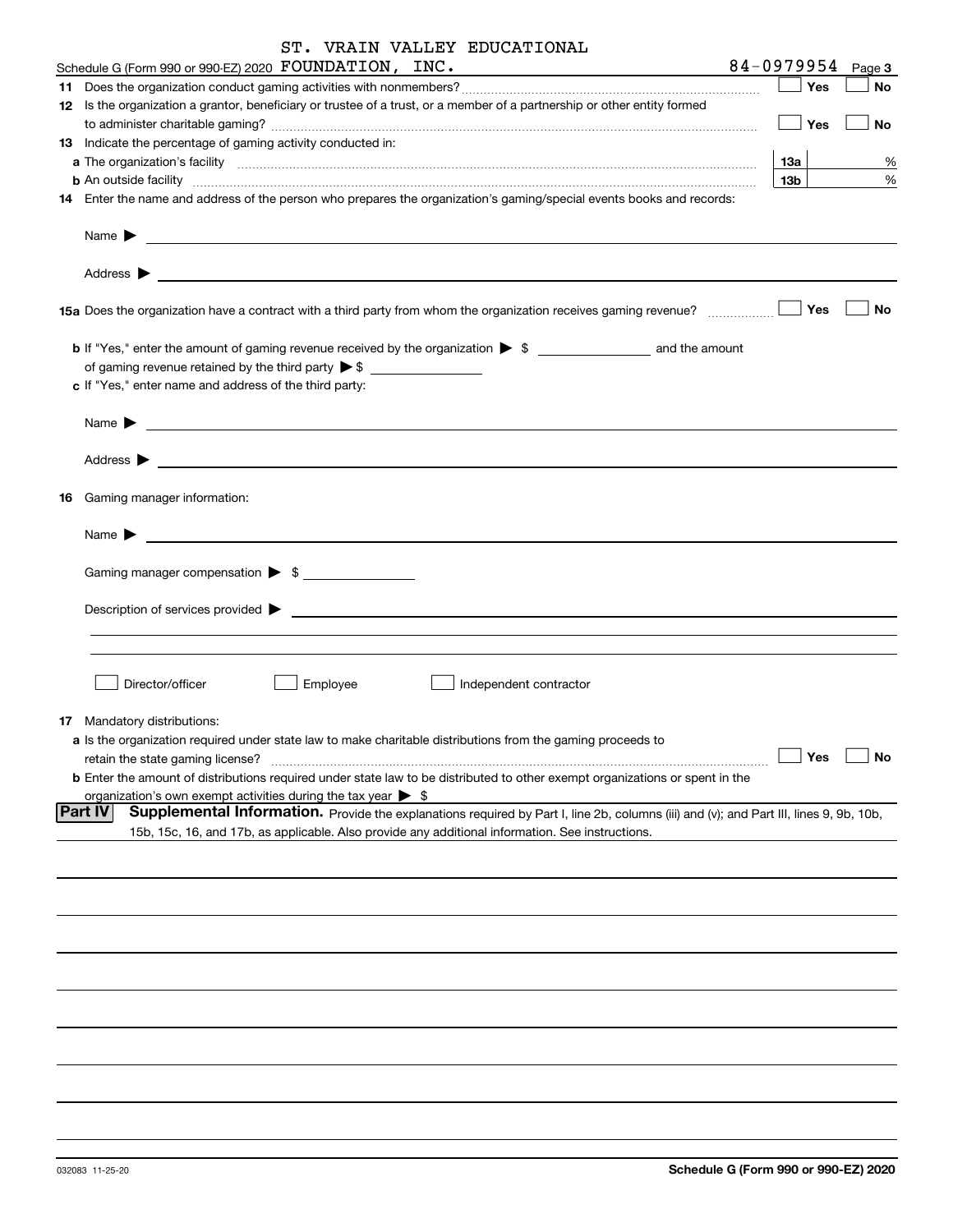|                                         | ST.              | VRAIN VALLEY EDUCATIONAL |                   |  |
|-----------------------------------------|------------------|--------------------------|-------------------|--|
| Schedule G (Form 990 or 990-EZ)         | FOUNDATION, INC. |                          | 84-0979954 Page 4 |  |
| $Part IV \mid$ Supplemental Information |                  |                          |                   |  |

| Part $\mathsf{IV}$ | <b>Supplemental Information</b> (continued) |  |
|--------------------|---------------------------------------------|--|
|                    |                                             |  |
|                    |                                             |  |
|                    |                                             |  |
|                    |                                             |  |
|                    |                                             |  |
|                    |                                             |  |
|                    |                                             |  |
|                    |                                             |  |
|                    |                                             |  |
|                    |                                             |  |
|                    |                                             |  |
|                    |                                             |  |
|                    |                                             |  |
|                    |                                             |  |
|                    |                                             |  |
|                    |                                             |  |
|                    |                                             |  |
|                    |                                             |  |
|                    |                                             |  |
|                    |                                             |  |
|                    |                                             |  |
|                    |                                             |  |
|                    |                                             |  |
|                    |                                             |  |
|                    |                                             |  |
|                    |                                             |  |
|                    |                                             |  |
|                    |                                             |  |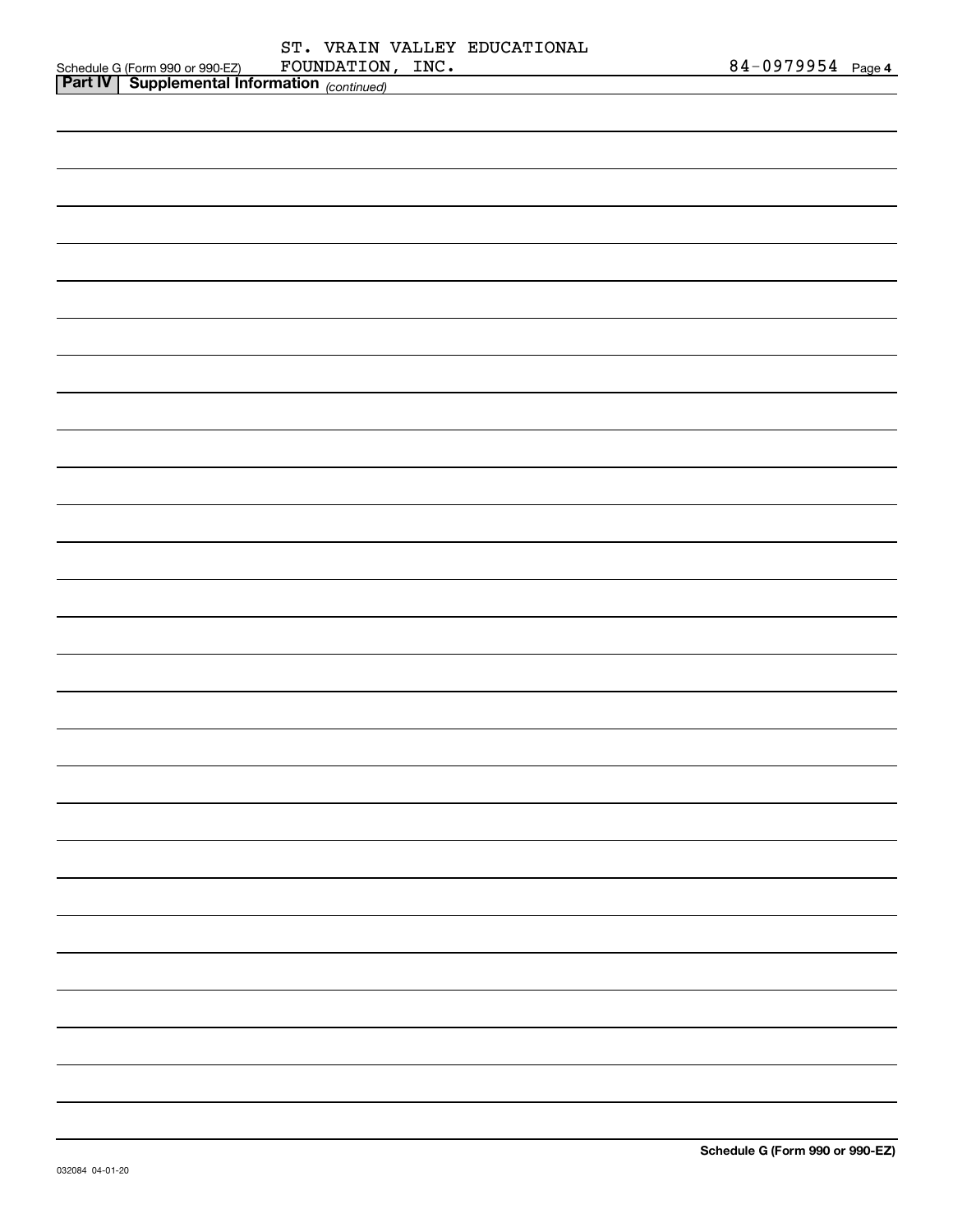| <b>SCHEDULE I</b><br>(Form 990)                                                                                                                                                                                                                                                                                                                                                                                                                                                                                                                         |                 | <b>Grants and Other Assistance to Organizations,</b><br>Governments, and Individuals in the United States<br>Complete if the organization answered "Yes" on Form 990, Part IV, line 21 or 22. |                                                                              |                                         |                                                                |                                          | OMB No. 1545-0047                                                                 |
|---------------------------------------------------------------------------------------------------------------------------------------------------------------------------------------------------------------------------------------------------------------------------------------------------------------------------------------------------------------------------------------------------------------------------------------------------------------------------------------------------------------------------------------------------------|-----------------|-----------------------------------------------------------------------------------------------------------------------------------------------------------------------------------------------|------------------------------------------------------------------------------|-----------------------------------------|----------------------------------------------------------------|------------------------------------------|-----------------------------------------------------------------------------------|
| Department of the Treasury<br>Internal Revenue Service                                                                                                                                                                                                                                                                                                                                                                                                                                                                                                  |                 |                                                                                                                                                                                               | Attach to Form 990.<br>Go to www.irs.gov/Form990 for the latest information. |                                         |                                                                |                                          | <b>Open to Public</b><br>Inspection                                               |
| Name of the organization<br>FOUNDATION, INC.                                                                                                                                                                                                                                                                                                                                                                                                                                                                                                            |                 | ST. VRAIN VALLEY EDUCATIONAL                                                                                                                                                                  |                                                                              |                                         |                                                                |                                          | <b>Employer identification number</b><br>84-0979954                               |
| Part I<br><b>General Information on Grants and Assistance</b>                                                                                                                                                                                                                                                                                                                                                                                                                                                                                           |                 |                                                                                                                                                                                               |                                                                              |                                         |                                                                |                                          |                                                                                   |
| Does the organization maintain records to substantiate the amount of the grants or assistance, the grantees' eligibility for the grants or assistance, and the selection<br>1.<br>Describe in Part IV the organization's procedures for monitoring the use of grant funds in the United States.<br>$\mathbf{2}$                                                                                                                                                                                                                                         |                 |                                                                                                                                                                                               |                                                                              |                                         |                                                                |                                          | $X$ Yes<br>l No                                                                   |
| Part II<br>Grants and Other Assistance to Domestic Organizations and Domestic Governments. Complete if the organization answered "Yes" on Form 990, Part IV, line 21, for any                                                                                                                                                                                                                                                                                                                                                                           |                 |                                                                                                                                                                                               |                                                                              |                                         |                                                                |                                          |                                                                                   |
| recipient that received more than \$5,000. Part II can be duplicated if additional space is needed.<br><b>1 (a)</b> Name and address of organization<br>or government                                                                                                                                                                                                                                                                                                                                                                                   | $(b)$ EIN       | (c) IRC section<br>(if applicable)                                                                                                                                                            | (d) Amount of<br>cash grant                                                  | (e) Amount of<br>non-cash<br>assistance | (f) Method of<br>valuation (book,<br>FMV, appraisal,<br>other) | (g) Description of<br>noncash assistance | (h) Purpose of grant<br>or assistance                                             |
| ST. VRAIN VALLEY SCHOOL DISTRICT<br>395 SOUTH PRATT PARKWAY<br>LONGMONT CO 80501                                                                                                                                                                                                                                                                                                                                                                                                                                                                        | 84-6014380 GOVT |                                                                                                                                                                                               | 197,606.                                                                     | 0.                                      |                                                                |                                          | CLASSROOM AND TEACHER<br><b>SUPPORT</b>                                           |
|                                                                                                                                                                                                                                                                                                                                                                                                                                                                                                                                                         |                 |                                                                                                                                                                                               |                                                                              |                                         |                                                                |                                          |                                                                                   |
|                                                                                                                                                                                                                                                                                                                                                                                                                                                                                                                                                         |                 |                                                                                                                                                                                               |                                                                              |                                         |                                                                |                                          |                                                                                   |
|                                                                                                                                                                                                                                                                                                                                                                                                                                                                                                                                                         |                 |                                                                                                                                                                                               |                                                                              |                                         |                                                                |                                          |                                                                                   |
|                                                                                                                                                                                                                                                                                                                                                                                                                                                                                                                                                         |                 |                                                                                                                                                                                               |                                                                              |                                         |                                                                |                                          |                                                                                   |
|                                                                                                                                                                                                                                                                                                                                                                                                                                                                                                                                                         |                 |                                                                                                                                                                                               |                                                                              |                                         |                                                                |                                          |                                                                                   |
| Enter total number of section 501(c)(3) and government organizations listed in the line 1 table contract the content content of the line of the line of the line of the line of the line of the line of the line of the line o<br>$\mathbf{2}$<br>3<br>$\mathbf{F}$ and $\mathbf{F}$ are $\mathbf{F}$ and $\mathbf{F}$ are $\mathbf{F}$ and $\mathbf{F}$ are $\mathbf{F}$ and $\mathbf{F}$ are $\mathbf{F}$ are $\mathbf{F}$ and $\mathbf{F}$ are $\mathbf{F}$ and $\mathbf{F}$ are $\mathbf{F}$ and $\mathbf{F}$ are $\mathbf{F}$ and $\mathbf{F}$ are |                 |                                                                                                                                                                                               |                                                                              |                                         |                                                                |                                          | 1.<br>0.001000<br>$\mathbf{A}$ and $\mathbf{A}$ and $\mathbf{A}$ and $\mathbf{A}$ |

**For Paperwork Reduction Act Notice, see the Instructions for Form 990. Schedule I (Form 990) 2020** LHA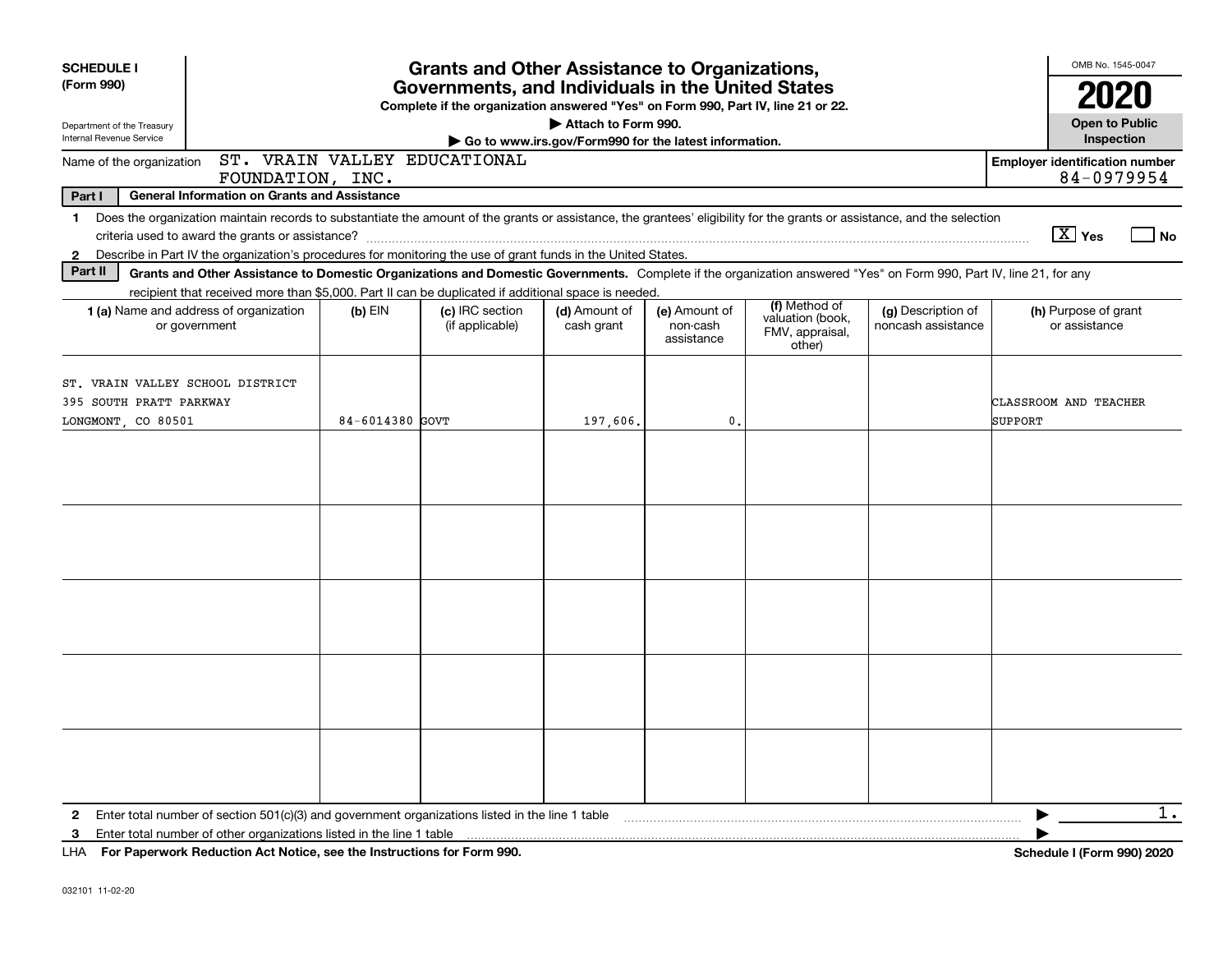#### Schedule I (Form 990) 2020 Page

| Part III can be duplicated if additional space is needed. |                             |                             |                                       |                                                          |                                       |
|-----------------------------------------------------------|-----------------------------|-----------------------------|---------------------------------------|----------------------------------------------------------|---------------------------------------|
| (a) Type of grant or assistance                           | (b) Number of<br>recipients | (c) Amount of<br>cash grant | (d) Amount of non-<br>cash assistance | (e) Method of valuation<br>(book, FMV, appraisal, other) | (f) Description of noncash assistance |
|                                                           |                             |                             |                                       |                                                          |                                       |
|                                                           |                             |                             |                                       |                                                          |                                       |
|                                                           |                             |                             |                                       |                                                          |                                       |
|                                                           |                             |                             |                                       |                                                          |                                       |
|                                                           |                             |                             |                                       |                                                          |                                       |
|                                                           |                             |                             |                                       |                                                          |                                       |
|                                                           |                             |                             |                                       |                                                          |                                       |
|                                                           |                             |                             |                                       |                                                          |                                       |
|                                                           |                             |                             |                                       |                                                          |                                       |
|                                                           |                             |                             |                                       |                                                          |                                       |

Part IV | Supplemental Information. Provide the information required in Part I, line 2; Part III, column (b); and any other additional information.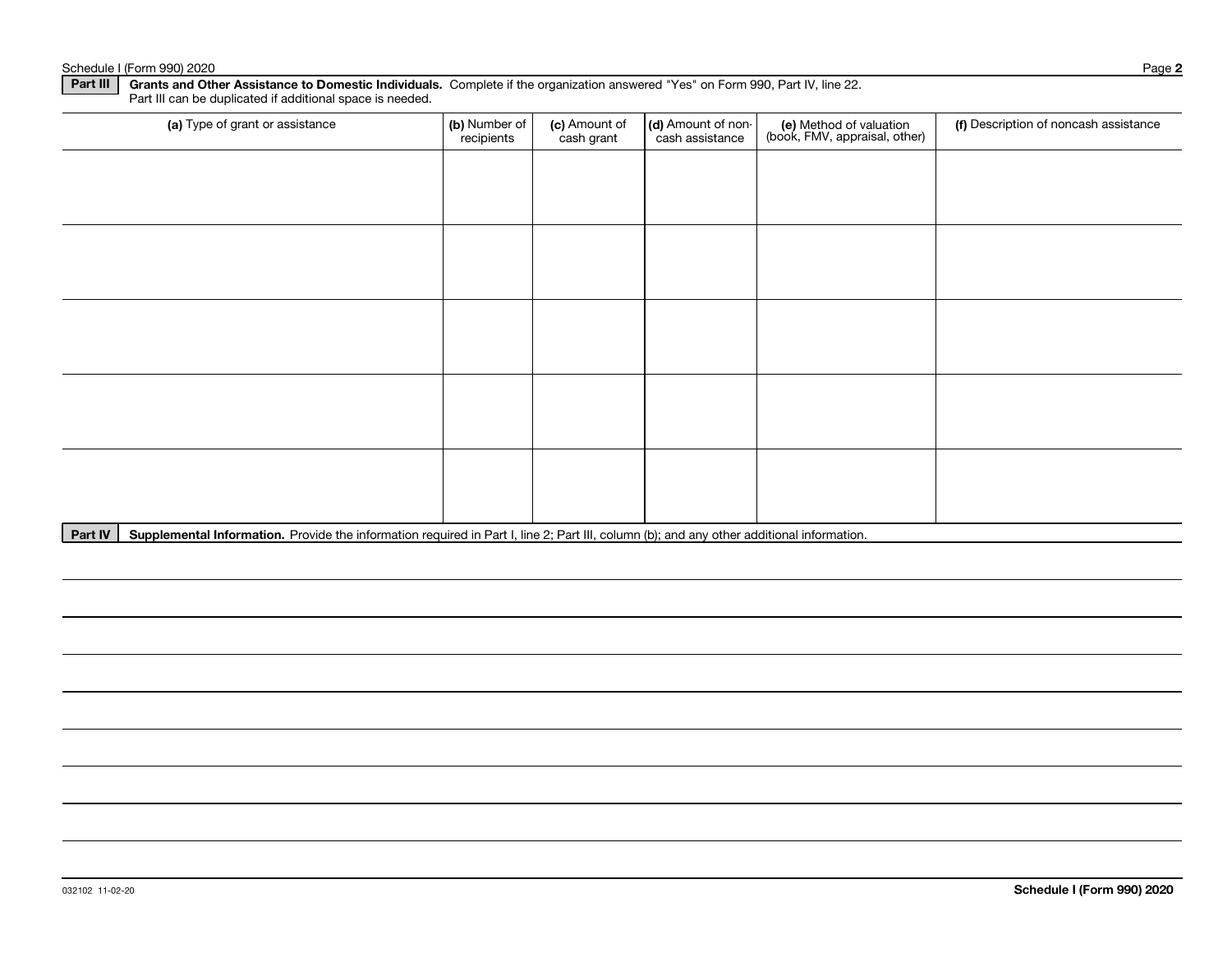|        | <b>Noncash Contributions</b><br><b>SCHEDULE M</b>                                                    |                                                                                                                   |            |                               |                                                                                                                                |                                       | OMB No. 1545-0047 |    |  |
|--------|------------------------------------------------------------------------------------------------------|-------------------------------------------------------------------------------------------------------------------|------------|-------------------------------|--------------------------------------------------------------------------------------------------------------------------------|---------------------------------------|-------------------|----|--|
|        | (Form 990)                                                                                           |                                                                                                                   |            |                               |                                                                                                                                |                                       | <b>2020</b>       |    |  |
|        |                                                                                                      |                                                                                                                   |            |                               | ▶ Complete if the organizations answered "Yes" on Form 990, Part IV, lines 29 or 30.                                           |                                       |                   |    |  |
|        | Department of the Treasury<br>Internal Revenue Service                                               | Attach to Form 990.<br>Go to www.irs.gov/Form990 for instructions and the latest information.                     |            |                               |                                                                                                                                | <b>Open to Public</b><br>Inspection   |                   |    |  |
|        | Name of the organization                                                                             | ST. VRAIN VALLEY EDUCATIONAL                                                                                      |            |                               |                                                                                                                                | <b>Employer identification number</b> |                   |    |  |
|        |                                                                                                      | FOUNDATION, INC.                                                                                                  |            |                               |                                                                                                                                |                                       | 84-0979954        |    |  |
| Part I |                                                                                                      | <b>Types of Property</b>                                                                                          |            |                               |                                                                                                                                |                                       |                   |    |  |
|        |                                                                                                      |                                                                                                                   | (a)        | (b)                           | (c)                                                                                                                            | (d)                                   |                   |    |  |
|        |                                                                                                      |                                                                                                                   | Check if   | Number of<br>contributions or | Noncash contribution<br>amounts reported on                                                                                    | Method of determining                 |                   |    |  |
|        |                                                                                                      |                                                                                                                   | applicable |                               | litems contributed Form 990, Part VIII, line 1g                                                                                | noncash contribution amounts          |                   |    |  |
| 1      |                                                                                                      |                                                                                                                   |            |                               |                                                                                                                                |                                       |                   |    |  |
| 2      | Art - Historical treasures                                                                           |                                                                                                                   |            |                               |                                                                                                                                |                                       |                   |    |  |
| з      |                                                                                                      |                                                                                                                   |            |                               |                                                                                                                                |                                       |                   |    |  |
| 4      |                                                                                                      |                                                                                                                   |            |                               |                                                                                                                                |                                       |                   |    |  |
| 5      |                                                                                                      | Clothing and household goods                                                                                      |            |                               |                                                                                                                                |                                       |                   |    |  |
| 6      |                                                                                                      |                                                                                                                   |            |                               |                                                                                                                                |                                       |                   |    |  |
| 7      |                                                                                                      |                                                                                                                   |            |                               |                                                                                                                                |                                       |                   |    |  |
| 8      | Intellectual property                                                                                |                                                                                                                   |            |                               |                                                                                                                                |                                       |                   |    |  |
| 9      |                                                                                                      |                                                                                                                   |            |                               |                                                                                                                                |                                       |                   |    |  |
| 10     |                                                                                                      | Securities - Closely held stock                                                                                   |            |                               |                                                                                                                                |                                       |                   |    |  |
| 11     | Securities - Partnership, LLC, or                                                                    |                                                                                                                   |            |                               |                                                                                                                                |                                       |                   |    |  |
|        | trust interests                                                                                      |                                                                                                                   |            |                               |                                                                                                                                |                                       |                   |    |  |
| 12     | Securities Miscellaneous                                                                             |                                                                                                                   |            |                               |                                                                                                                                |                                       |                   |    |  |
| 13     |                                                                                                      | Qualified conservation contribution -                                                                             |            |                               |                                                                                                                                |                                       |                   |    |  |
|        | Historic structures                                                                                  |                                                                                                                   |            |                               |                                                                                                                                |                                       |                   |    |  |
| 14     |                                                                                                      | Qualified conservation contribution - Other                                                                       |            |                               |                                                                                                                                |                                       |                   |    |  |
| 15     | Real estate - Residential                                                                            |                                                                                                                   |            |                               |                                                                                                                                |                                       |                   |    |  |
| 16     |                                                                                                      |                                                                                                                   |            |                               |                                                                                                                                |                                       |                   |    |  |
| 17     |                                                                                                      |                                                                                                                   |            |                               |                                                                                                                                |                                       |                   |    |  |
| 18     |                                                                                                      |                                                                                                                   |            |                               |                                                                                                                                |                                       |                   |    |  |
| 19     |                                                                                                      |                                                                                                                   |            |                               |                                                                                                                                |                                       |                   |    |  |
| 20     |                                                                                                      | Drugs and medical supplies                                                                                        |            |                               |                                                                                                                                |                                       |                   |    |  |
| 21     |                                                                                                      |                                                                                                                   |            |                               |                                                                                                                                |                                       |                   |    |  |
| 22     | Historical artifacts                                                                                 |                                                                                                                   |            |                               |                                                                                                                                |                                       |                   |    |  |
| 23     |                                                                                                      |                                                                                                                   |            |                               |                                                                                                                                |                                       |                   |    |  |
| 24     |                                                                                                      |                                                                                                                   |            |                               |                                                                                                                                |                                       |                   |    |  |
| 25     | Other                                                                                                | SUPPLIES AND                                                                                                      | х          | 100                           | 37,484.                                                                                                                        |                                       |                   |    |  |
| 26     | Other                                                                                                |                                                                                                                   |            |                               |                                                                                                                                |                                       |                   |    |  |
| 27     | Other $\blacktriangleright$                                                                          |                                                                                                                   |            |                               |                                                                                                                                |                                       |                   |    |  |
| 28     | Other                                                                                                |                                                                                                                   |            |                               |                                                                                                                                |                                       |                   |    |  |
| 29     |                                                                                                      | Number of Forms 8283 received by the organization during the tax year for contributions                           |            |                               |                                                                                                                                |                                       |                   |    |  |
|        |                                                                                                      | for which the organization completed Form 8283, Part V, Donee Acknowledgement                                     |            |                               | 29                                                                                                                             |                                       |                   |    |  |
|        |                                                                                                      |                                                                                                                   |            |                               |                                                                                                                                |                                       | Yes               | No |  |
|        |                                                                                                      |                                                                                                                   |            |                               | 30a During the year, did the organization receive by contribution any property reported in Part I, lines 1 through 28, that it |                                       |                   |    |  |
|        |                                                                                                      |                                                                                                                   |            |                               | must hold for at least three years from the date of the initial contribution, and which isn't required to be used for          |                                       |                   |    |  |
|        |                                                                                                      | exempt purposes for the entire holding period?                                                                    |            |                               |                                                                                                                                |                                       | 30a               | х  |  |
|        |                                                                                                      | <b>b</b> If "Yes," describe the arrangement in Part II.                                                           |            |                               |                                                                                                                                |                                       |                   |    |  |
| 31     |                                                                                                      |                                                                                                                   |            |                               | Does the organization have a gift acceptance policy that requires the review of any nonstandard contributions?                 |                                       | 31                | х  |  |
|        |                                                                                                      | 32a Does the organization hire or use third parties or related organizations to solicit, process, or sell noncash |            |                               |                                                                                                                                |                                       |                   |    |  |
|        | contributions?                                                                                       |                                                                                                                   |            |                               |                                                                                                                                |                                       | 32a               | х  |  |
|        | <b>b</b> If "Yes," describe in Part II.                                                              |                                                                                                                   |            |                               |                                                                                                                                |                                       |                   |    |  |
| 33     |                                                                                                      |                                                                                                                   |            |                               | If the organization didn't report an amount in column (c) for a type of property for which column (a) is checked,              |                                       |                   |    |  |
|        | describe in Part II.                                                                                 |                                                                                                                   |            |                               |                                                                                                                                |                                       |                   |    |  |
| LHA    | For Paperwork Reduction Act Notice, see the Instructions for Form 990.<br>Schedule M (Form 990) 2020 |                                                                                                                   |            |                               |                                                                                                                                |                                       |                   |    |  |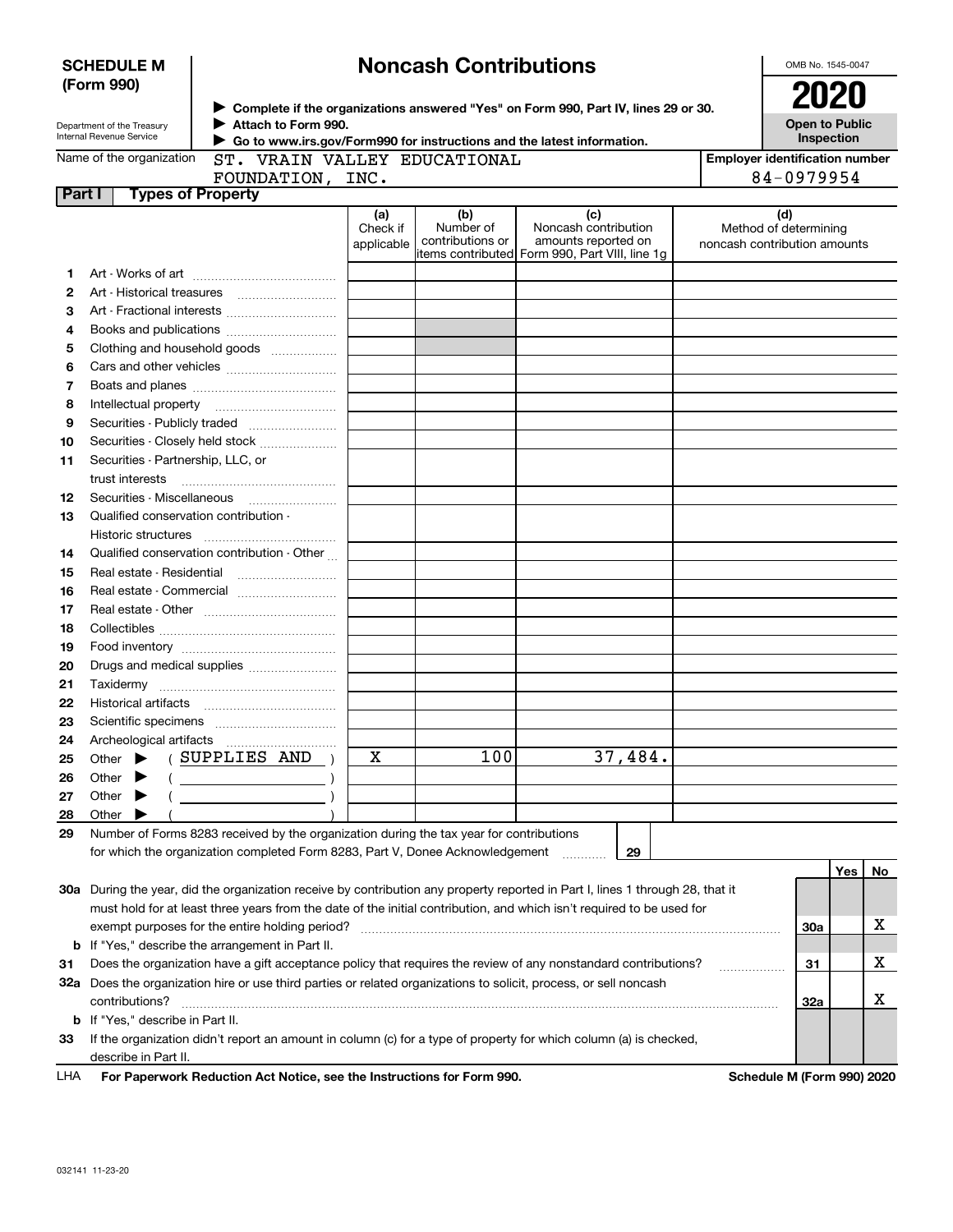|                           |  |  | ST. VRAIN VALLEY EDUCATIONAL |  |
|---------------------------|--|--|------------------------------|--|
| anilanan FOIINDATTON TNC. |  |  |                              |  |

Schedule M (Form 99) Part II | Supplemental Information. Provide the information required by Part I, lines 30b, 32b, and 33, and whether the organization is reporting in Part I, column (b), the number of contributions, the number of items received, or a combination of both. Also complete this part for any additional information.